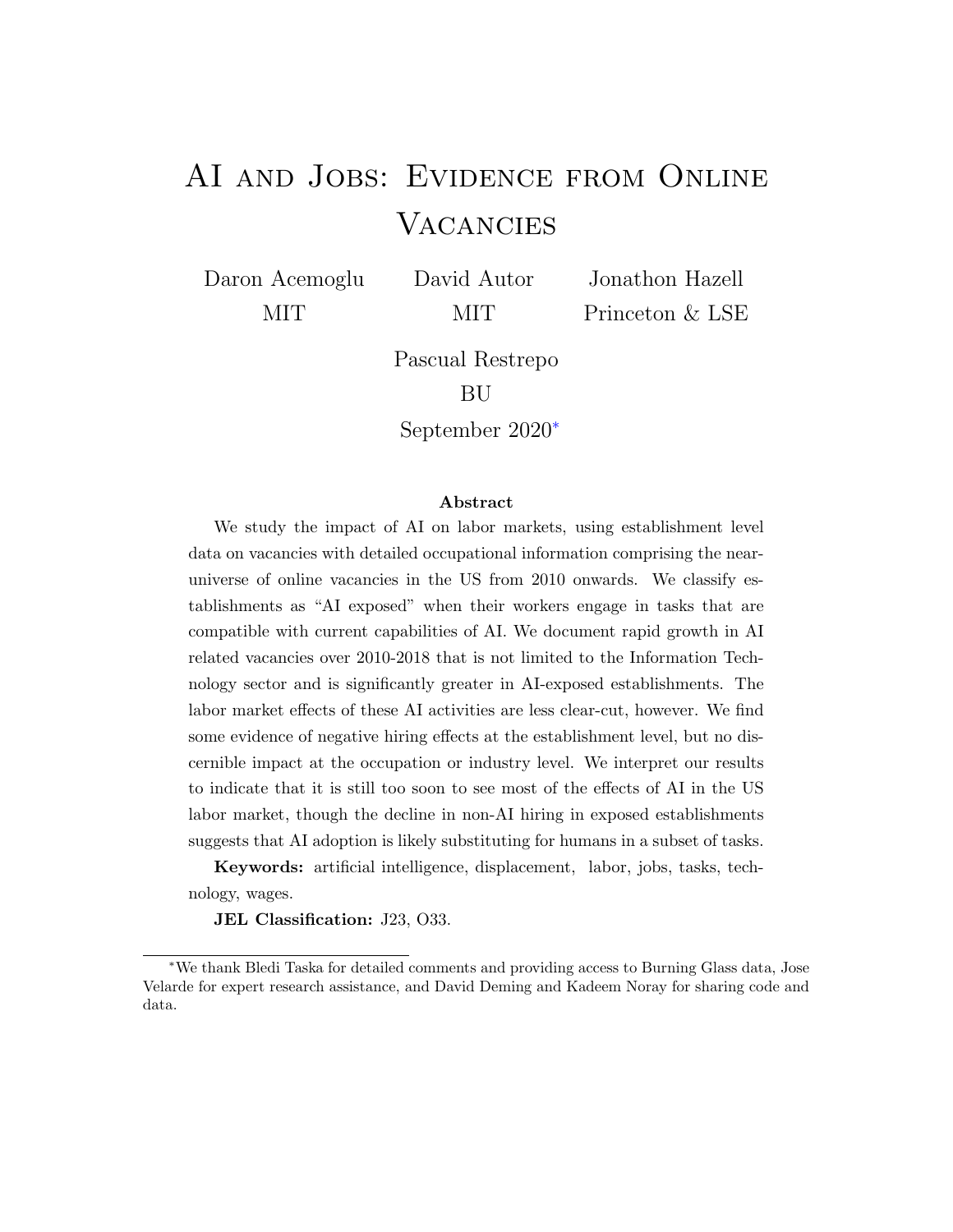## 1 INTRODUCTION

The last decade has witnessed rapid advances in artificial intelligence (AI) based on new machine learning techniques and the availability of big data. The pace of change is expected to increase in the years to come (e.g., Neapolitan and Jiang, 2018, Russell, 2019), and AI applications have already started to impact businesses (e.g., Agarwal, Gans and Goldfarb,  $2019$  $2019$  $2019$ .<sup>1</sup> Some commentators see this as a harbinger of a jobless future (e.g., Ford, 2015; West, 2018; Susskind, 2020), while others see the oncoming AI revolution as enriching human productivity and work experience (e.g., McKinsey Global Institute, 2017). The persistence of these contrasting visions is unsurprising given the limited evidence to date on the labor market consequences of AI. There are currently no representative data sets of AI, and hence we lack representative evidence on whether there has indeed been a major increase in AI adoption (as opposed to just talk of AI). Moreover, it is possible to find examples of AI technologies either replacing work or complementing workers, precisely because AI, as a broad technological platform, is capable of doing both, and it is thus partly a matter of societal and business choice how much job displacement AI will create (Acemoglu and Restrepo, 2019b).

This paper studies AI adoption in the US labor market and its implications. Our starting point is that AI adoption can be partially identified from the footprint it leaves at adopting establishments as they hire workers specializing in AI-related activities, such as supervised and unsupervised learning, natural language processing, machine translation, or image recognition. To put this idea into practice, we build an establishment-level data set of AI activity based on the near-universe of U.S. online job vacancy postings from Burning Glass Technologies for the years 2007 and 2010 through 2018. This data set, which has been used in several recent papers, contains detailed information on occupation and skills required for each posted vacancy,

<span id="page-1-0"></span> ${}^{1}$ AI is a collection of algorithms that act intelligently by recognizing and responding to their environment. AI algorithms process and identify patterns in vast amounts of unstructured data (for example, speech data, text, or images), which allows them to perceive their environment and take actions to achieve some specific goal.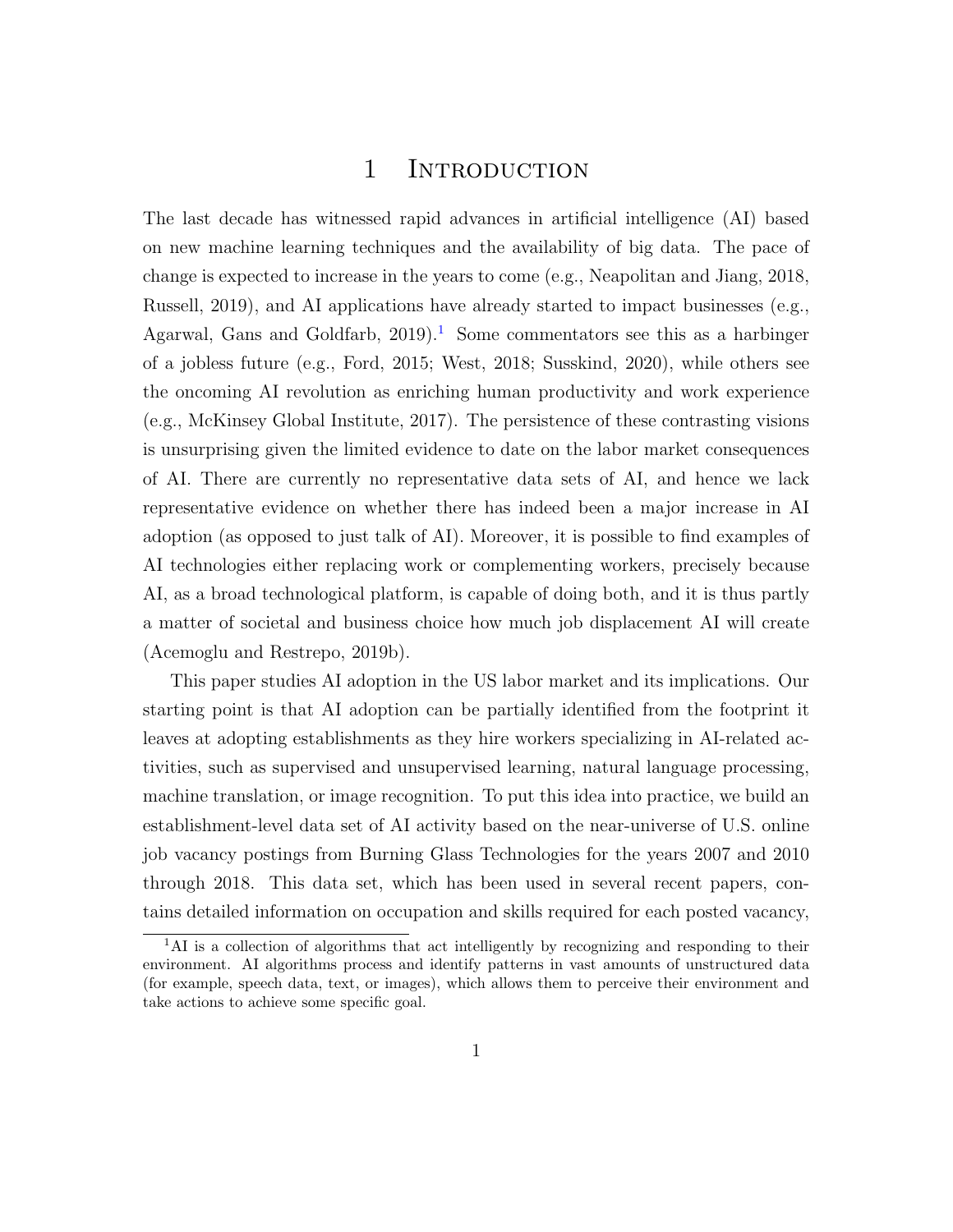making it ideal for our purpose.<sup>[2](#page-2-0)</sup>

We start with a task-based perspective, linking the adoption of AI and its possible implications to the task structure of an establishment. This perspective emphasizes the fact that current applications of AI are capable of performing specific tasks, and predicts that firms engaged in those tasks will be the ones to adopt AI systems.[3](#page-2-1) To identify the tasks compatible with current capabilities of AI, we use three different but complementary measures: Felten, Raj and Seamans' (2018, 2019) AI Occupational Impact measure; Brynjolfsson, Mitchell and Rock's (2018, 2019) Suitability for Machine Learning (SML) index; and Webb's (2020) AI Exposure score. Each of these measures is computed based on different assumptions and identifies the occupations and tasks being impacted by AI technologies, as we detail below. Given the uncertainties about the exact time path and impact of AI, the fact that some of the measures (in particular Felten et al.) aim to capture complementarities as well as substitutability between AI and workers, and the potential synergies among these measures, we use all three throughout our analysis.[4](#page-2-2)

Our first result is that there is a rapid takeoff in AI vacancy postings starting in 2010 and significantly accelerating around 2015-2016. Moreover, consistent with a task-based view of AI, this AI adoption is directed towards establishments with task structures that are compatible with current capabilities of AI. For instance, a one standard deviation increase in our baseline measure of AI exposure (which is approximately the difference in the average AI exposure between administrative & support versus finance industries) is associated with 15% more AI vacancy posting.

<span id="page-2-0"></span><sup>&</sup>lt;sup>2</sup>A by no means exhaustive list of recent papers that use the Burning Glass data includes Hershbein and Kahn (2016), Azar et al. (2018), Modestino, Shoag, and Ballance (2019), Hazell and Taska (2019) and Deming and Noray (forthcoming).

<span id="page-2-1"></span><sup>3</sup>See Acemoglu and Autor (2011) and Acemoglu and Restrepo (2018, 2019a). We outline the basic features of such a task-based framework and draw some of its implications in the Appendix. This is not the only approach one could take to AI. One could also think of AI as complementing some particular business models (rather than performing specific tasks within those models) or as allowing firms to generate and commercialize new products (see Agarwal, Gans and Goldfarb, 2019, and Bresnahan 2019).

<span id="page-2-2"></span><sup>4</sup>Figure [5](#page-30-0) shows that the relationship between mean wage of an occupation and the three AI exposure measures are very different, which is the basis of our claim that each one of these indices captures a different aspect of AI exposure.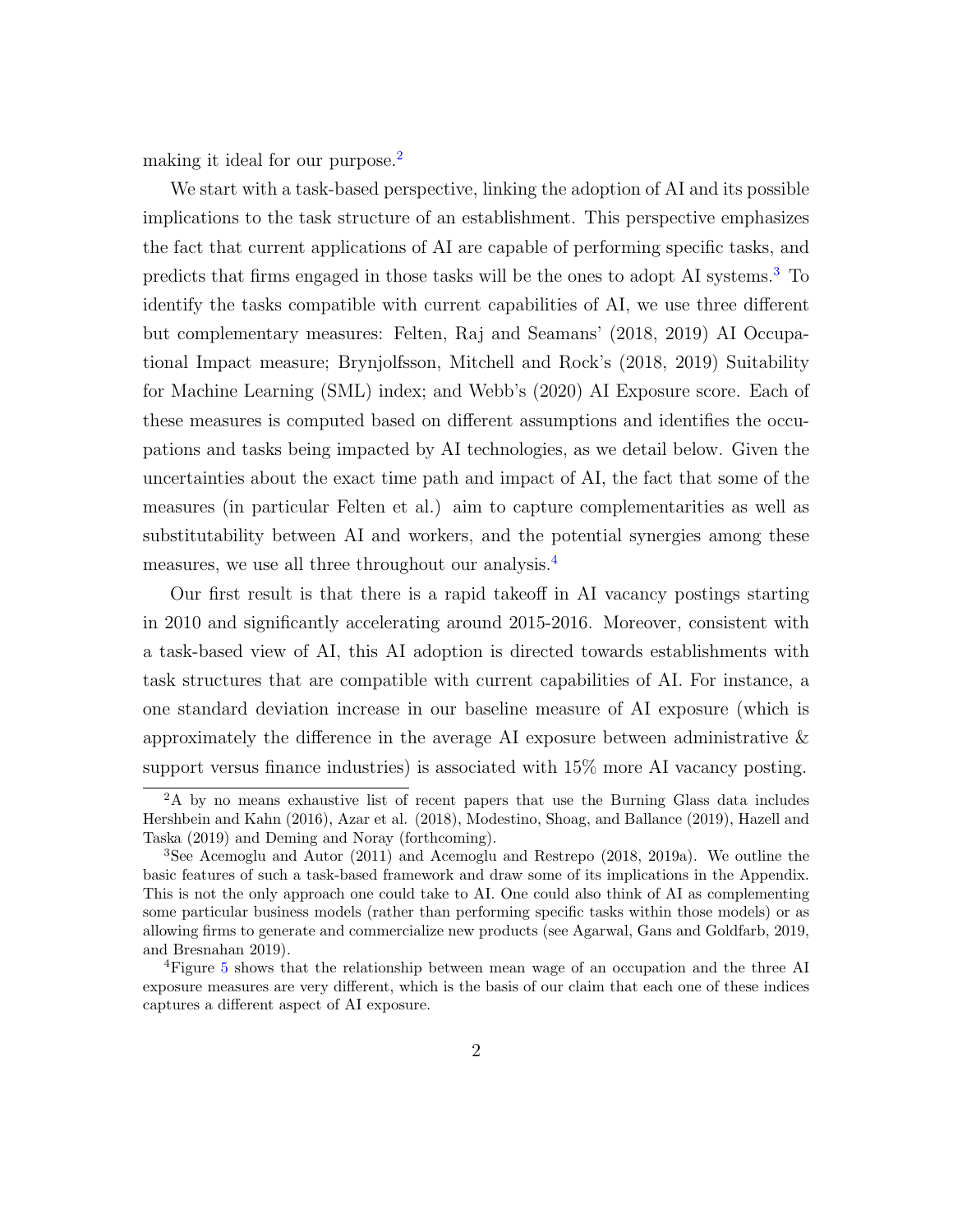The fact that establishments with AI-suitable tasks hire workers into AI positions does not, of course, tell us whether AI is substituting for or complementing the workers engaged in these tasks. To gain insight into this question, we next investigate the consequences of the recent surge in AI for labor demand across establishments.

In principle, AI-exposed establishments may see an increase in hiring, if either: (1) AI complements workers in some tasks, increasing productivity and encouraging more hiring; (2) AI has a significant total factor productivity effect, increasing demand in non-exposed tasks and occupations (Acemoglu and Restrepo, 2019a); or (3) AI creates a competitive advantage for adopting firms, allowing them to expand at the expense of other firms in the market. Alternatively, AI adoption can reduce hiring if many tasks are replaced by AI and the additional hiring in non-automated tasks spurred by AI adoption does not make up for this reduction. Our results consistently show no positive effects of AI exposure on establishment hiring. Rather, we find evidence of lower hiring associated with greater AI exposure in some specifications, though the effect sizes are modest and not robust enough across all of our specifications to allow firm conclusions. This pattern of results, combined with our estimates showing that AI adoption is concentrated in establishments with more AIexposed tasks, suggests that the recent AI surge is driven in part by task substitution whereby AI automates a subset of tasks formerly performed by labor.<sup>[5](#page-3-0)</sup>

We also supplement these results with additional data to show:

- No significant employment impact on industries that have a task structure that exhibit greater exposure to AI.<sup>[6](#page-3-1)</sup>
- No significant employment effect on occupations that are more exposed to AI.
- <span id="page-3-0"></span>• No significant effect of AI on the types of skills demanded at the establishment

<sup>&</sup>lt;sup>5</sup>The negative or zero effects of AI on establishment hiring are consistent with the task displacement impact of AI being somewhat, but most likely imperfectly, offset by productivity gains (as clarified in our model in Appendix A).

<span id="page-3-1"></span><sup>&</sup>lt;sup>6</sup>In particular, we calculate that even if the negative establishment-level effects are taken at face value, given the prevalence of AI in the average US industry, the employment effects would be too small to be detected at the moment. See Section [5.](#page-14-0)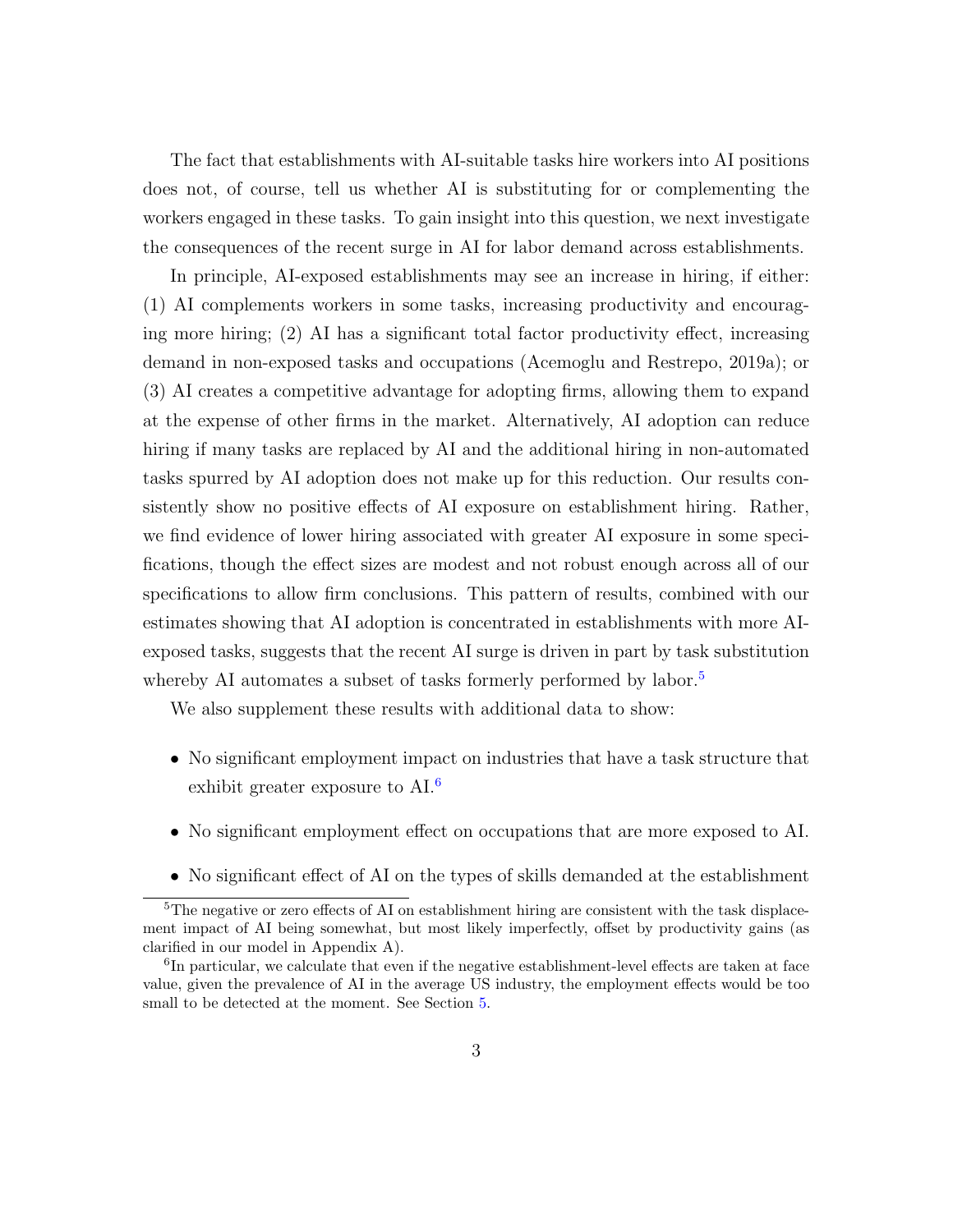level.

Our interpretation of these results is that, despite the notable surge in AI adoption, the impact of AI is still too small relative to the scale of the US labor market to have had first-order impacts on employment patterns — outside of AI hiring itself. Nevertheless, our finding that AI adoption is significantly driven by establishments that have a large fraction of tasks that are AI-suitable and the weak evidence for negative effects on hiring together imply that any positive productivity and complementarity effects from AI are at present small and likely less than its displacement consequences.

Our paper is related to a growing literature on the labor market effects of automation. The early literature in this area investigated the broad trends in terms of wages, employment polarization and wage inequality, and emphasized the inequality implications of automation (e.g., Autor, Katz, and Krueger, 1998; Autor, Levy and Murnane, 2003; Goos and Manning, 2007; Autor and Dorn, 2013; Goos, Manning, and Salomons, 2014; Michaels, Natraj and Van Reenen, 2014; Gregory, Salomons and Zierahn, 2016). More recent work has turned to estimating the impact of specific automation technologies, especially industrial robots, on employment and wages. Acemoglu and Restrepo (2020a) find significant negative effects on employment and wages, as well as blue-collar occupations, in local labor markets exposed to robots. Graetz and Michaels (2019) estimate an increasing productivity in industries adopting more robots, but no clear employment patterns. A more recent line of work has focused on firm-level use of robots and related technologies with mixed findings. For example, Acemoglu, Lelarge and Restrepo (2020) find evidence of positive firm-level effects combined with negative industry-level consequences from robots.<sup>[7](#page-4-0)</sup>

There are fewer works on the effects of AI specifically, though this body of work is growing rapidly. Bessen et al. (2018) conduct a survey of AI startups, which

<span id="page-4-0"></span><sup>7</sup>Other papers using proxies of firm-level usage of robots include Dixon, Hong and Wu (2019), Bonfiglioli et al. (2019), Humlum, (2019). Also, other papers have relied on firm surveys of technology use and investments in automation for sub-sectors of manufacturing or available only for some European countries (see for example, Dinlersoz and Wolf, 2018; Koch, Manuylov and Smolka, 2019; Bessen et al., 2019).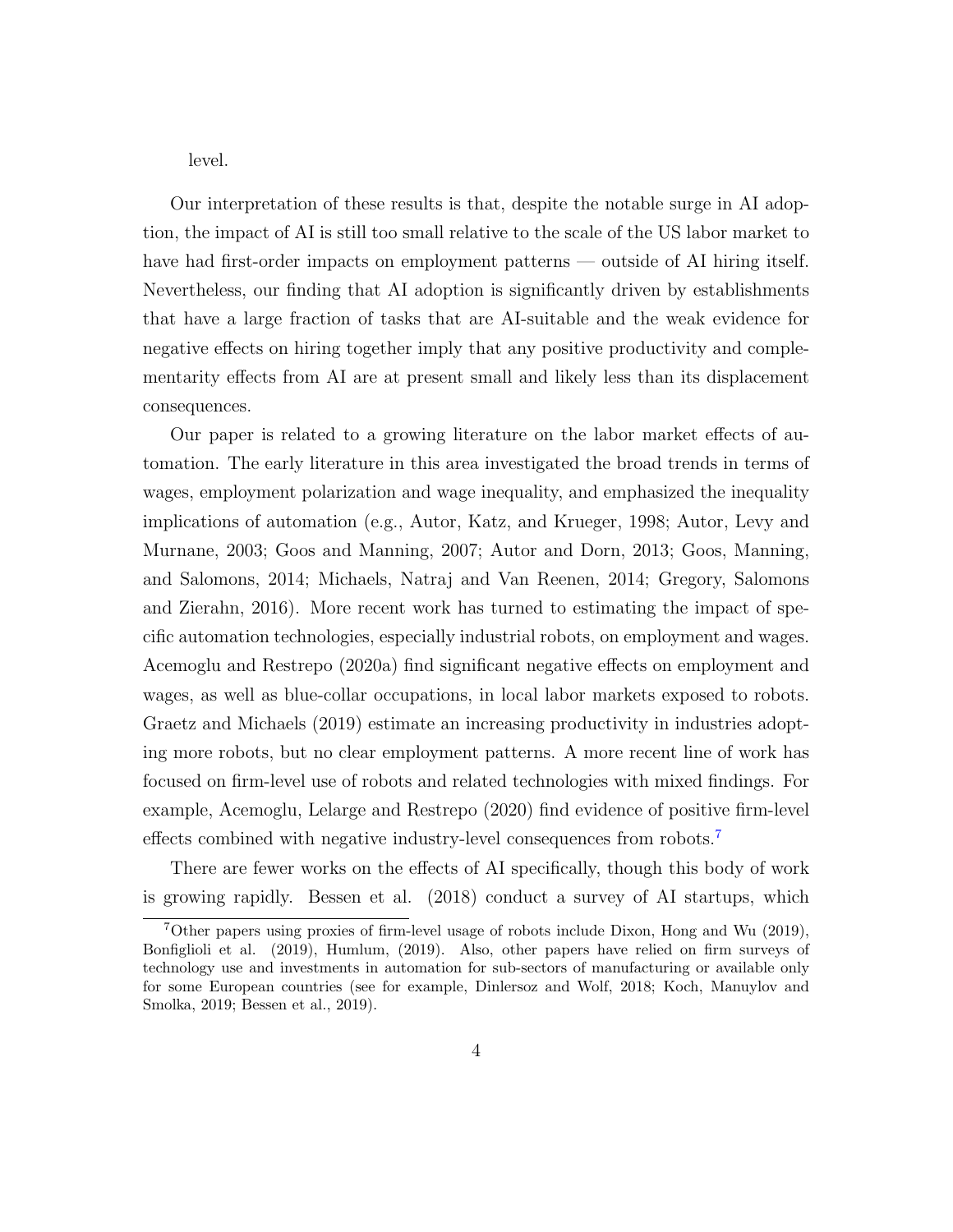among other things asked them to report the benefits that their products provide to customers. About 75% of AI startups report that their products help their clients make better predictions, manage data better, or provide better products; and 50% of startups report that their products help customers automate routine tasks and reduce labor costs. Grennan and Michaely (2019) study how the use of AI algorithms has affected security analysts. In line with the view that AI might substitute for some workers, they document that analysts are more likely to leave the profession when they cover stocks for which there is abundant data available. Distinct from these papers, we focus on the effects of AI on "AI-using sectors" while excluding the "AIproducing sectors" that are the focus of these works.

Most closely related to our paper are a few recent works also investigating the effects of AI on non-AI employment. Babina et al. (2020) study the relationship between AI adoption and employment and sales at both the firm and industry level. They document that, consistent with Alekseeva et al. (2020), AI investment is stronger among firms with higher cash reserves and higher mark-ups, and among firms with higher R&D intensity, and moreover, that these firms grow relatively more than non-adopters. A key difference between our approach and that of Babina et al. is that we focus on AI suitability based on firms' occupational structures rather than observed AI adoption, and this may explain why we arrive at distinctive results on employment and growth consequences. Also closely related is Deming and Noray (forthcoming), who use Burning Glass data (as we do here) to study the relationship between wages, technical skills, and skills obsolescence. Though their focus is not AI, their work provides strong evidence that Burning Glass data are suitable for detecting changes in job skill requirements at the occupational level, an angle of inquiry we take below. As noted above, our work exploits measures of AI-suitability developed by Felten, Raj and Seamans (2018, 2019), Brynjolfsson, Mitchell and Rock (2018, 2019), and Webb (2020). Our work is largely consistent with Felten, Raj and Seamans (2019), who find no significant relationship between AI-suitability and employment growth at the occupation level, and a positive relationship between AI-suitability and AI vacancy posting at the occupational level. Complementing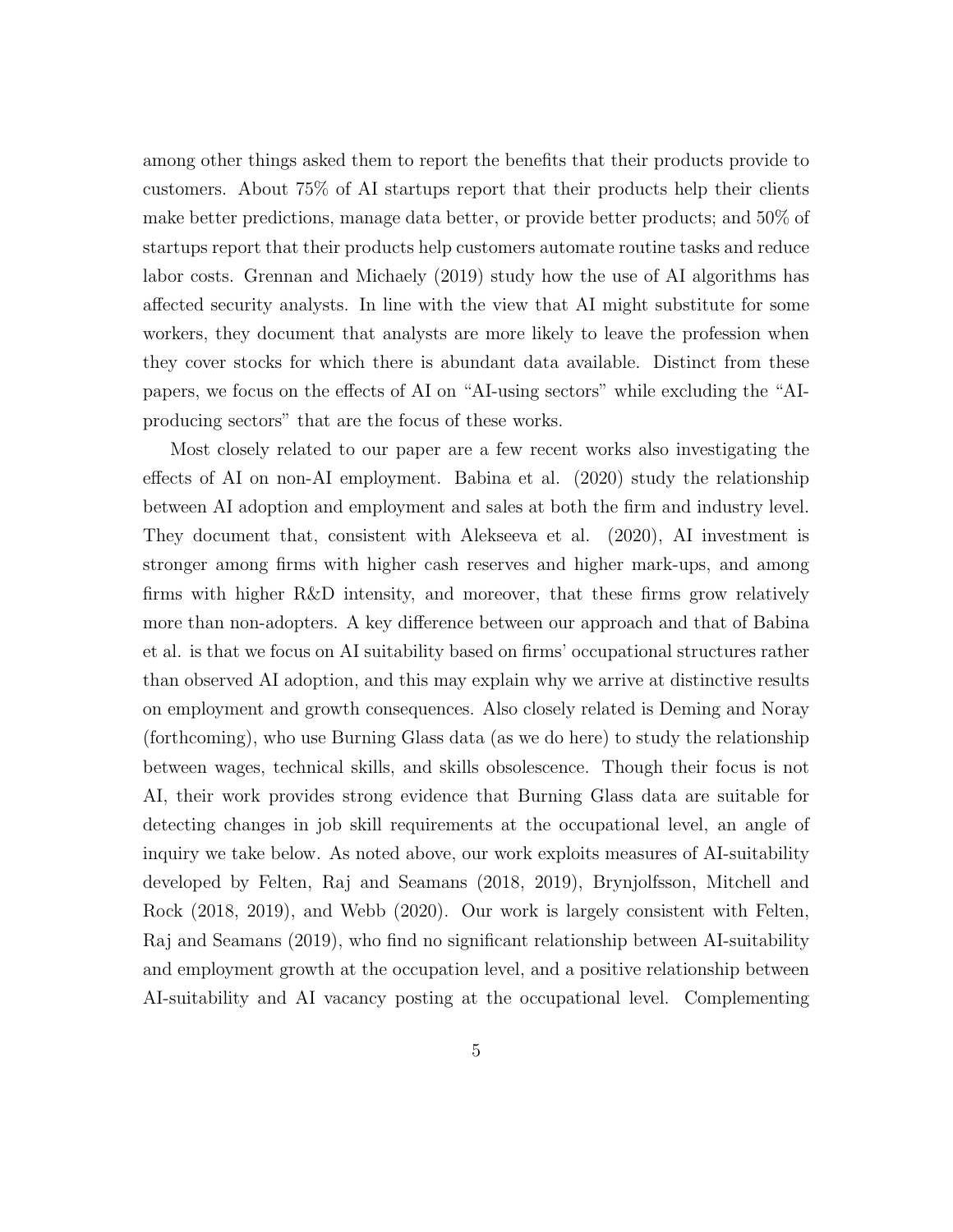their work, we evaluate outcomes at the establishment, occupation, and industry level. Our results confirm that AI suitability is not at present associated with more hiring at several levels of aggregation, although we detect some weak negative effects at the establishment level.

The rest of the paper is organized as follows. Section [2](#page-6-0) describes the data and Section [3](#page-10-0) presents our empirical strategy. Section [4](#page-11-0) presents our main results on establishment AI exposure and AI hiring. Section [5](#page-14-0) explores the effects of AI on hiring at the establishment, industry and occupation levels and also looks at the relationship between AI and new skills. Section [6](#page-20-0) concludes. Appendix A presents a task-based model of AI activity, which is useful in interpreting some of our results. Appendix B includes additional empirical results.

## 2 DATA

<span id="page-6-0"></span>In this section, we describe the Burning Glass Technologies (Burning Glass or simply BG) data and document that it is broadly representative of employment and hiring trends across occupations and industries. We then describe our various AI exposure indices and show their distribution across occupations and evolution over time.

#### 2.1 Burning Glass Data

Burning Glass collects data from roughly 40,000 company websites and online job boards, with no more than 5% of vacancies from any one source. Burning Glass then applies a deduplication algorithm, and converts the vacancies into a form amenable to data analysis. The coverage is the near-universe of online vacancies from 2010 onwards in the United States (with somewhat lower coverage in 2007). Our primary sample is data from the start of 2010 until October 2018, though we also make use of data from 2007. The vacancy data contains occupation, industry and region information; firm identifiers; and detailed information on skills required by vacancies, garnered from the text of the job posting.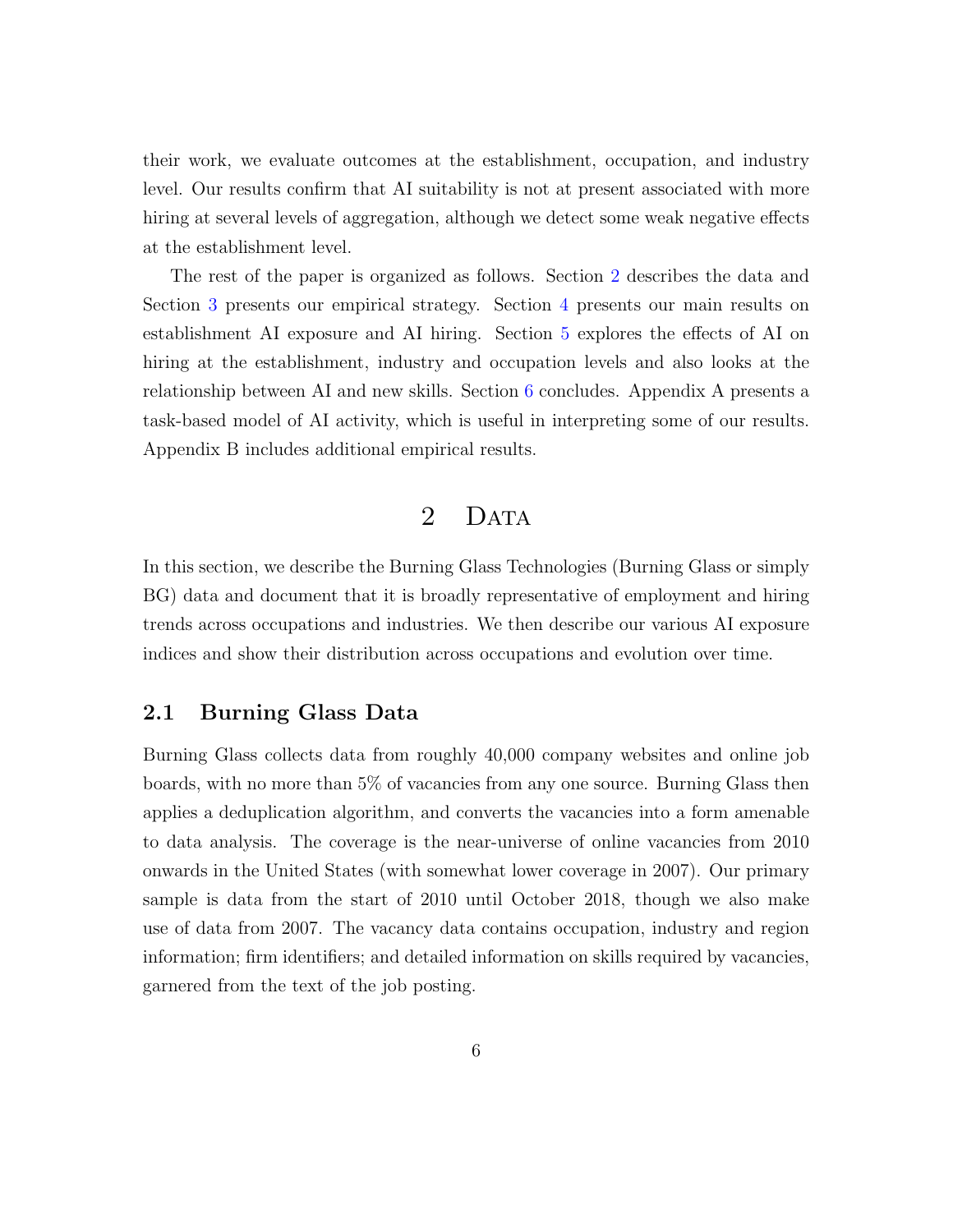A key question concerns the representativeness of Burning Glass (BG) data, given that the source of the vacancies is the Internet. Figure [1](#page-26-0) shows that BG data tracks the evolution of overall vacancies in the US economy (from JOLTS) reasonably well. The exception is the downturn in BG postings data between 2015 and  $2017<sup>8</sup>$  $2017<sup>8</sup>$  $2017<sup>8</sup>$  Figure [2](#page-27-0) shows that, over the 2010-2018 period, the occupational and industry composition in BG is closely aligned with both overall occupation employment shares from the OES and with industry vacancy shares from the BLS Job Openings and Labor Force Turnover Survey (JOLTS).[9](#page-7-1) Nevertheless, it is worth remembering that BG data represent vacancy flows, while the OES reports employment stocks, and thus we should not expect the two data sources to align perfectly. Moreover, online vacancy postings tend to overrepresent technical and professional jobs relative to blue collar and personal service jobs (Carnevale et al., 2014).

We make use of Burning Glass' establishment and industry detail. When this information is available from the text of postings, vacancies are assigned a firm name and a location, typically at the city level. We define an establishment of a firm as collection of vacancies pertaining to a firm and commuting zone. Commuting zones are groups of counties with close commuting ties, that likely belong to the same labor market (Tolbert & Sizer, 1996). BG assigns an industry to each vacancy, when this information is available. We classify each firm as belonging to the industry in which it posts the most vacancies over our sample period.

Of particular importance for our paper are BG's skill and detailed occupation coding. Vacancies in BG data contain information on skill requirements, scraped from the text of the vacancy. The skills are organized according to several thousand standardized fields. Groups of related skills are collected together into "skill clusters". Regarding occupation information, over 95% of vacancies are assigned a six-digit

<span id="page-7-0"></span><sup>&</sup>lt;sup>8</sup>We adjust the quantity of job openings in JOLTS to match the concept of vacancies in Burning Glass, using the approach developed by Carnevale et al. (2014). The difference in concept between JOLTS and Burning Glass vacancies likely accounts for the downturn in BG postings data between 2015 and 2017.

<span id="page-7-1"></span><sup>&</sup>lt;sup>9</sup>Descriptive statistics and additional information on the BG data are provided in the Appendix.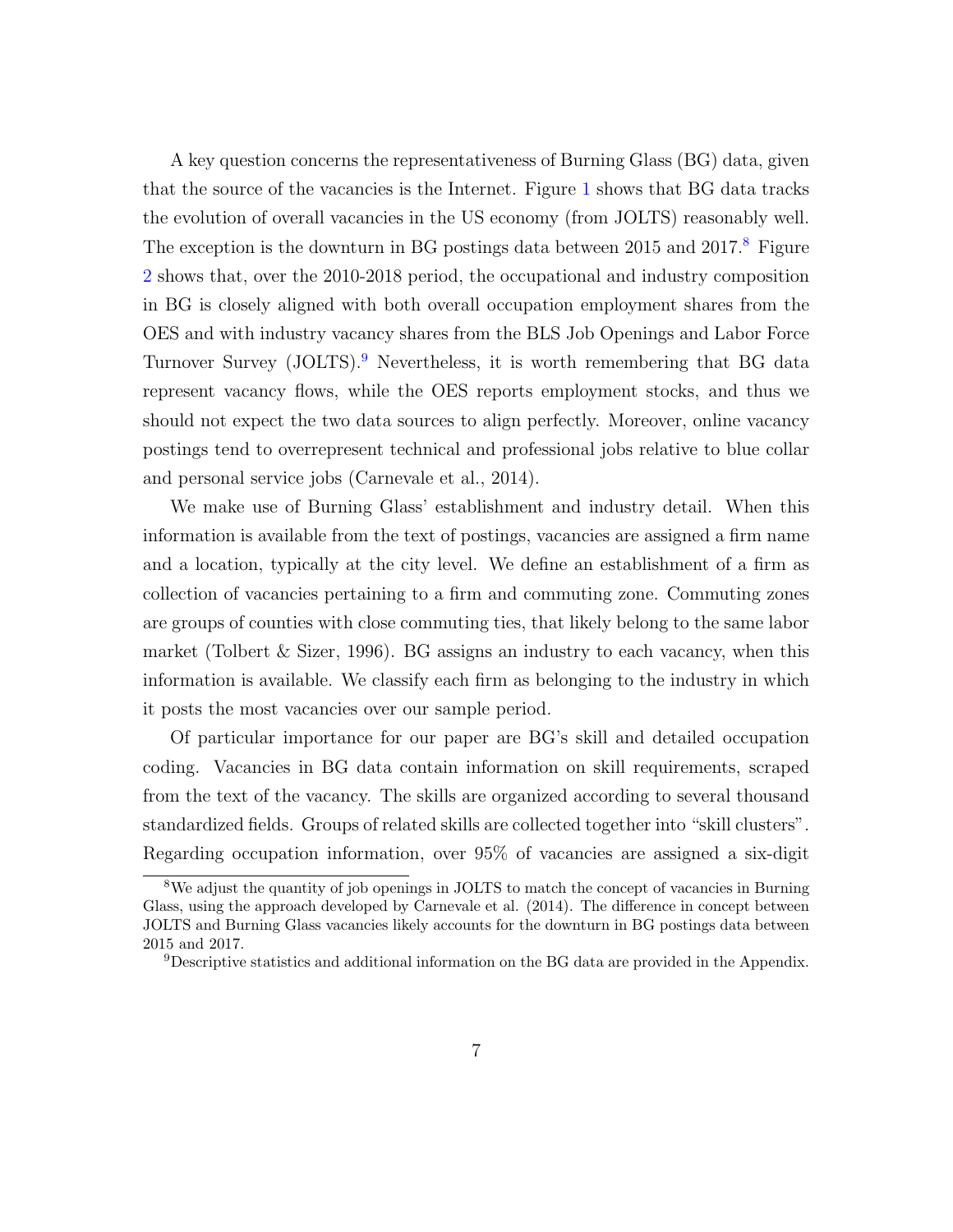(SOC) occupation code.[10](#page-8-0)

Using this information, we constructed two measures of AI vacancies, narrow and broad. The narrow category includes a selection of skills relating to AI.<sup>[11](#page-8-1)</sup> The broad measure of AI includes skills belonging to the broader skill clusters of Machine Learning and Artificial Intelligence. One concern with our broad AI measure is that it may include various IT functions that are separate from core AI activities. For this reason, we focus on the narrow AI measure in the text and show the robustness of our main results with the broad occupation measure in the Appendix. Figure [3](#page-28-0) shows the evolution of postings of narrow and broad AI vacancies in the BG data, and highlights the rapid takeoff around 2016 already mentioned in the Introduction. The second panel of this figure depicts that this takeoff is particularly pronounced in the industry sectors of information; professional and business services; finance; and manufacturing. Still, a sharp uptick is visible in all industries.

Our primary focus is on "AI-using sectors". Therefore in our establishment level analysis, we drop establishments belonging to sectors likely to be producing AIrelated products, namely the information sector (NAICS sector 51) and the professional and business services sector (NAICS sector 54). The former includes various information technology industries, likely to be selling AI products. The latter contains industries such as management consultancy, likely to be integrating AI into other industries' production processes.

<span id="page-8-0"></span><sup>10</sup>Six-digit occupation codes are highly granular, including occupations such as pest control worker.

<span id="page-8-1"></span><sup>&</sup>lt;sup>11</sup>The skills are Machine Learning, Computer Vision, Machine Vision, Deep Learning, Virtual Agents, Image Recognition, Natural Language Processing, Speech Recognition, Pattern Recognition, Object Recognition, Neural Networks, AI ChatBot, Supervised Learning, Text Mining, Support Vector Machines, Unsupervised Learning, Image Processing, Mahout, Recommender Systems, Support Vector Machines (SVM), Random Forests, Latent Semantic Analysis, Sentiment Analysis / Opinion Mining, Latent Dirichlet Allocation, Predictive Models, Kernel Methods, Keras, Gradient boosting, OpenCV, Xgboost, Libsvm, Word2Vec, Chatbot, Machine Translation and Sentiment Classification.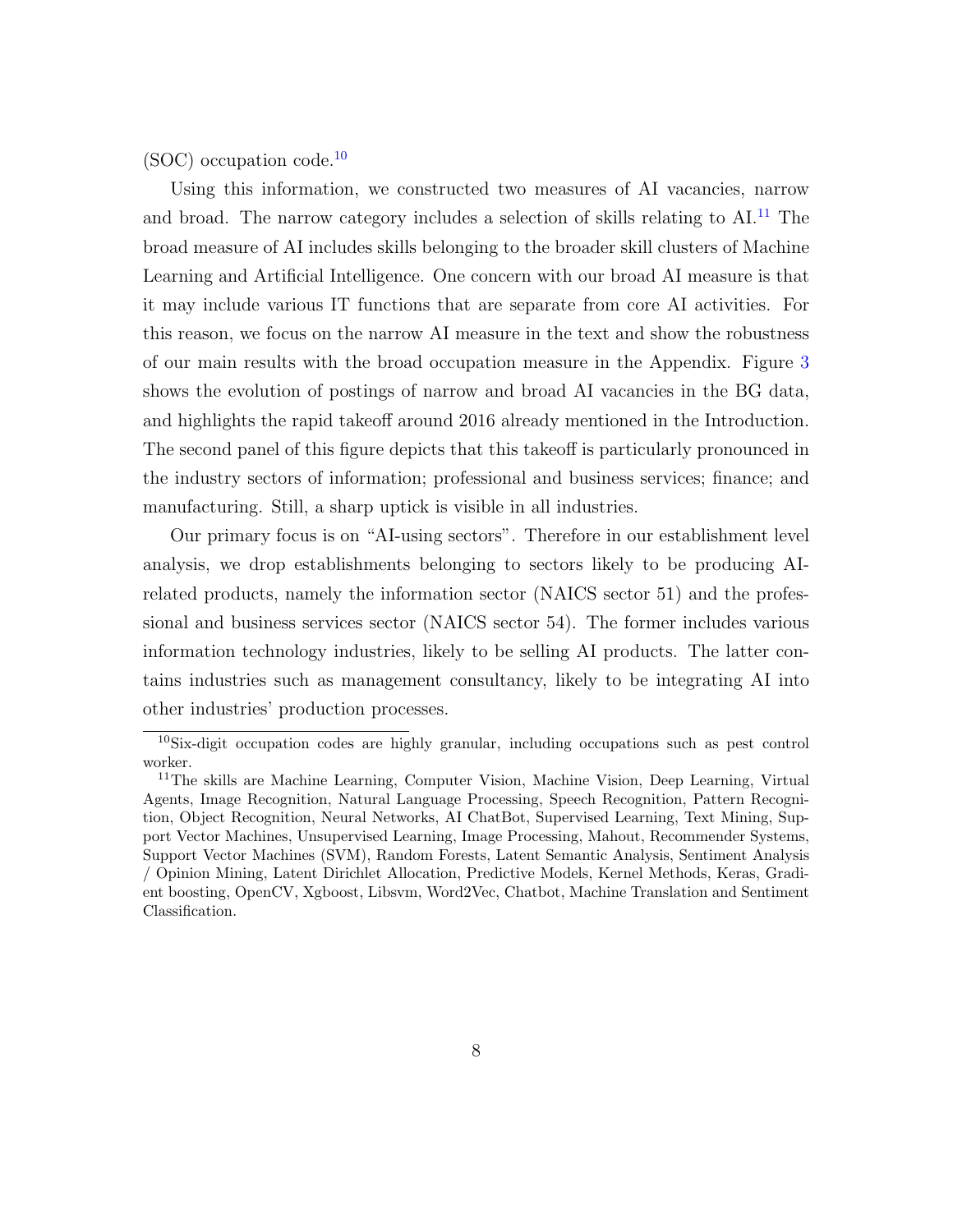## 2.2 AI Indices

We study three measures of AI exposure. Each measure is assigned at the 6 digit SOC occupation level. Each measure is designed to capture occupations concentrating in tasks that are compatible with the current capabilities of AI.

The first measure is from Felten et al. (2019). This measure is based on data from the AI Progress Measurement project, from the Electronic Frontier Foundation, starting in 2010. These data identify a set of tasks in which artificial intelligence has made progress over the recent years — for example, image recognition or machine translation. The authors then collect the tasks associated with each occupation, from O\*NET data. Finally, occupations are exposed to AI if they specialize in the tasks at which AI has improved since 2010.

The second measure is from Webb (2020). The paper identifies an occupation as exposed to AI, if the occupation's tasks are similar to the tasks at which AI is capable. Similarity is measured from the text of patents in AI, and the text of the task descriptions in O\*NET.

The third measure is Suitability for Machine Learning (SML), from Brynjolfsson et al. (2019). The authors construct a detailed, 21-item rubric of tasks that are suitable for machine learning/AI. They then identify AI exposed occupations as those containing tasks suitable for machine learning, once again mapped from O\*NET data.

Figure [4](#page-29-0) shows the distribution of our three indices by broad occupation cat-egories and by one-digit industry.<sup>[12](#page-9-0)</sup> Figure [5](#page-30-0) represents the same information in a different manner, depicting the average AI exposure by occupational wage percentile. The figures confirm that these three measure capture different aspects of the effects of AI. The Felten et al. measure, for example, is particularly high for managers, professionals and office and administrative staff and is very low for service, production and construction workers, capturing the fact that these occupations involve various manual tasks that cannot be performed by algorithms. The Felten at al. measure

<span id="page-9-0"></span> $12$ The broad occupational categories are those utilized by Autor (2019) and aggregate six-digit occupations into 10, roughly one-digit categories.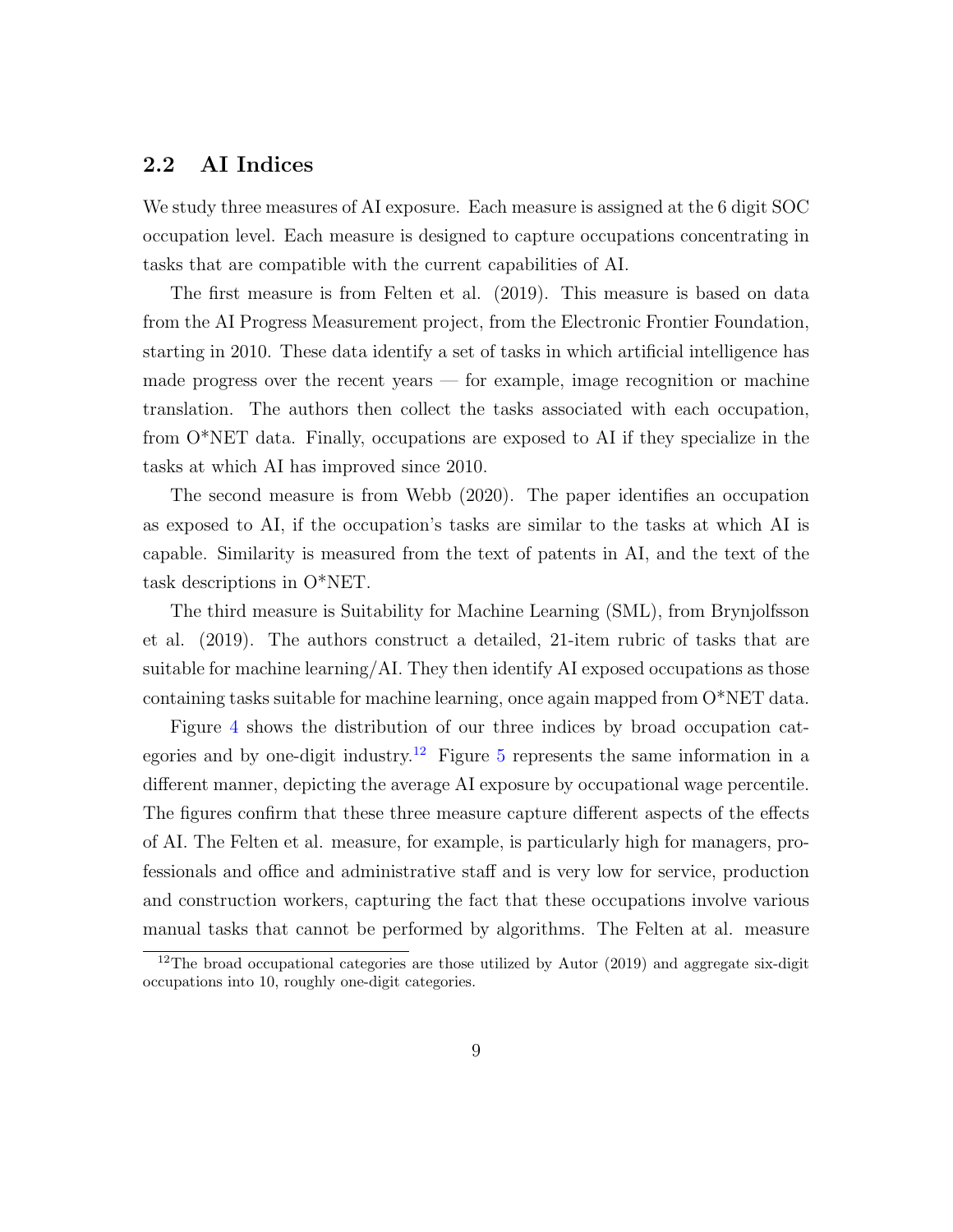is not particularly high in sales occupations and shows a strong positive relationship with occupational wage percentiles (Figure [5\)](#page-30-0). In contrast, Brynjolfsson et al.'s SML measure is high for office and administrative occupations, and for sales occupations, and (perhaps surprisingly) above average for personal services, but is low for professional occupations and most blue-collar and service occupations. This pattern implies that SML has no systematic relationship with occupational wage percentiles. The contrast between the Felten et al. and SML measures may reflect the fact that Felten et al. attempt to capture tasks where AI is potentially complementary to human labor whereas SML attempts to capture tasks that can be accomplished by AI, as the acronym Suitability for Machine Learning implies. Webb's measure, based on textual similarity between US AI patents and job descriptions in the US O\*NET database, is far more similar to the Felten et al. measure than the SML measure, with a key difference that Webb detects less AI-suitability than Felten et al. in highly paid professional and managerial occupations.[13](#page-10-1)

## 3 Empirical Strategy

<span id="page-10-0"></span>Our empirical strategy is to link measures of AI activity at the establishment level and various establishment-level job posting outcomes to the exposure of an establishment to AI, where AI exposure is measured using the three indices above.

Namely, we estimate the following type of regression model:

<span id="page-10-2"></span>
$$
\Delta y_{i,t-t_0} = \beta A I_{i,t_0} + \mathbf{x}'_{i,t_0} \gamma + \varepsilon_{i,t-t_0},\tag{1}
$$

where i denotes establishment,  $\Delta y_{i,t-t_0}$  denotes the change in one of our establishmentlevel outcomes between 2010-12 and 2016-18,  $AI_{i,t_0}$  is one of our three measures of establishment AI exposure, as defined above and measured with data between 2010

<span id="page-10-1"></span><sup>&</sup>lt;sup>13</sup>Another notable difference is that the Webb index finds very little AI-suitability in either office or sales occupations. Alongside his AI index, Webb (2020) creates a separate software exposure index, pertaining to traditional non-AI software, that detects substantial software-suitability in office, administrative, and sales occupations.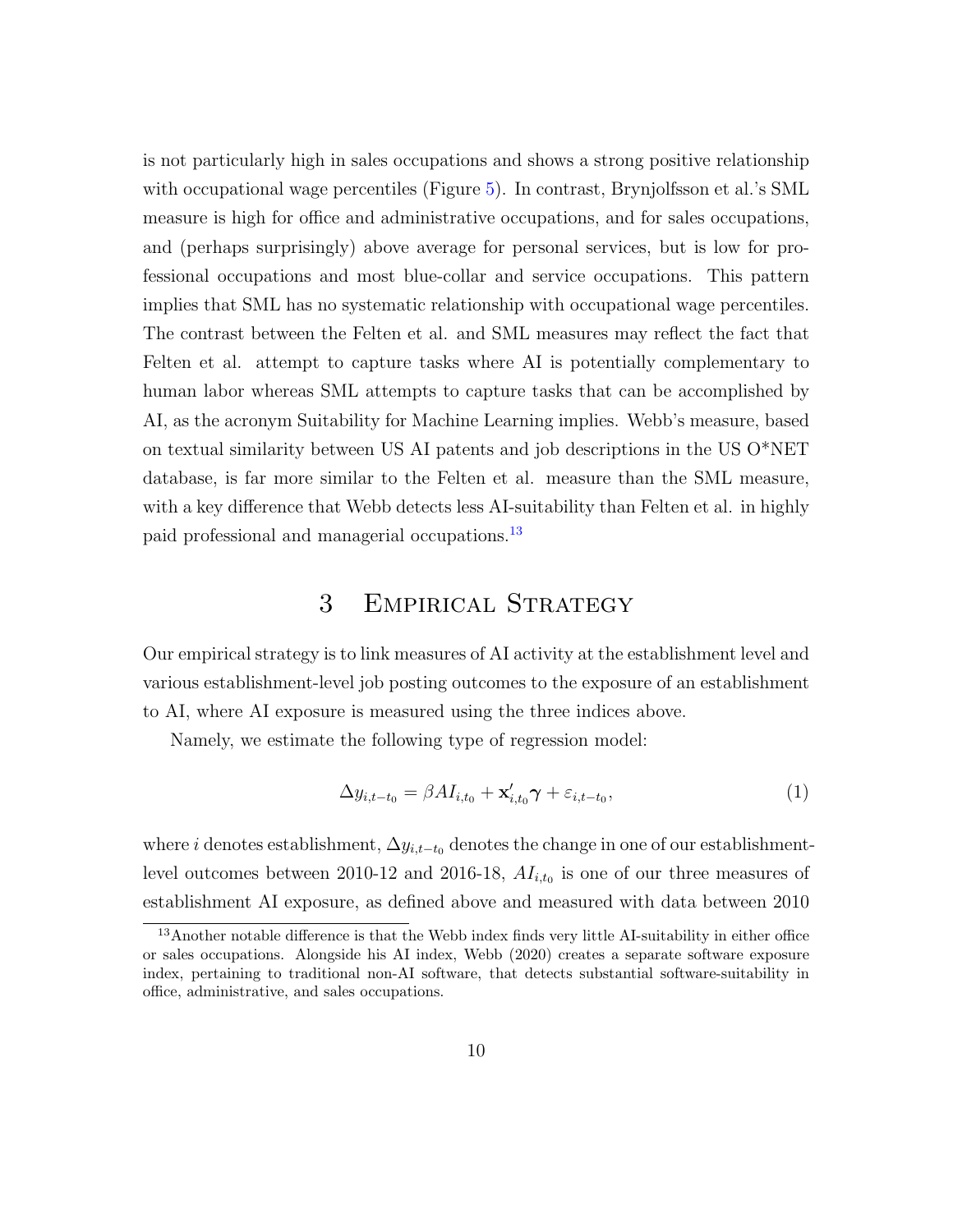and 2012, and  $\mathbf{x}_{i,t_0}$  is a vector of baseline controls, including industry dummies, firm size decile dummies, a dummy for the commuting zone (CZ) in which the establish-ment is located and, in some specifications, firm fixed effects.<sup>[14](#page-11-1)</sup> Finally,  $\varepsilon_{i,t-t_0}$  is an error term representing all omitted factors.

In all of the specifications, our main interest is with the coefficient  $\beta$ . We divide the measure of establishment AI exposure by its standard deviation, weighted by vacancies in 2010-2012. So,  $\beta$  is the change in the outcome variable associated with a standard deviation change in AI exposure.

The two main measures we focus on for  $\Delta y_{i,t-t_0}$  are AI vacancies and overall non-AI hiring at the firm level. Our interest in investigating the effects of AI on non-AI activities also makes us focus on a sample excluding sectors 51 and 54 (information technology and professional and business services, which include many "AI producing" firms, that is, businesses that either provide AI services or AI-related consulting services to other firms).

<span id="page-11-0"></span>We also aggregate this equation up to the occupational and industry level to explore hiring and other outcomes for more exposed occupations and industries.

## 4 AI Exposure and AI Vacancies

In this section, we show that AI exposure predicts establishment-level AI activity (proxied by our measure of narrow AI vacancies). Table [1](#page-33-0) presents our main results. Panel A of this table shows the relationship between AI exposure based on Felten et al.'s Occupational AI Impact index and growth in AI vacancies (the other two panels are for our other measures of AI exposure). We estimate regression models based on [\(1\)](#page-10-2), with the left-hand side variable defined as the change in the inverse hyperbolic sine of AI vacancies between 2010-12 and 2016-18.<sup>[15](#page-11-2)</sup> Throughout, we

$$
\ln\left(x+\sqrt{(x^2+1)}\right).
$$

<span id="page-11-1"></span><sup>14</sup>We pool 2010-12 data and, separately, 2016-18 data to improve precision.

<span id="page-11-2"></span><sup>&</sup>lt;sup>15</sup>The inverse hyperbolic sine transformation is given by: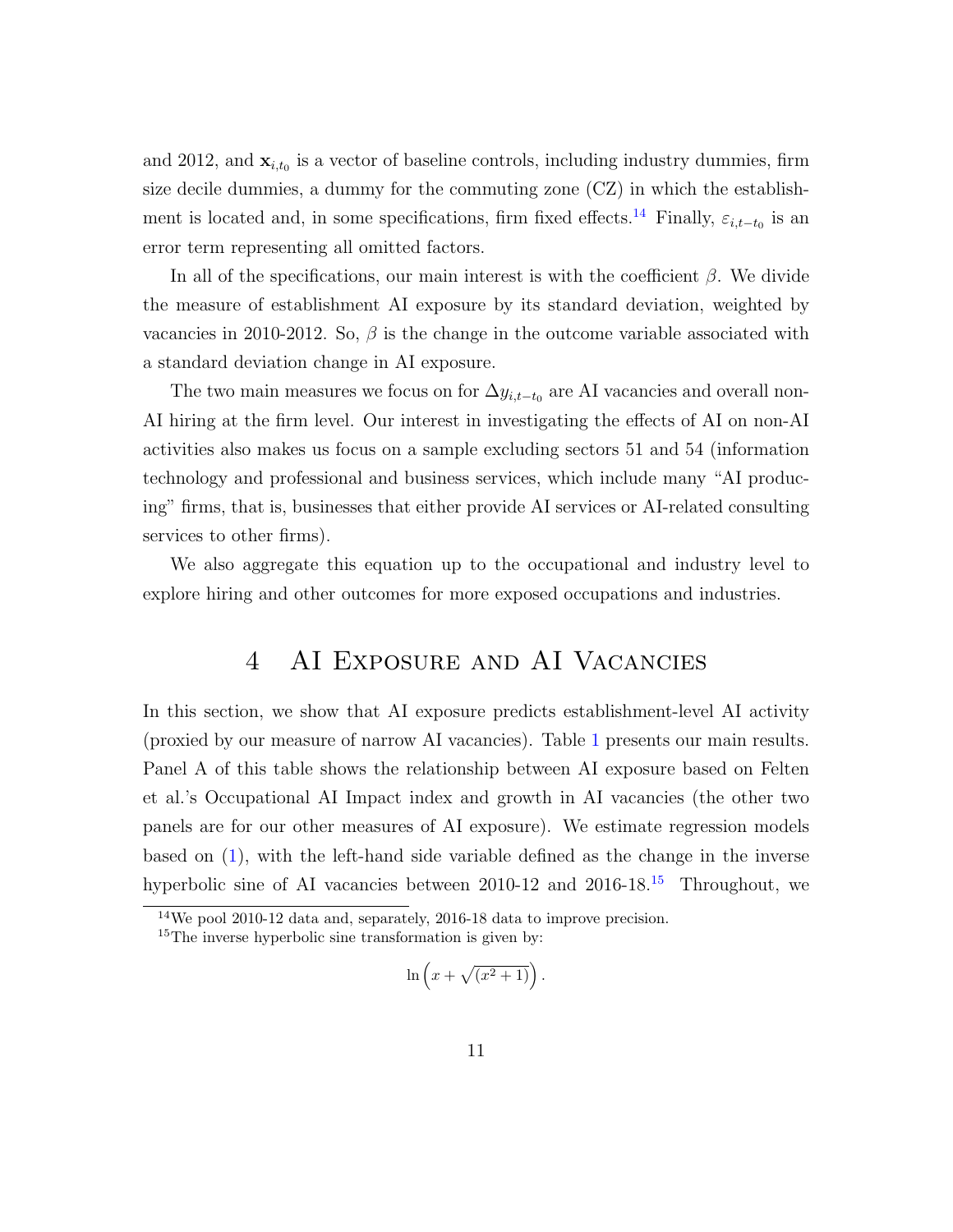focus on weighted specifications, using baseline vacancies as weights. As noted above, our sample excludes sectors 51 and 54 (information technology and professional and business services), which are "producers" of AI. We report heteroscedasticity robust standard errors that allow for arbitrary cross-sectional and over-time correlation across the establishments of each firm.

Column 1 is our most parsimonious specification and includes no covariates, thus depicting the unconditional bivariate relationship (inclusive of an intercept). The coefficient estimate in Panel A of  $\beta = 15.96$  is precisely estimated (standard error = 1.73) and shows a sizable association between AI exposure and AI vacancies. Our estimate in this column implies that a one standard deviation increase in AI exposure (which also corresponds to the difference between the administrative & support and finance industries) is associated with a  $15.96\%$  increase in AI vacancies.<sup>[16](#page-12-0)</sup>

The remaining columns explore the robustness of this predictive relationship. Column 2 controls for firm size decile and commuting zone fixed effects. The coefficient estimate of AI exposure declines slightly to 13.82 but is also more precisely estimated. Column 3 additionally adds three-digit (NAICS) industry fixed effects as controls. Reflecting the sizable variation in AI exposure across industries, shown in Figure [4](#page-29-0) above, these controls are more important for our regression, and they reduce the magnitude of our estimate by about a third, to 9.19, but the standard error of the estimate also declines (to 1.21).

Column 4 goes one step further and includes a full set of firm fixed effects, so that now the comparison is between two establishments of the same firm that differ in their AI exposure as measured by their baseline vacancy postings across detailed occupations in 2010-12. Reassuringly, the estimate of  $\beta$  is quite similar to the bivariate relationship reported in column 1, 16.53, albeit slightly less precise, since all of the cross-firm variation is purged in these specifications.

For small values of x, this approximates a proportional change, but is well defined when  $x = 0$ , which is a frequent occurrence in our sample of establishments.

<span id="page-12-0"></span><sup>&</sup>lt;sup>16</sup>The partial  $R^2$  for our AI exposure measure in this regression is 2.5%. Though this appears small, given the vast cross-establishment variation in AI adoption, it is a non-trivial amount. For comparison, the partial  $R^2$  of three-digit industry fixed effects in column 3 is 5.2%.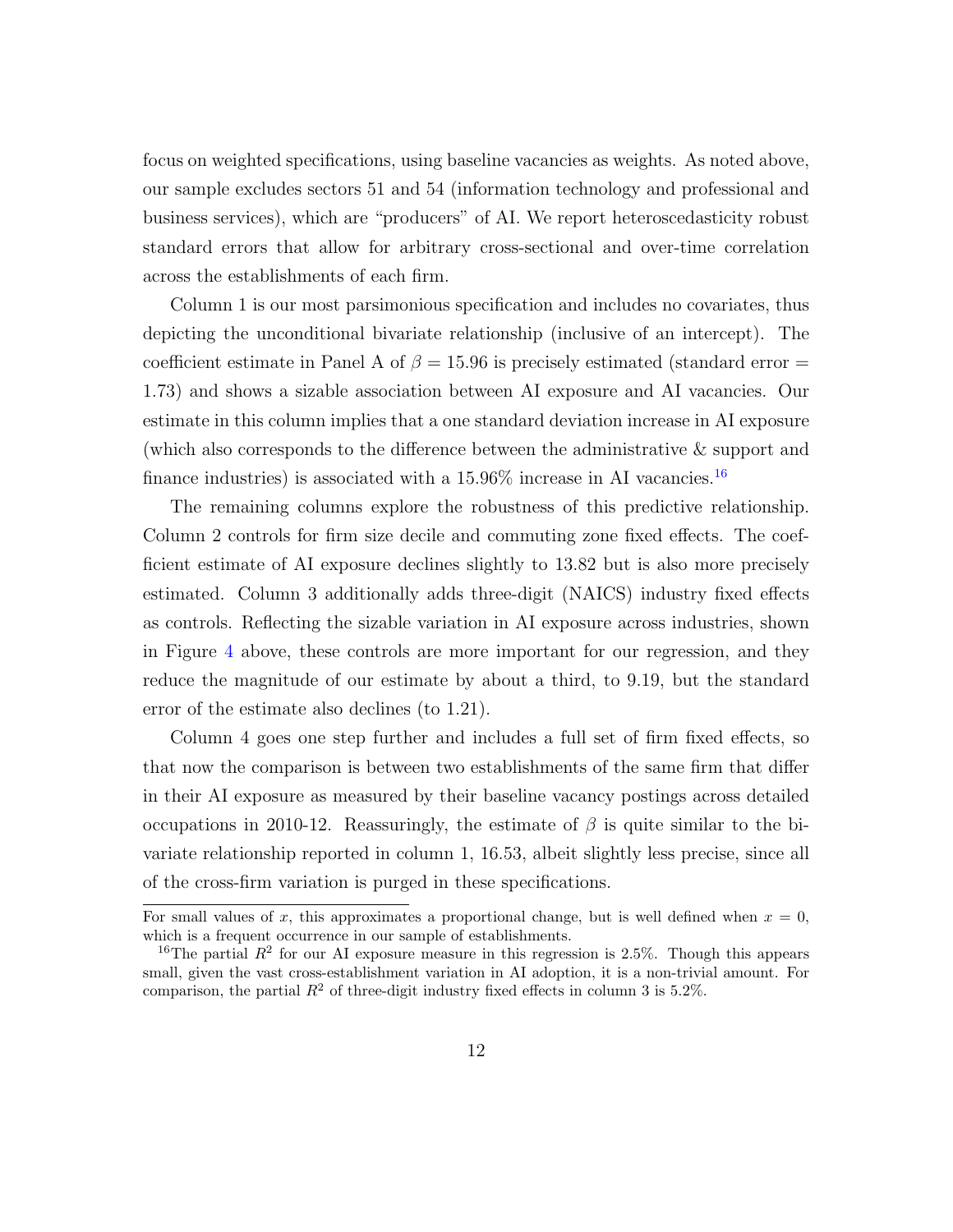Figure [4](#page-29-0) documented significant differences in AI exposure across occupations. This raises the concern that our results so far may be confounded by secular trends across broad occupational categories. Columns 5 and 6 add to the specifications in columns 3 and 4 the baseline shares of vacancies that are in sales and administration, two of the broad occupational categories that have been in decline for other reasons (e.g., Autor and Dorn, 2013). These controls have no major impact on the estimate in either column, which remain, respectively, at  $9.75$  (standard error  $= 1.20$ ) and 16.87 (standard error  $= 1.86$ ).<sup>[17](#page-13-0)</sup>

Figure [B1](#page-26-0) in Appendix B shows the specification from column 5 in the form of a bin scatterplot (where each bin represents about 50,000 establishments). The relationship between AI exposure and AI vacancy postings is fairly close to linear across the distribution and is not driven by outlier observations.

Panels B and C of Table [1](#page-33-0) repeat the same regressions using the Webb and SML measures of AI exposure. The results with the Webb measure, reported in Panel B, are very similar in the first four specifications, though they do not prove robust to controls for the baseline shares of sales and administration vacancies in columns 5 and 6. Quantitatively, the estimate in column 1, 6.59, implies that a one standard deviation increase in AI exposure is associated with a 6.59% increase in AI vacancies.

The results are more nuanced with the SML measure. There is a positive association between the SML measure and AI vacancy growth without any covariates, but when three-digit industry fixed effects are included, this relationship becomes negative. This is because, as noted above, sales and administration occupations have a high SML score and these broad occupational groups are negatively associated with the adoption of AI across establishments. Once we control for the baseline shares of these occupations in columns 5 and 6, the positive relationship in column 1 is restored. In light of the seemingly distinct components of AI exposure that these three measures are capturing (recall Figure  $4$  and Figure  $B2$  in Appendix B), we find

<span id="page-13-0"></span><sup>&</sup>lt;sup>17</sup>Table [B5](#page-48-0) in Appendix B shows that the results in Panel A are also robust if we include the baseline shares of ten broad occupational categories. For example, the coefficients in the specifications that parallel columns 5 and 6 are, respectively,  $7.24$  (standard error  $= 1.44$ ) and  $13.70$  (standard  $error = 2.12$ . However, some of the results in other panels are sensitive to these controls.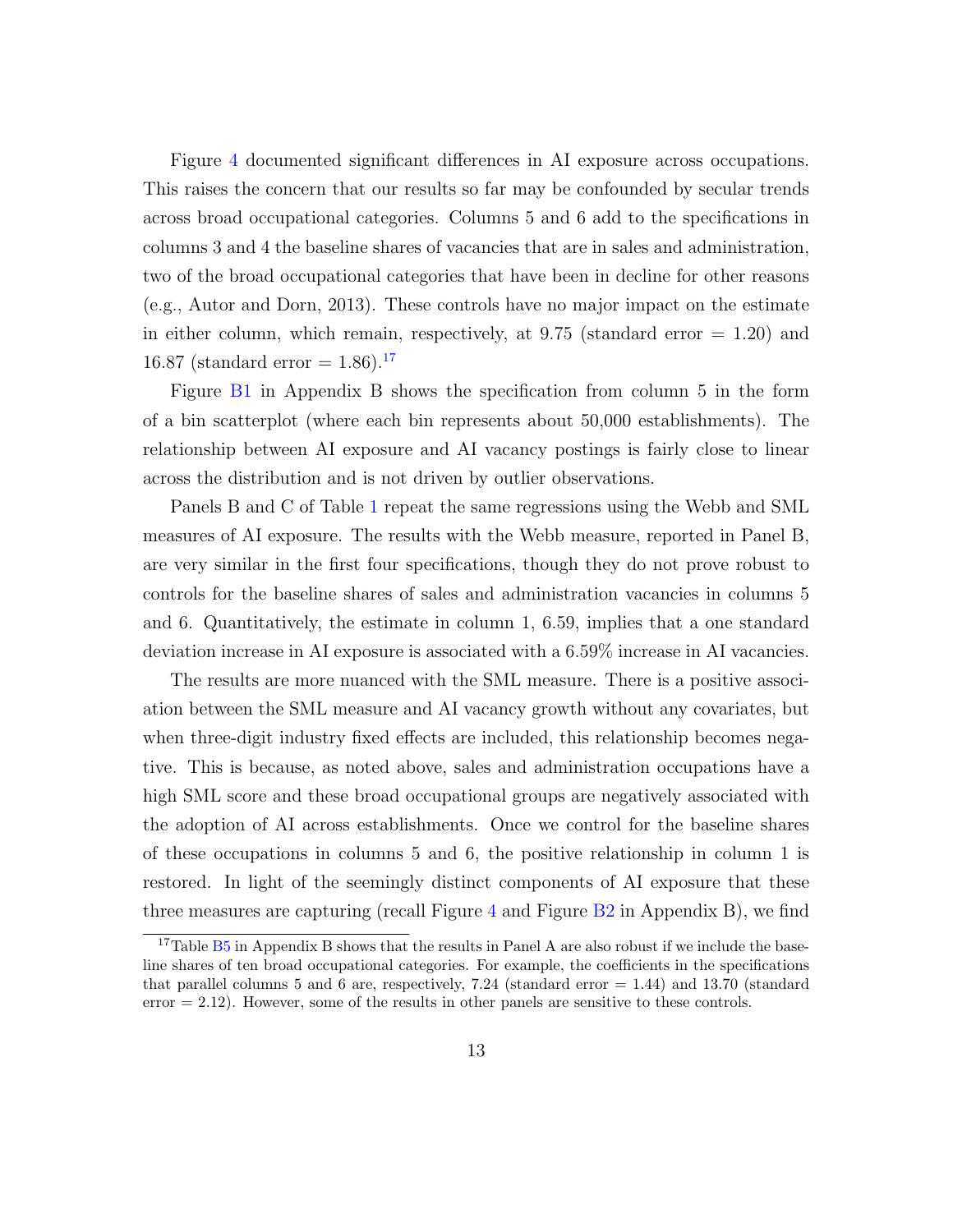it reassuring that they paint a broadly comparable picture of AI hiring occurring disproportionately at establishments that have a significant fraction of tasks that are AI-suitable.

In sum, our various task-based AI exposure measures robustly predict establishmentlevel growth in AI activity. The data point to a recent surge in AI-related hiring, and our regression evidence indicates that much of this is being directed towards establishments whose task structures enable the use of AI. This evidence is interesting in and of itself, since it suggests that an important component of AI activity is related to the types of tasks performed in an establishment. It does not, however, preclude the possibility that AI activity is fueled in part by other drivers, such as development of new products or complementing existing business models.

<span id="page-14-0"></span>We next turn to analyzing the broader labor market implications of this upsurge in AI activity.

## 5 AI and Jobs

This section reports our results on the effects of our measures of AI exposure on broader labor market outcomes.

## 5.1 The Effects of AI on Non-AI Hiring

Table [2](#page-34-0) turns to the hiring (vacancy posting) implications of AI exposure. The structure of the table is identical to that of Table [1,](#page-33-0) except that the left-hand side variable is now the change in the inverse hyperbolic sine of total non-AI vacancies (and there are two extra columns, which we describe below). This measure is chosen so as to focus on the effects of AI activity on establishment hiring exclusive of the mechanical (or direct) affect on AI hiring itself.

The picture that emerges from Table [2](#page-34-0) is more nuanced than our results on AI vacancies. In Panel A, where we focus on Felten et al.'s measure, we see a fairly consistent negative association between AI exposure and subsequent non-AI hiring.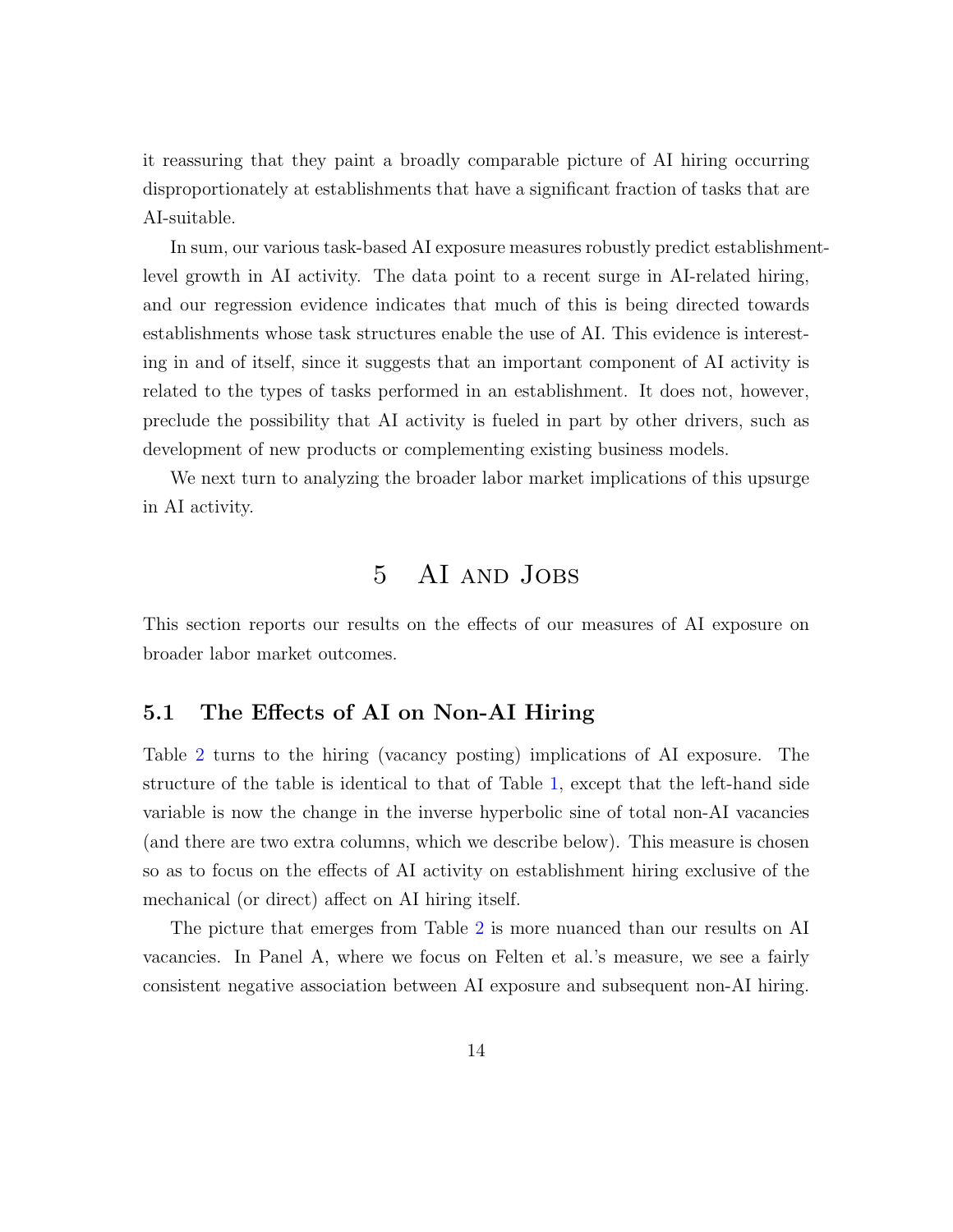The estimate in column 1 is  $-13.80$  (standard error  $= 4.22$ ), indicating that a one standard deviation increase in AI exposure is associated with a 13.80% decline in overall non-AI vacancies. This is a sizable effect, but is less precisely estimated than our results in Table [1.](#page-33-0) [18](#page-15-0)

This coefficient estimate remains similar when we control for firm size deciles, commuting zone controls and the three-digit industry fixed effects, but declines to a third of its size when we include firm fixed effects  $(-4.81,$  standard error  $= 1.44$ ). This specification thus suggests a more modest, 4.81% decline in non-AI vacancies associated with a one standard deviation increase in AI exposure.

The relationship between AI exposure and non-AI vacancies remains comparable when we include the baseline shares of sales and administration occupations in columns 5 and 6: -12.42 (standard error  $= 4.01$ ) and -4.04 (standard error 1.47), respectively. We also investigated whether these estimates are driven by establishments that posted jobs in 2010 and then stopped posting in 2018 (which may reflect true zero vacancy postings or the fact that they are no longer in the data set). Columns 7 and 8, therefore, limit the sample to establishments that posted in 2018. The estimates are now somewhat smaller, but still negative and marginally statistically significant:  $-8.38$  (standard error  $= 3.46$ ) in column 7, with three-digit industry fixed effects and  $-3.56$  (standard error 1.86) in column 8, with firm fixed effects.<sup>[19](#page-15-1)</sup>

Panel B turns to Webb's measure of AI exposure. The pattern is broadly similar to the one we see in Panel A, but somewhat less stable. The coefficient estimate without any covariates in column 1,  $-17.24$  (standard error  $= 3.72$ ), declines substantially to  $-2.22$  (standard error  $= 0.93$ ) in column 4 when we control for firm fixed effects, and is inconsistent in sign and magnitude in columns 5-8. When we use the SML

<span id="page-15-0"></span><sup>18</sup>Even if we take this estimate at face value, this should not be read as a 13.80% decline in employment, since vacancies are a flow variable, while employment is a stock variable. For example, if workers separate from firms at a rate of 10% per year, a one-year increase in postings of 13.83% raises employment by only 1.38%.

<span id="page-15-1"></span><sup>&</sup>lt;sup>19</sup>Since there are positive effect on AI vacancies and some negative effects on non-AI vacancies, one question is whether the impact on total vacancies (including AI hiring) is also negative. We show in Table [B6](#page-49-0) in Appendix B that the answer is yes, which is not surprising since AI vacancies are a tiny share of total vacancies.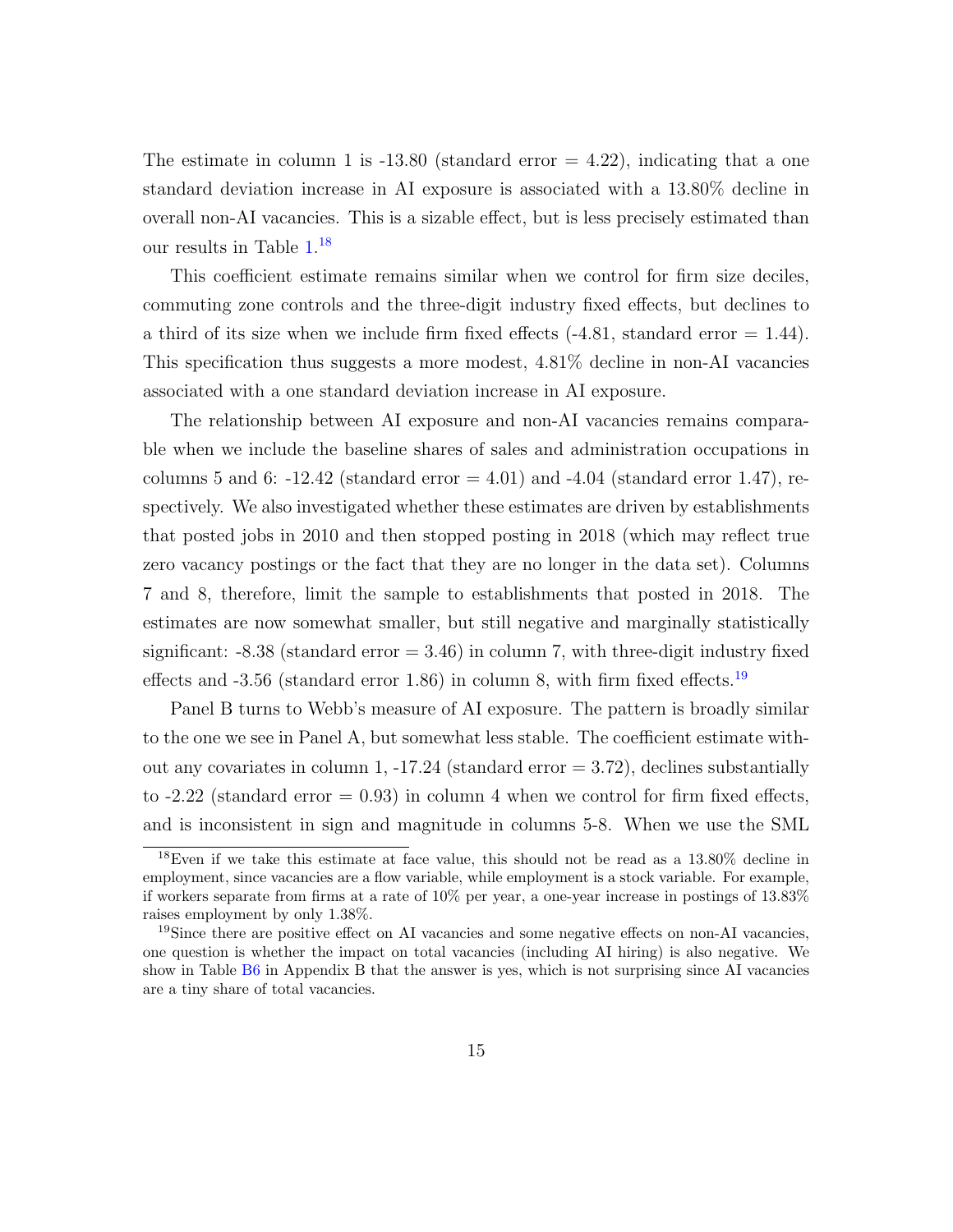measure in Panel C, there is no consistent evidence for a negative impact from AI exposure (though there is a negative and statistically significant estimate in column 6), and in some specifications there is a positive association between AI exposure and non-AI vacancies.

In Table [B7](#page-50-0) in Appendix B we show results with average establishment size weights (rather than baseline establishment size weights as in Table [2\)](#page-34-0). In this case, the negative estimates are somewhat smaller and less consistently negative. These results, combined with those reported in the next two subsections, which do not show statistically significant effects of AI exposure at the occupation and industry level, make us cautious in interpreting the negative establishment-level relationship between AI exposure and vacancy posting seen when using Felten et al.'s and Webb's measures.[20](#page-16-0)

Summing the evidence, we find no support for the hypothesis that AI exposure is associated with greater hiring at the establishment level. Indeed, several of our specifications show negative effects, though they are not always fully robust to the entire range of AI exposure measures, specifications and controls we consider. We therefore view these results as merely suggestive of a negative impact from AI activity. Mostly, it is still too soon to see the full effects of AI adoption on non-AI hiring.

Even if tentative, these findings are consistent with the task-based approach to AI and are most likely driven by the fact that AI is substituting for some tasks pre-viously performed by humans.<sup>[21](#page-16-1)</sup> Recall, in particular, that if AI was complementing workers in tasks they already performed, we should see more hiring at more exposed establishments. Negative impacts of AI, on the other hand, would be consistent with task substitution leading to displacement of workers that is not compensated

<span id="page-16-0"></span> $^{20}$ In Table [B3](#page-35-0) in Appendix B, we also look at specifications with the change in "at-risk" vacancies (those with high AI exposure) on the left-hand side. These specifications show consistent negative effects, but they suffer from potential mean reversion (since high AI exposure means that a high fraction of baseline vacancies were in the at-risk category, and an establishment that posts many vacancies in such areas in a given year may then post fewer of them in subsequent years). For this reason, we put little stock in these estimates.

<span id="page-16-1"></span><sup>&</sup>lt;sup>21</sup>We caveat once again that our strategy does not identify AI adoption unrelated to baseline task structure. Such AI activity may be ongoing, and its effects may differ from those estimated here.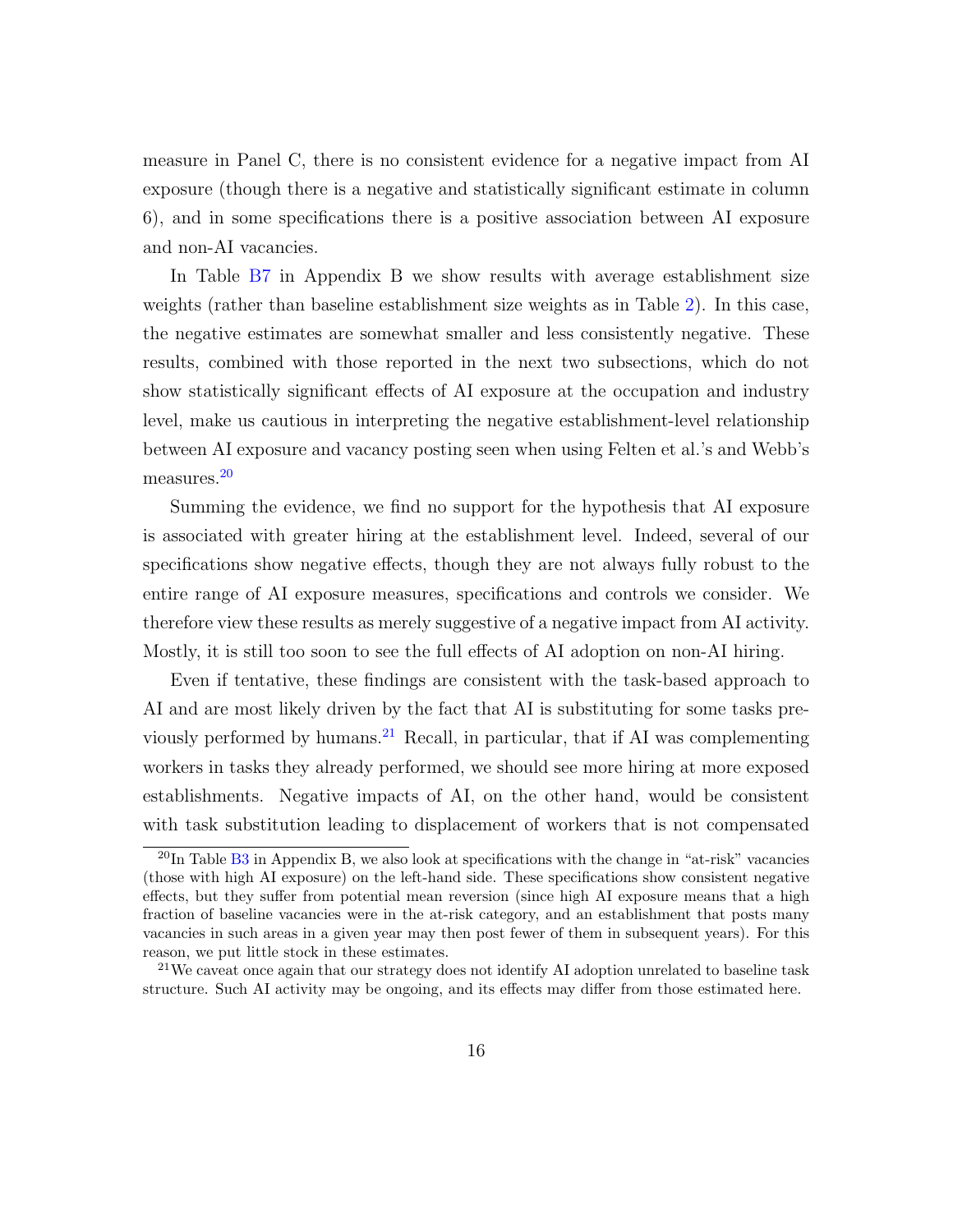by productivity gains from AI (see Appendix A), while zero impacts of AI would be consistent either with the effects of AI still not being detectable in the data or task substitution impacts being partially balanced out by modest productivity gains. Our results thus weigh against significant complementarities or large productivity effects expanding employment in more exposed establishments and suggest at least the possibility of non-trivial displacement effects.

#### 5.2 AI and Industry Employment

Associated with the surge in AI activity, there may also be a major industry-level reorganization. For example, Acemoglu, Lelarge and Restrepo (2020) find that robotadopting French manufacturing firms expand, but this is at the expense of their competitors, and overall industry employment contracts significantly when firms adopt more robots. To investigate whether more exposed industries are contracting (or expanding), we aggregate our exposure measure to three-digit industries, and then use County Business Patterns data (CBP) between 2000 and 2016.<sup>[22](#page-17-0)</sup>

The results are reported in the first three columns of Table [3,](#page-35-0) which again has three panels, one for each of our AI exposure measure. In these regressions, the observations are at the industry by commuting zone level, and throughout we include industry fixed effects, commuting zone fixed effects and baseline occupational shares in sales and administration. We again drop sectors 51 and 54 (as well as unclassified industries). The standard errors are are robust against heteroscedasticity and correlation within commuting zones.

Columns 1 and 2 look at employment before the major AI advances, 2003-2007 and 2007-2010, respectively. They show that industry AI exposure in 2010 does not predict differential employment behavior before 2010, meaning that three-digit industries with different levels of AI exposure are, roughly, on parallel trends before

<span id="page-17-0"></span><sup>22</sup>One important caveat is that because of changes to reporting in CBP after 2016 that create many incompatibilities, our sample here stops in 2016, and thus excludes the last several years of rapid AI expansion. In processing the CBP data, we use the harmonization and imputation procedures developed by Fabian Eckert, Teresa Fort, Peter Schott, and Natalie Yang, available at [http://fpeckert.me/cbp/.](http://fpeckert.me/cbp/)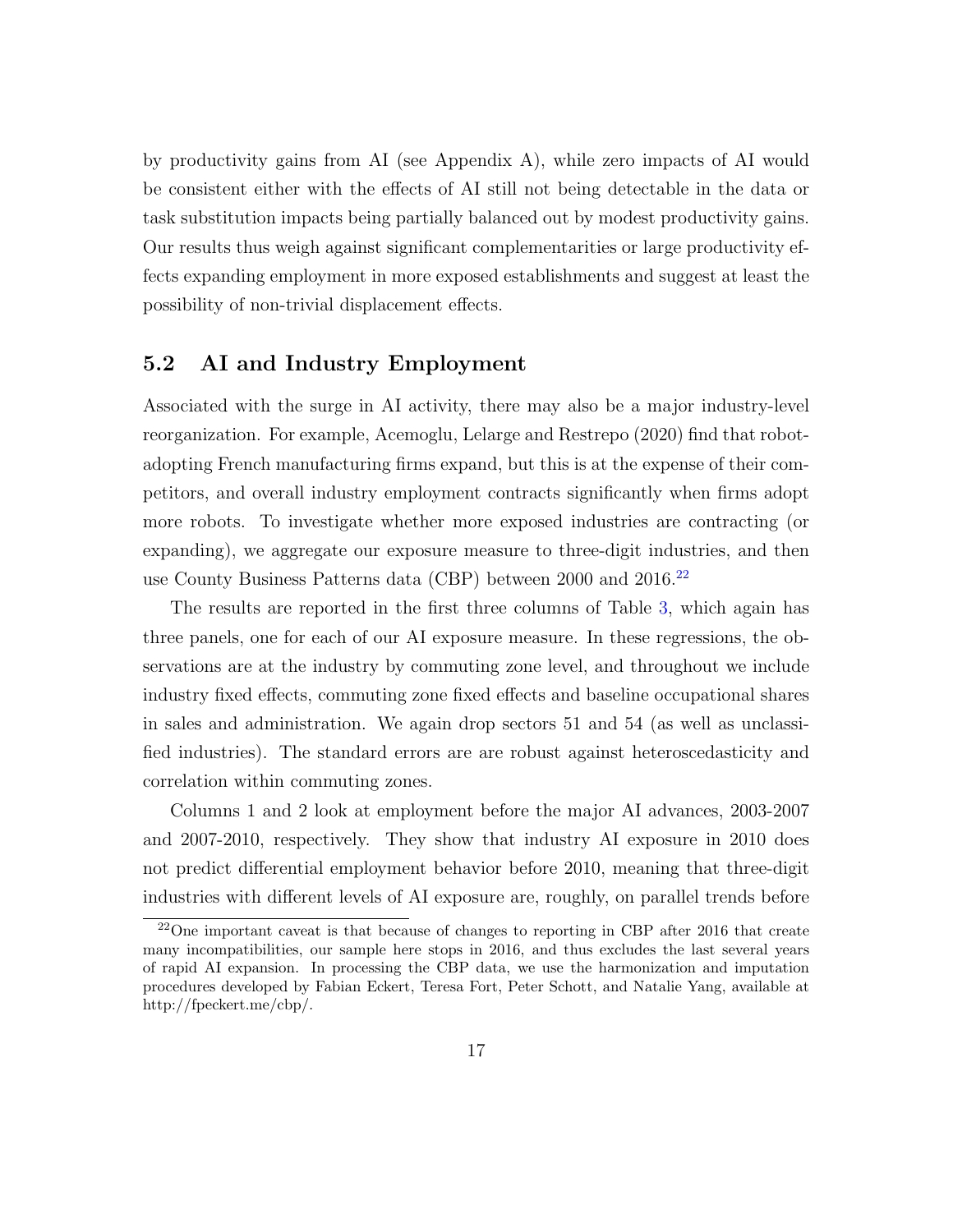the pickup in AI activity in the late 2010s. Stated simply, industry AI exposure in 2010 does not predict differential employment behavior before 2010. But we do not see consistent positive or negative effects associated with AI exposure after 2010 either. For example, the estimate in column 3, which is for 2010-2016, is -  $0.05$  (standard error  $= 0.08$ ). The point estimate implies very small predicted effects from industry AI exposure: a one standard deviation increase in industry AI exposure should be associated with a tiny  $0.049\%$  decline in industry employment.<sup>[23](#page-18-0)</sup>

Panels B and C of the table repeat this exercise using the Webb and SML measures of AI exposure in place of the Felten et al. measure. Again, we do not find a precise or stable relationship between these AI measures and industry-level employment growth, either before the current wave of AI (i.e., prior to 2010) or thereafter.

The evidence does not therefore indicatemajor industry-level effects from AI adoption so far. This may again be because it is too soon to see the impact of AI activity on industry reorganization or growth. It may also reflect the fact that much of the effects of AI will take place within industries.

#### 5.3 Employment and Wages in AI-Exposed Occupations

Columns 4-9 of Table [3](#page-35-0) explore variation across occupations, in particular, assessing whether more exposed occupations exhibit differential employment or wage trends after the onset of rapid AI hiring in the US. We use occupational employment and wage information from BLS' Occupational Employment Statistics (OES) data.

The observations in this table are at the six-digit occupation level, and we again exclude sectors 51 and 54, so that the dependent variable is the sum of employment in a six-digit occupation across all industries except sectors 51 and 54. In all columns, we control for three-digit occupation fixed effects and use baseline employment as weights. The standard errors are robust against heteroscedasticity. In columns 4 through 6, the dependent variable is occupational employment, while in columns 7

<span id="page-18-0"></span><sup>23</sup>Such small effects may not be completely surprising. Even if we take our establishment-level results at face value, they should not imply large industry-level impacts, since most establishments in an average industry has zero or very low AI exposure.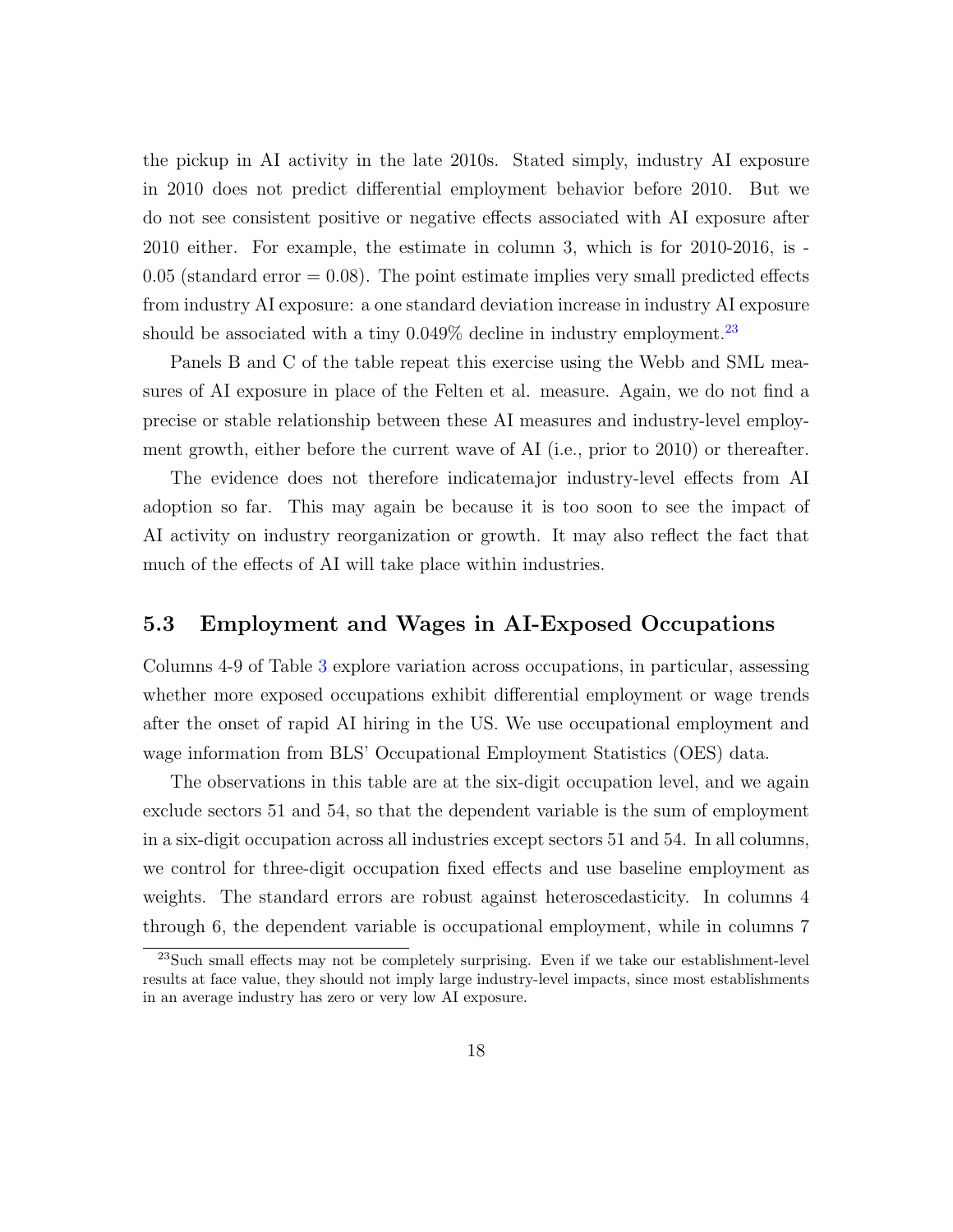though 9 it is occupational (log) wages.

The results for employment and wage growth using each of the AI exposure measures appear to corroborate our industry-level results: we detect no differential employment or wage behavior in more affected occupations after  $2010^{24}$  $2010^{24}$  $2010^{24}$  For example, the estimate in column 6, which is for 2010-2018, shows that a one standard deviation increase in AI exposure at the occupational level is associated with again a very small, 0.005%, increase in occupational employment. We see a negative and statistically significant effect on wages in column 9 for the same time period, but there is no similar result for employment or wages with the other measures.

In summary, we find no robust effects of AI activity on more AI-exposed occupations, which is consistent with the interpretation that it is premature to detect the effects of AI exposure on hiring. This pattern is also consistent with the results reported in Felten et al. (2020) relating occupation-level AI exposure (using the Felten et al. measure, logically) and occupational employment growth.

#### 5.4 AI and New Skills

Finally, we explore whether AI is associated with changes in the nature of skills used in an occupation. Deming and Noray (forthcoming) have documented such changes associated with broader IT-related activity at the establishment level. An important question is whether similar or even more major changes are being brought about by AI.

To investigate this question, we follow Deming and Noray (forthcoming) and measure the gross change in skills demanded in each occupation as:

gross skill change<sub>o,t<sub>2</sub>,t<sub>1</sub></sub> = 
$$
\sum_{s=1}^{S}
$$
 abs  $\left[ \left( \frac{\text{skill}_{o,t_2}^s}{\text{vacancies}_{o,t_2}} \right) - \left( \frac{\text{skill}_{o,t_1}^s}{\text{vacancies}_{o,t_1}} \right) \right].$ 

<span id="page-19-0"></span> $^{24}$ Differently from our industry results, with Felten et al.'s measure, there is a significantly faster increase in the employment of more exposed occupations before 2007, which may reflect fast expansion in some IT-related occupations which have high Felten et al.'s scores — or it may be the result of random variation given the number of point estimates report this table.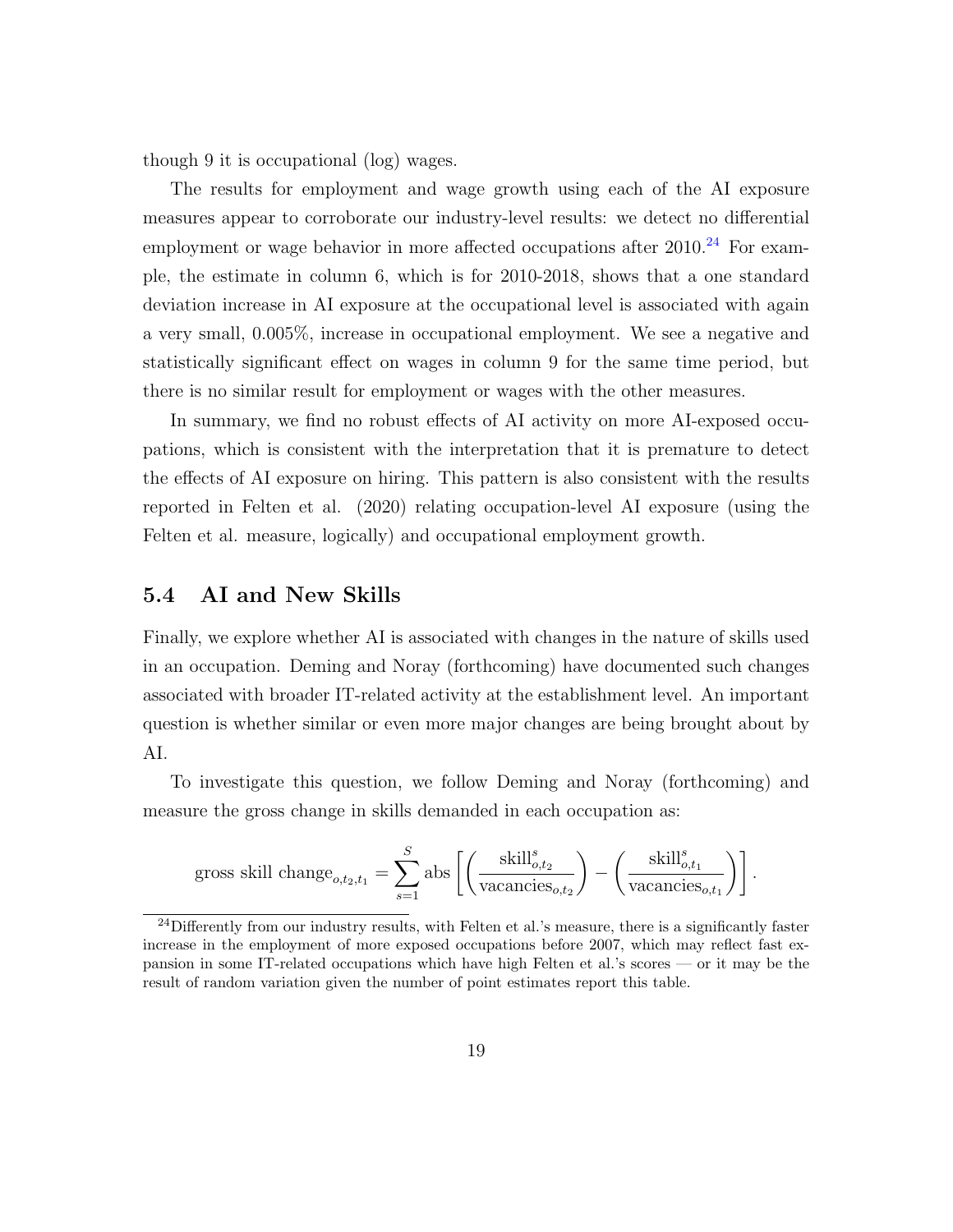Here, skill<sup>s</sup><sub>o,t</sub> is the number of times skill s is posted in six-digit occupation o in year t, divided by the total number of vacancies posted in the occupation. This formula measures changes in the frequency with which skills appear in job postings for a particular occupation, and would capture changes resulting both from the increased importance of new skills (or skills that were not common in an occupation) or the obsolescence of previously common skills. We calculate this measure for all six-digit occupations, for all vacancies outside the information and business services sectors, for 2007-2010, 2010-2014 and 2014-2018.

Table [4](#page-36-0) reports regressions linking the gross skill change measure to the occupation AI exposure measures. As in our previous occupation level specifications, all of our specifications in this table control for three-digit occupation fixed effects and use baseline employment weights. The standard errors are robust against heteroskedasticity. As before, the three panels correspond to the three measures of AI exposure, while different columns correspond to different time periods. The measures of occupation AI exposures are, as usual, standardized (divided by the weighted standard deviation) across occupations.

Overall, we do not find any significant relationship between AI and changes in the skills required in exposed occupations. Although for the 2007-2010 period, the correlation between occupation AI exposure and occupation net skill change is positive and significant, this is unlikely to be related to AI, as there was very little core AI activity before 2010, and most of the rapid increase does not take place until the second half of the 2010s. In all other specifications, the estimates are small and insignificant.<sup>[25](#page-20-1)</sup>

These results suggest that, to date, AI adoption is not causing a considerable transformation of exposed occupations in terms of their skill requirements.

<span id="page-20-1"></span><span id="page-20-0"></span><sup>&</sup>lt;sup>25</sup>In additional exercises not reported here, we decomposed the measure of gross changes into positive changes (new or uncommon skills gaining importance) and negative changes (existing skills becoming obsolete). We did not find any significant relationship between AI and these two components of the gross change in skills demanded by occupation.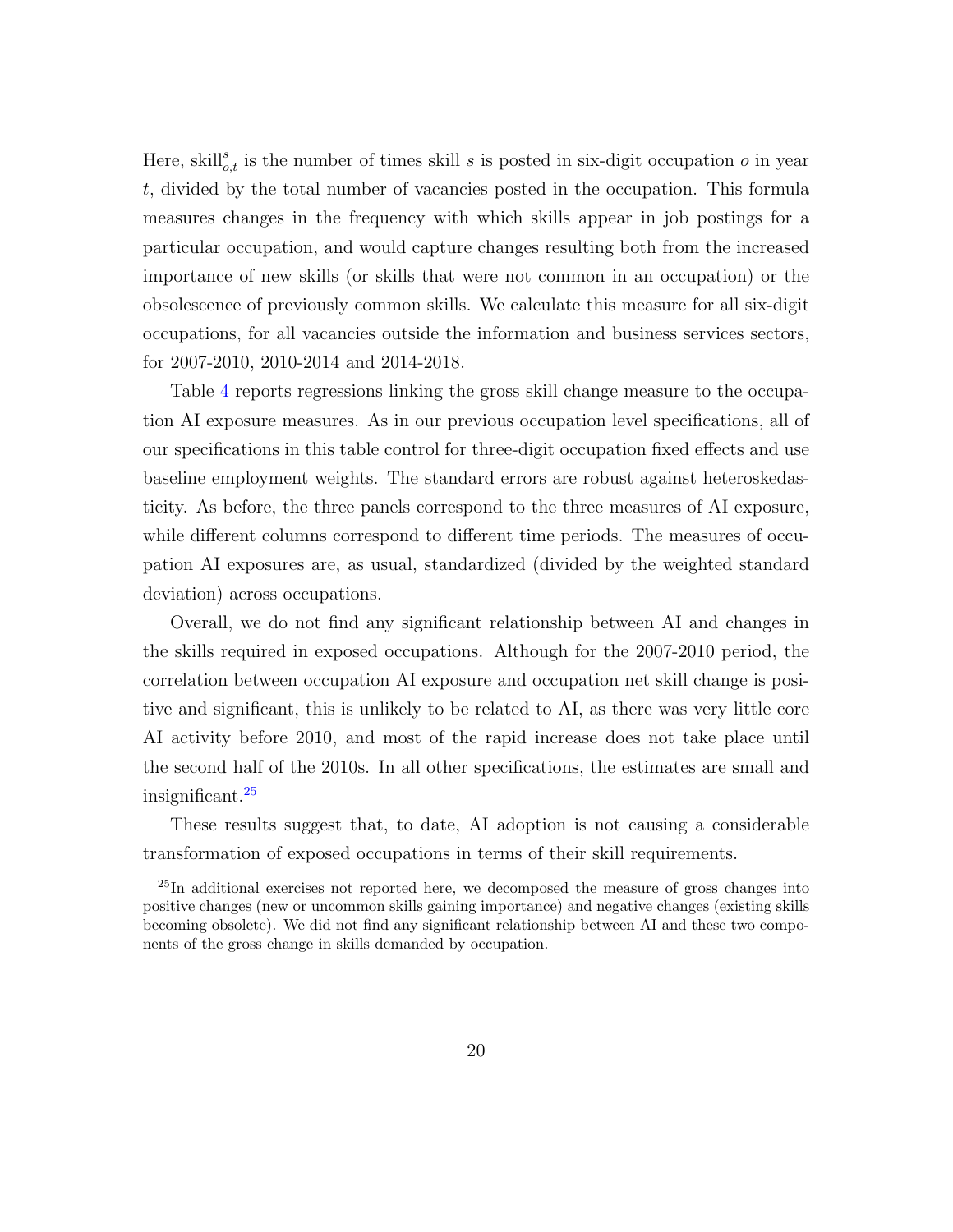## 6 Conclusion

There is much excitement and quite a bit of apprehension about AI and its labor market effects. In this paper, we documented that there is a recent surge in AI activity that is driven by establishments that engage in tasks that are suitable for AI-related technologies. There is some evidence of a slowdown in vacancy posting in the most AI-exposed establishments, but this evidence is not as robust as the association between AI exposure and AI vacancy postings.

We also do not find any effects of AI exposure at the occupation or industry level, nor do we detect any association between AI activity and new skills demanded in vacancies or systematic skill redundancies. Our interpretation of these findings is that it is mostly too soon to see the impact of AI on labor markets, though the existing evidence is consistent with a task-based approach, since AI activity is strongly directed towards firms with a high fraction of tasks that are exposed to AI and there is some evidence of workers being displaced from these tasks.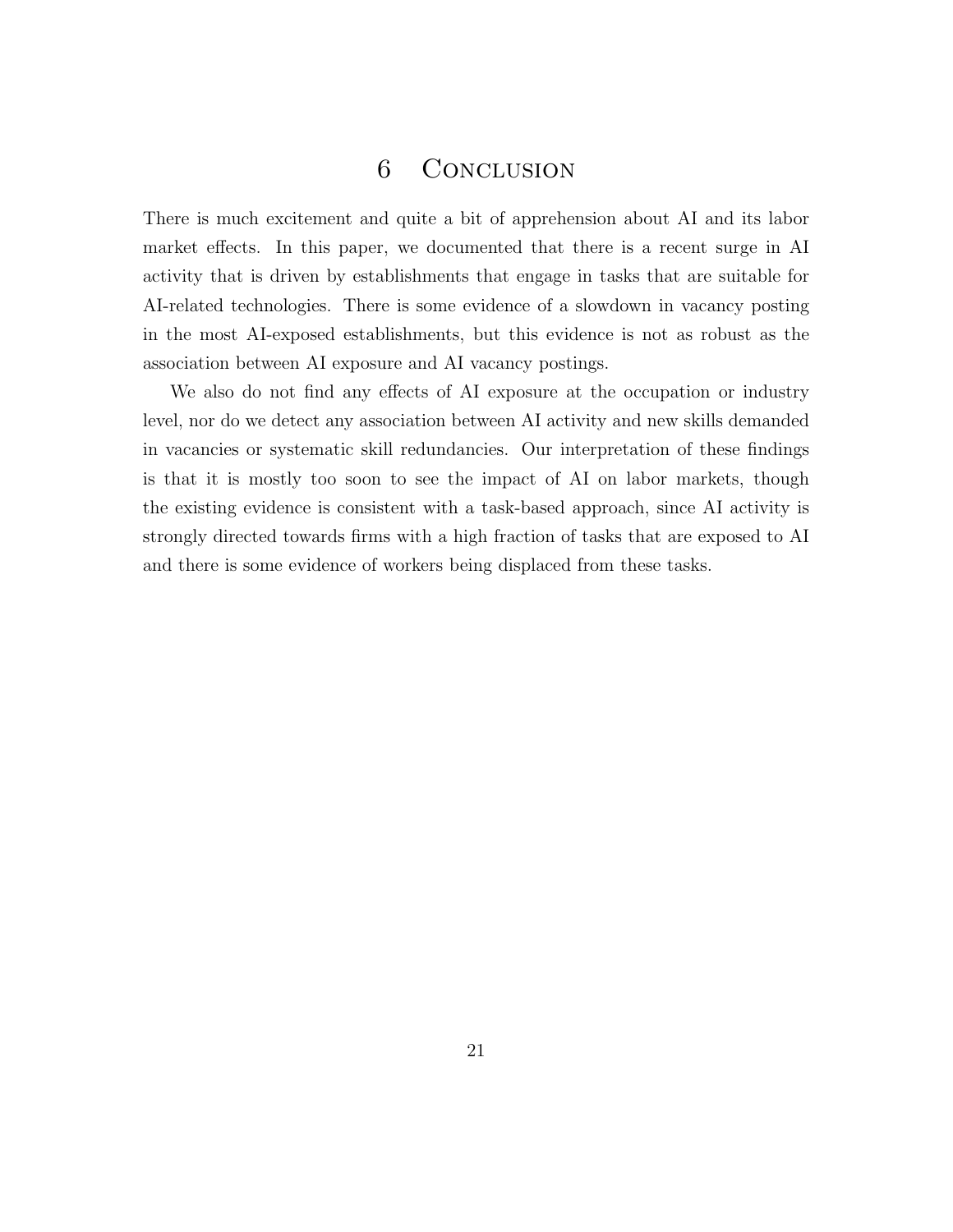#### **REFERENCES**

Acemoglu, Daron, and David Autor (2011) "Skills, Tasks and Technologies: Implications for Employment and Earnings." Handbook of Labor Economics. Vol. 4. Elsevier, 1043–1171.

Acemoglu, Daron, and Pascual Restrepo (2018) "The Race between Man and Machine: Implications of Technology for Growth, Factor Shares, and Employment.? American Economic Review, 108(6), 1488?-1542.

Acemoglu, Daron, and Pascual Restrepo (2019a) "Automation and New Tasks: How Technology Displaces and Reinstates Labor." Journal of Economic Perspectives 33(2): 3–30.

Acemoglu, Daron, and Pascual Restrepo (2019b) "The Wrong Kind of AI? Artificial Intelligence and the Future of Labour Demand." Cambridge Journal of Regions, Economy and Society 13(1): 25–35.

Acemoglu, Daron, and Pascual Restrepo (2020a) "Robots and Jobs: Evidence from US Labor Markets." Journal of Political Economy 128(6): 2188–2244.

Acemoglu, Daron, Claire Lelarge, and Pascual Restrepo (2020) "Competing with Robots: Firm-Level Evidence from France." AEA Papers and Proceedings. Vol. 110.

Alekseeva, Liudmila, Jose Azar, Mireia Gine, Sampsa Samila, and Bledi Taska (2020) "The Demand for AI Skills in the Labor Market." CEPR Discussion Paper No. DP14320.

Autor, David, Lawrence Katz, and Alan Krueger (1998) "Computing Inequality: Have Computers Changed the Labor Market?" The Quarterly Journal of Economics 113(4): 1169–1213.

Autor, David, Frank Levy, and Richard Murnane (2003) "The Skill Content of Recent Technological Change: An Empirical Exploration." The Quarterly Journal of Economics 118(4): 1279–1333.

Autor, David and David Dorn (2013) "The Growth of Low-skill Service Jobs and the Polarization of the US Labor Market." American Economic Review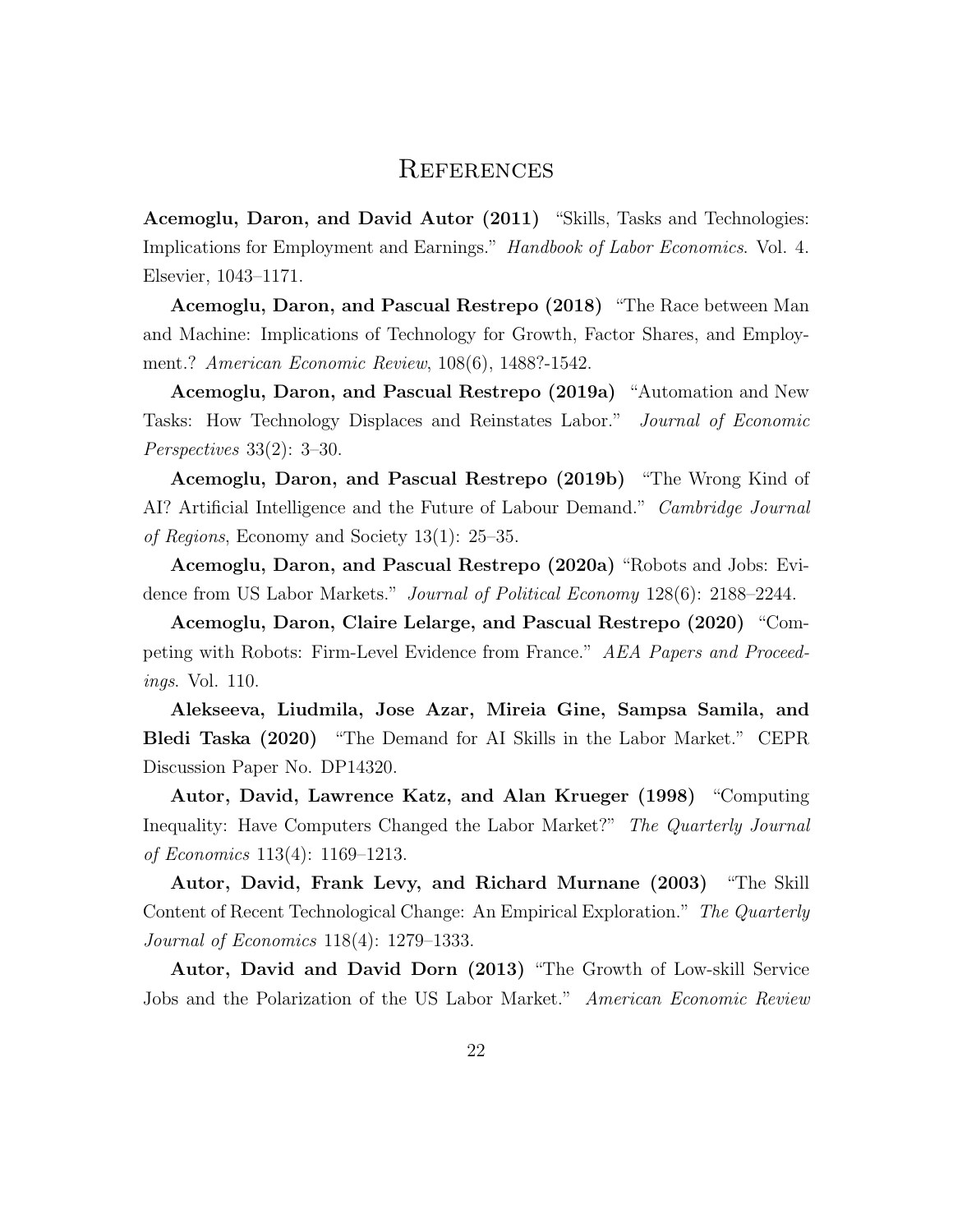103(5): 1553–97.

Autor, David (2019) "Work of the Past, Work of the Future." AEA Papers and Proceedings 109: 1?32.

Agarwal, Ajay, Joshua S. Gans and Avi Goldfarb (2018) Prediction Machines: The Simple Economics of Artificial Intelligence. Harvard Business Review Press, Cambridge

Azar, José, Ioana Marinescu, Marshall Steinbaum, and Bledi Taska (2020) "Concentration in US Labor Markets: Evidence from Online Vacancy Data." Labour Economics, 101886.

Babina, Tania, Anastassia Fedyk, Alex Xi He, and James Hodson (2020) "Artificial Intelligence, Firm Growth, and Industry Concentration." Unpublished manuscript, Columbia University.

Bessen, James E., Stephen Michael Impink, Lydia Reichensperger, and Robert Seamans (2018) "The Business of AI Startups." Boston University, School of Law, Law and Economics Research Paper 18-28.

Bessen, James, Maarten Goos, Anna Salomons and Wiljan Van der Berge (2019) "Automatic Reaction-What Happens to Workers at Firms that Automate?" Unpublished manuscript. Boston University.

Bonfiglioli, Alessandra, Rosario Crino, Harald Fadinger, and Gino Gancia (2019) "Robot Imports and Firm Level Outcomes" Unpublished manuscript. Queen Mary University of London.

Bresnahan, Timothy (2019) "Artificial Intelligence Technologies and Aggregate Growth Prospects." Unpublished manuscript, Stanford.

Brynjolfsson, Erik, Tom Mitchell, and Daniel Rock (2018) "What can Machines Learn, and What Does it Mean for Occupations and the Economy?" AEA Papers and Proceedings. Vol. 108.

Brynjolfsson, Erik, Tom Mitchell, and Daniel Rock (2019) "Machine Learning and Occupational Change." Unpublished manuscript, MIT.

Carnevale, Anthony, Tamara Jayasundera and Dmitri Repnikov (2014) "Understanding Job Ads Data: A Technical Report." Center on Education and the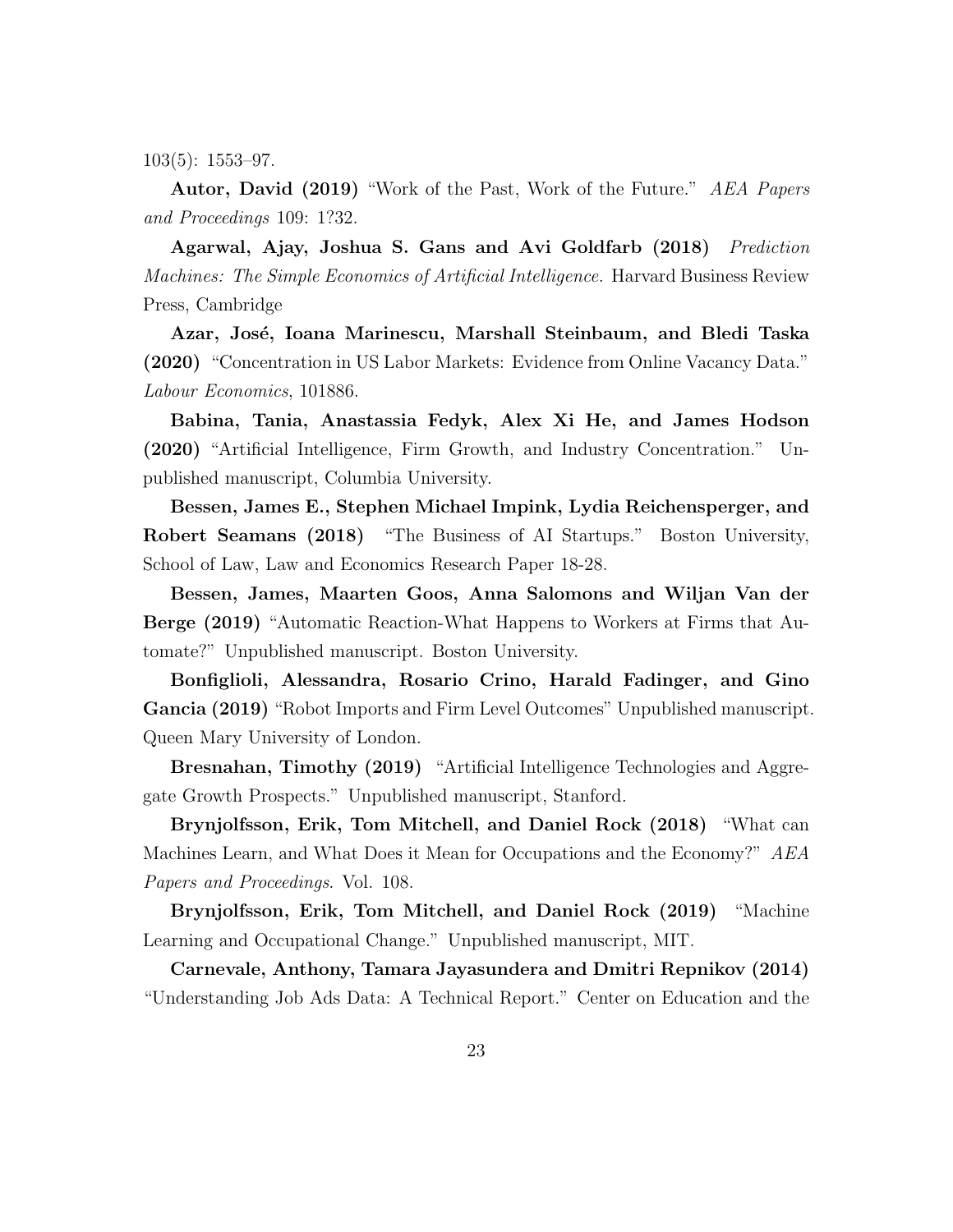Workforce McCourt School of Public Policy Georgetown University.

Deming, David J., and Kadeem Noray (forthcoming) "Earnings Dynamics, Changing Job Skills, and STEM Careers." Quarterly Journal of Economics.

Dixon, Jay, Bryan Hong and Lynn Wu (2019) "The Employment Consequences of Robots: Firm-level Evidence" Unpublished manuscript. Statistics Canada.

Felten, Edward, Manav Raj, and Robert Seamans (2018) "A Method to Link Advances in Artificial Intelligence to Occupational Abilities." AEA Papers and Proceedings. Vol. 108.

Felten, Edward, Manav Raj, and Robert Seamans (2019) "The Effect of Artificial Intelligence on Human Labor: An Ability-based Approach." Academy of Management Proceedings Vol. 1.

Ford, Martin (2015) The Rise of the Robots. Basic Books, New York.

Graetz, Georg, and Guy Michaels (2018) "Robots at Work." The Review of Economics and Statistics 100(5): 753–768.

Grennan, Jillian, and Roni Michaely (2019) "Artificial Intelligence and High-Skilled Work: Evidence from Analysts." Unpublished manuscript, Duke University.

Goos, Maarten, and Alan Manning (2007) "Lousy and Lovely Jobs: The Rising Polarization of Work in Britain." The Review of Economics and Statistics 89(1): 118–133.

Goos, Maarten, Alan Manning, and Anna Salomons (2014) "Explaining Job Polarization: Routine-biased Technological Change and Offshoring." American Economic Review 104(8): 2509–26.

Hazell, Jonathon and Bledi Taska (2019) "Downward Rigidity in the Wage for New Hires" Unpublished manuscript, MIT.

Hershbein, Brad, and Lisa B. Kahn (2018) "Do Recessions Accelerate Routine-biased Technological Change? Evidence from Vacancy Postings." American Economic Review 108(7): 1737–72.

Humlum, Anders (2019) "Robot Adoption and Labor Market Dynamics" Unpublished manuscript. Princeton University.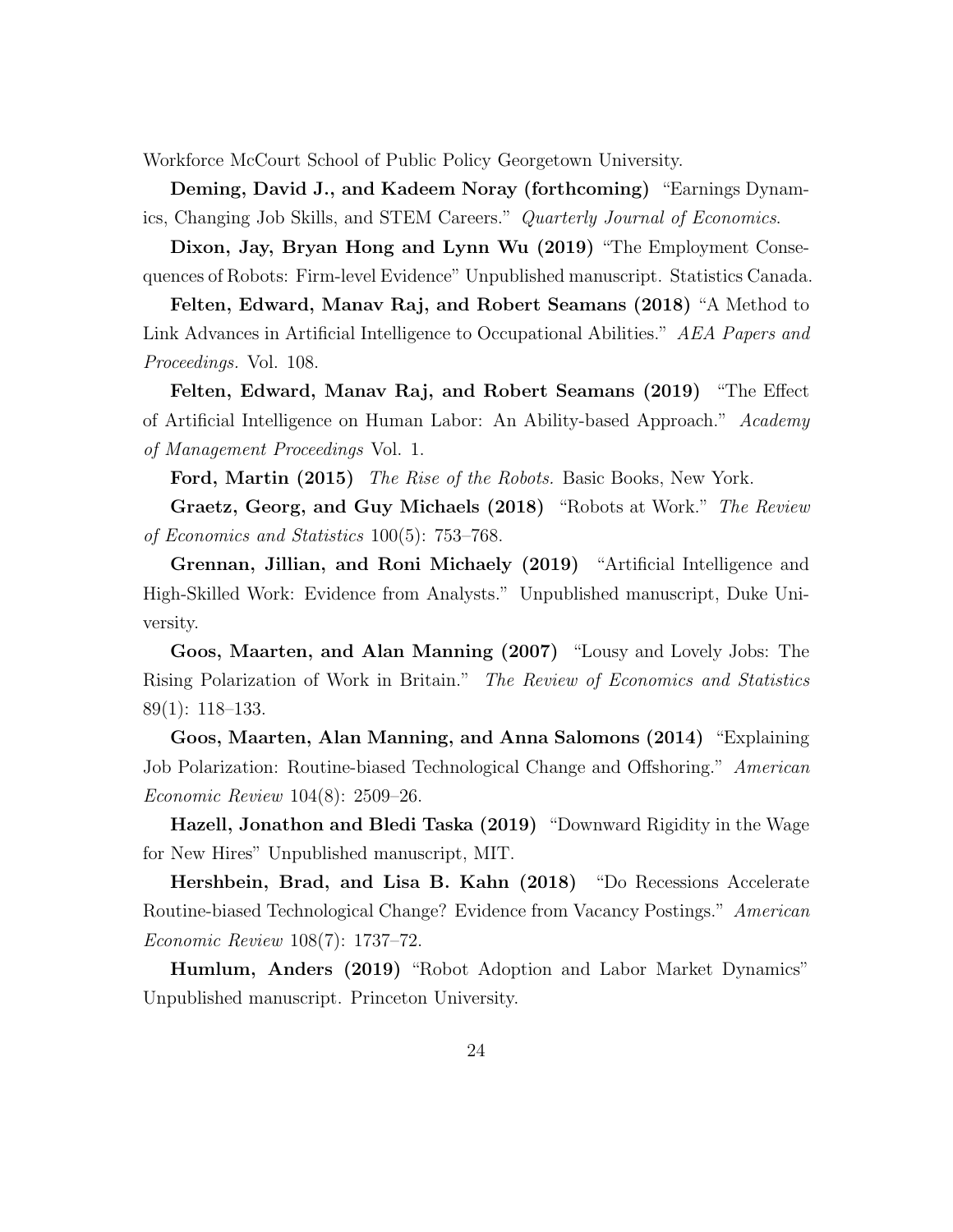Koch, Michael, Ilya Manuylov and Marcel Smolka (2019) "Robots and Firms" Unpublished manuscript. Aarhus University.

McKinsey Global Institute (2017) "Artificial Intelligence: The Next Digital Frontier?" Discussion Paper.

Michaels, Guy, Ashwini Natraj, and John Van Reenen (2014) "Has ICT Polarized Skill Demand? Evidence from Eleven Countries over Twenty-five Years." Review of Economics and Statistics 96(1): 60-77.

Neapolitan, Richard E. and Xia Jiang (2018) Artificial Intelligence: With an Introduction to Machine Learning. Chapman and Hall/CRC, Second Edition

Russell, Stuart (2019) Human Compatible: Artificial Intelligence and the Problem of Control. Penguin.

Susskind, Daniel (2020) A World Without Work: Technology, Automation and how We Should Respond. Penguin, UK.

Tolbert, Charles and Molly Sizer (1996) "US Commuting Zones and Labor Market Areas: A 1990 update." ERS Staff Paper Number 9614. Washington, DC: Economic Research Service.

Webb, Michael (2020) "The Impact of Artificial Intelligence on the Labor Market." Unpublished manuscript, Stanford.

West, Darrell M (2018) The Future of Work: Robots, AI, and Automation. Brookings Institution Press.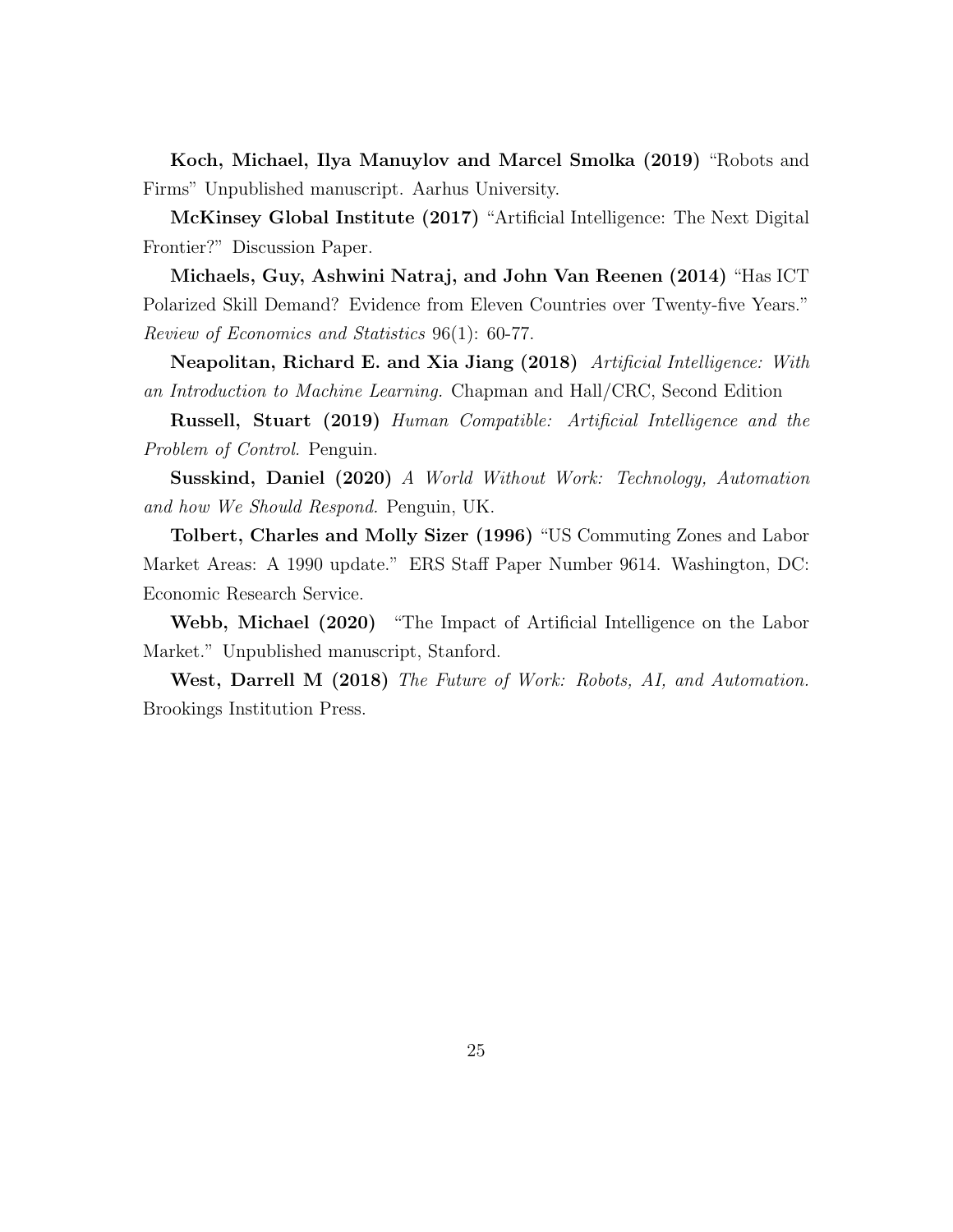

<span id="page-26-0"></span>Figure 1: Vacancies in Burning Glass and JOLTS

This figure plots the total number of vacancies in JOLTS, by year; and the total number of vacancies in Burning Glass, by year. We multiply the number of job openings in JOLTS by a constant factor, to arrive at a number of vacancies that matches the concept of a vacancy in Burning Glass. This method follows Carnevale et al. (2014).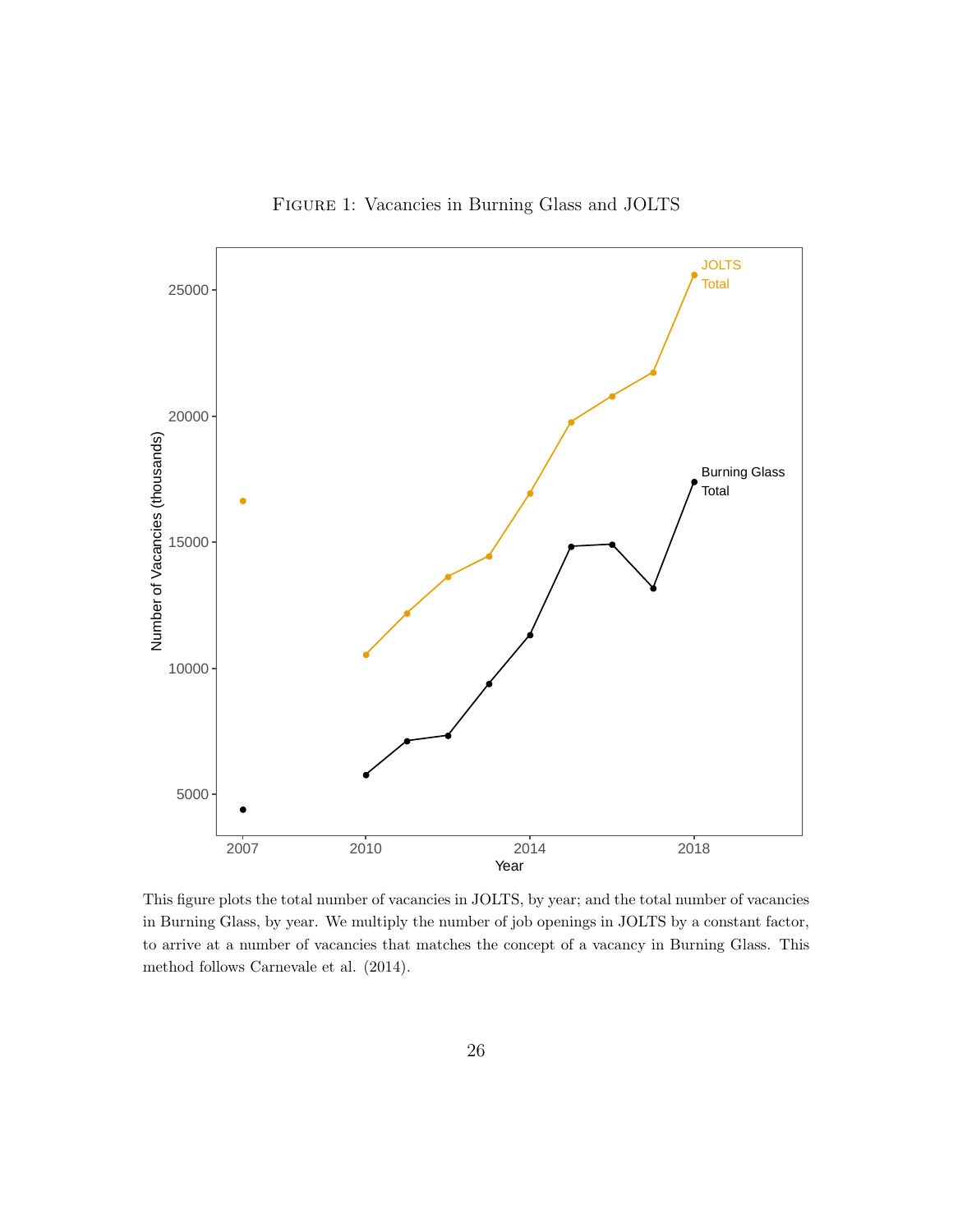

<span id="page-27-0"></span>FIGURE 2: Occupation and Industry Shares in Burning Glass Occupation Shares Industry Shares

The left panel plots the share of vacancies by broad occupation in the 2010-2018 Burning Glass data, and the share of employment by broad occupation in the 2010-2018 Occupational Employment Statistics. The right panel plots the share of vacancies by broad industry in the 2010-2018 Burning Glass data, and also in JOLTS data.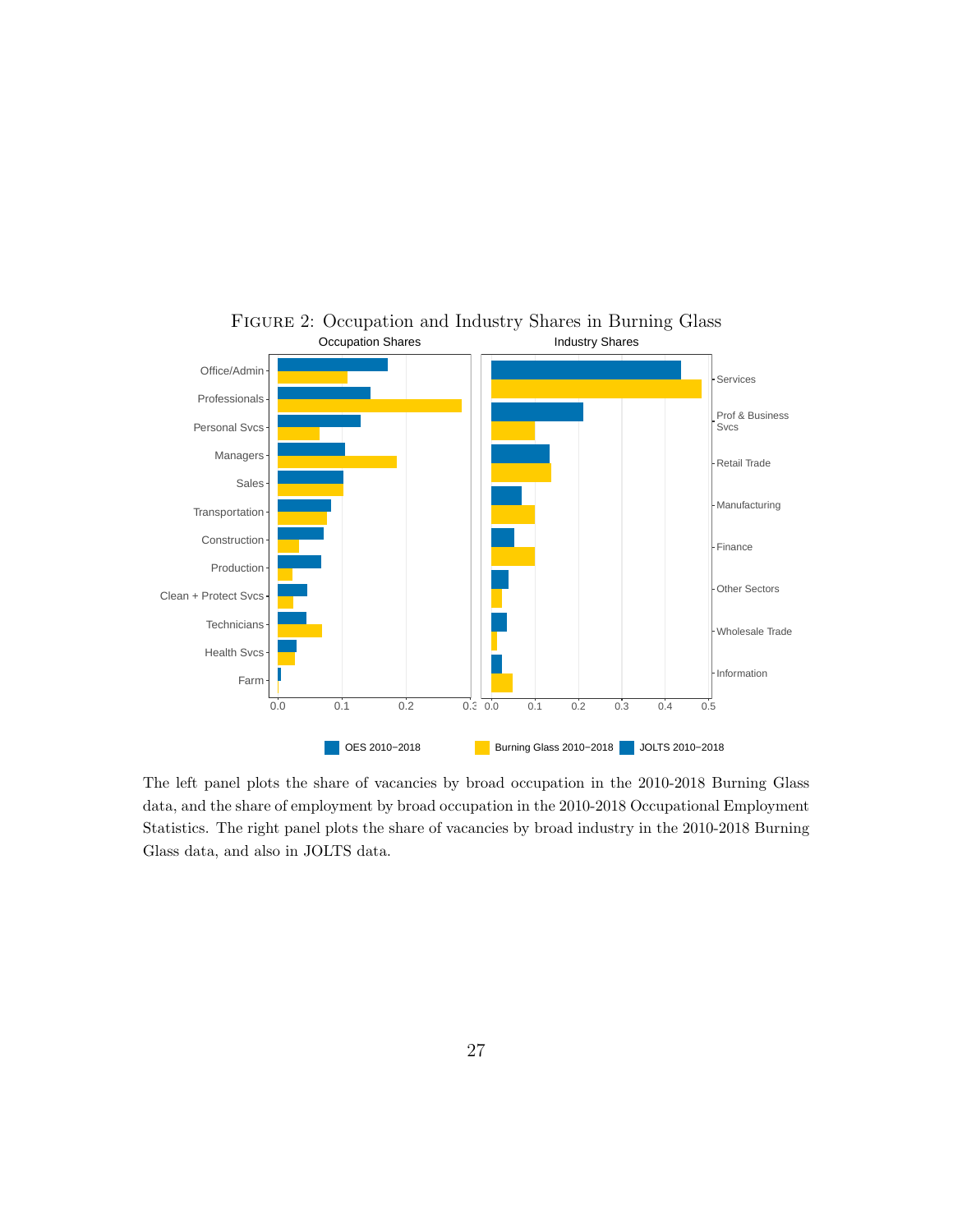

<span id="page-28-0"></span>Figure 3: Share of AI Vacancies in Burning Glass Share of AI Vacancies in Burning Glass Share of AI Vacancies by Broad Industry

The left panel plots the share of vacancies in Burning Glass, that post a skill in the Broad or Narrow AI categories, as defined in the main text. The right panel plots the share of narrow AI vacancies in Burning Glass, by year, in each broad industry grouping.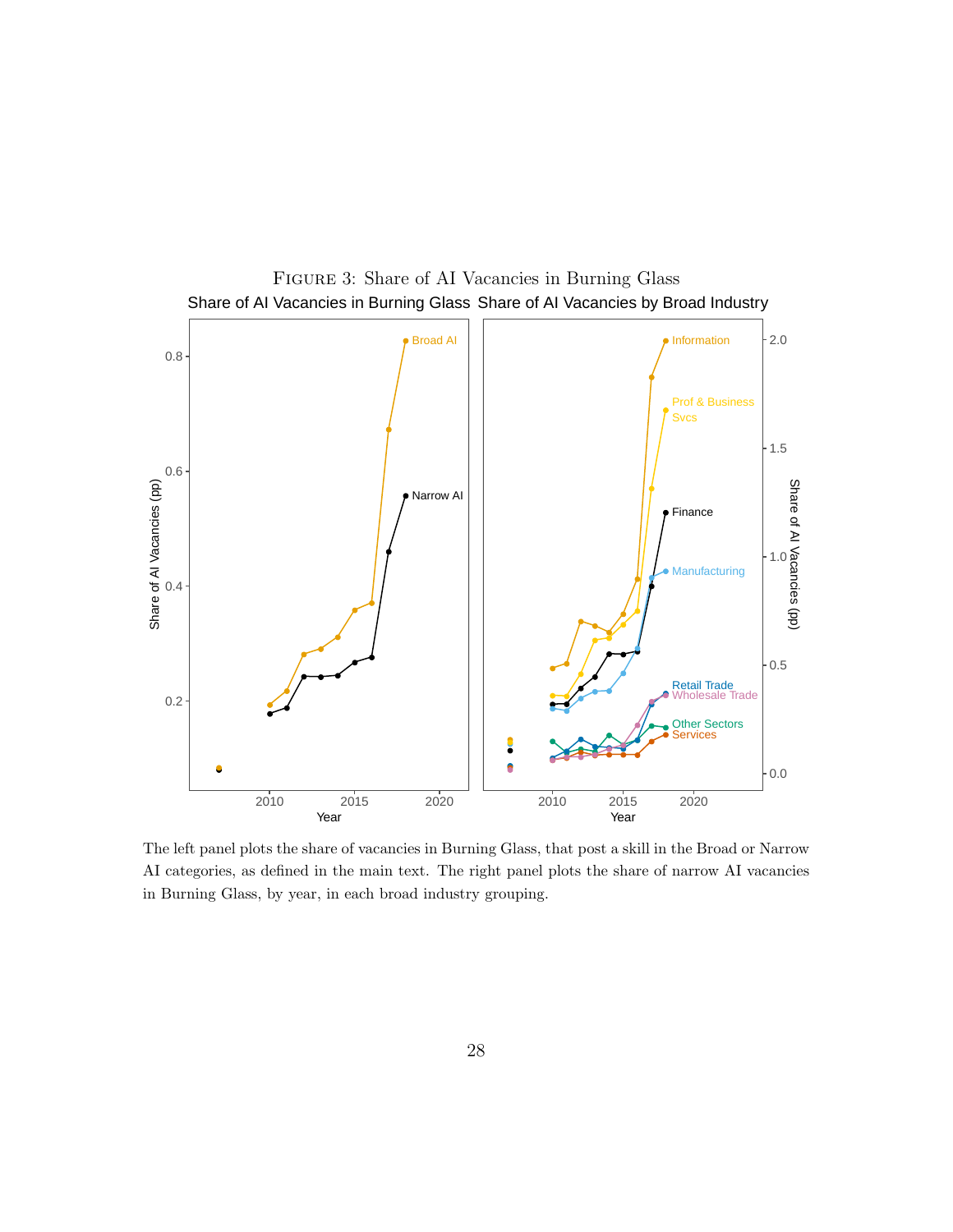

<span id="page-29-0"></span>Figure 4: AI Exposure by Broad Occupation and Sector AI By Broad Occupation AI By Sector

The left panel plots occupation AI exposure at the broad occupation level in Burning Glass, by taking the vacancy-weighted mean of occupation AI exposure at the 6 digit SOC occupation level, and then standardizing. The right panel plots industry AI exposure in Burning Glass, by taking the mean across the 6 digit SOC occupations posted in each 2 digit NAICS sector, weighted by the number of vacancies posted by each sector in each occupation, and then standardizing.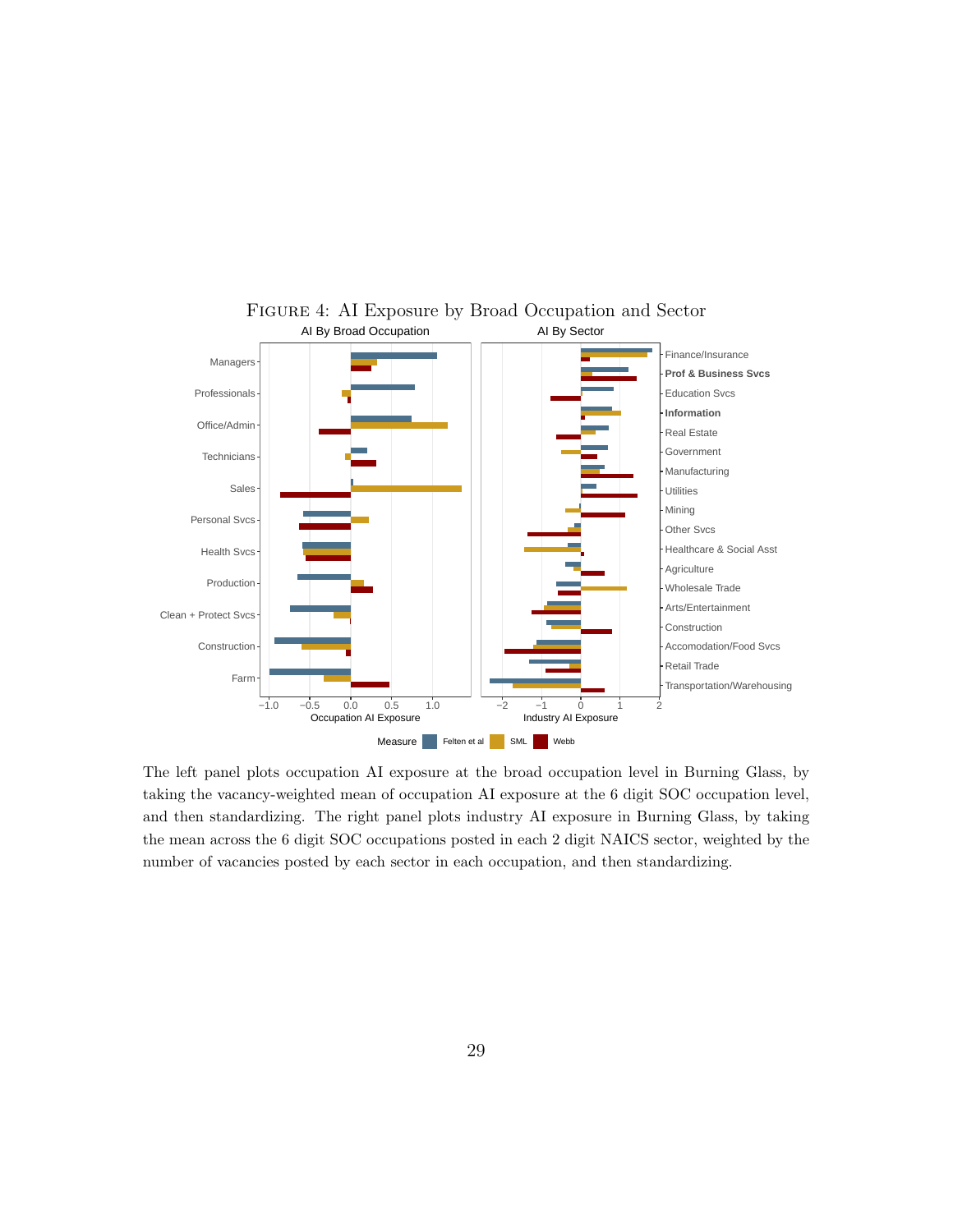<span id="page-30-0"></span>Figure 5: AI Exposure by Occupation Wages



This figure plots occupation AI exposure, by 6 digit SOC occupation, against the occupation's percentile rank in the wage distribution. We study mean hourly wages from the Occupational Employment Statistics, averaged over 2010-2018. The measures of occupation AI exposure are standardized.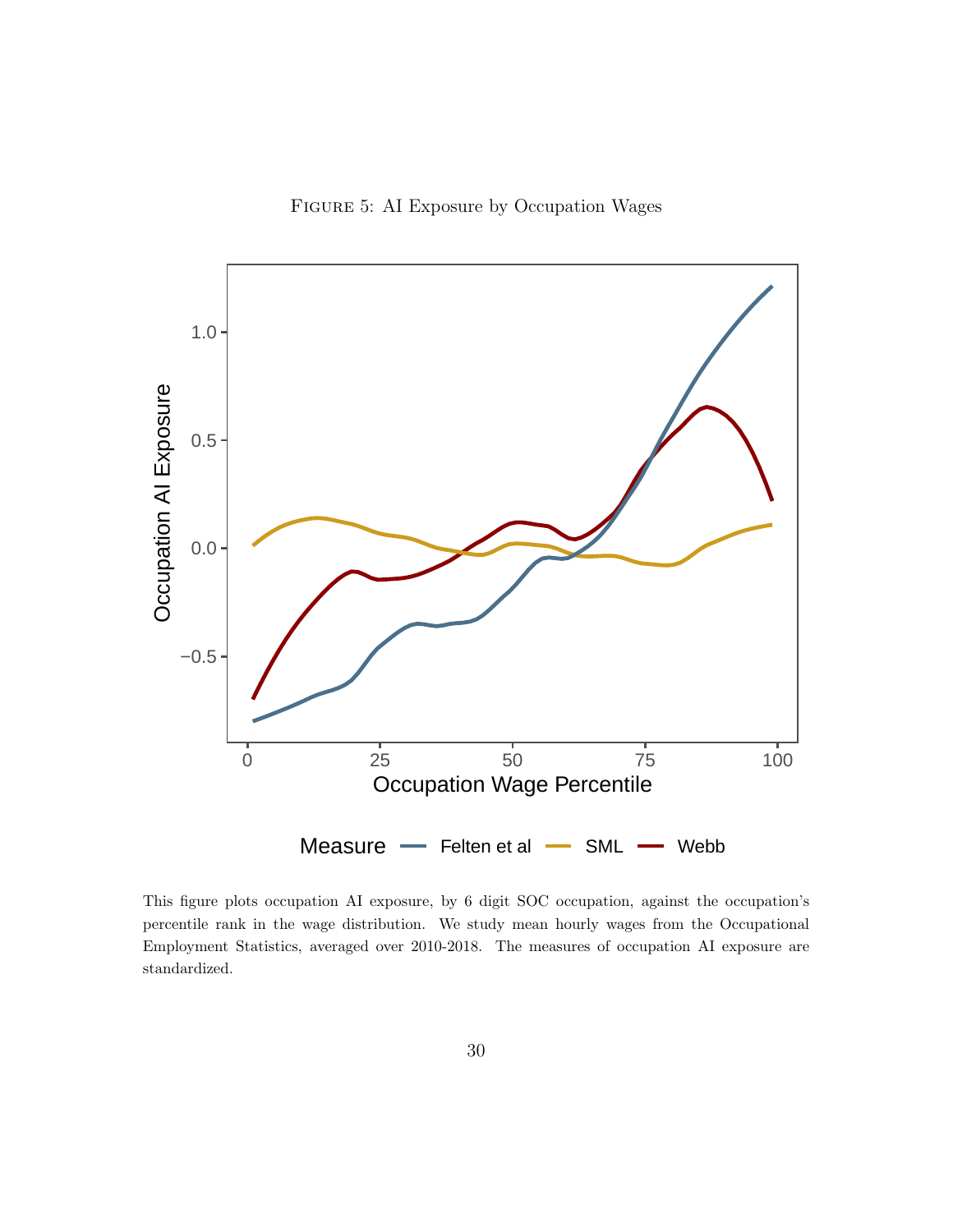

This figure plots establishments' share of AI vacancies in Burning Glass, by year, for each quartile of the distribution of 2010 establishment AI exposure. The distribution is weighted by establishment size in 2010-12. We study the distribution of residual establishment AI exposure, after controlling for the 2010-12 establishment share of vacancies in sales and administration. Establishment AI exposure is the mean of occupation AI exposure across the 6 digit occupations in which an establishment posts vacancies in 2010-12, weighted by the number of vacancies posted in each occupation. In the first panel, the measure of occupation AI exposure is from Felten et al. (2019). In the second panel, the measure is SML, from Brynjolfsson et al. (2019). In the third panel, the measure is from Webb (2020). We exclude vacancies in industry sectors 51 (Information) and 54 (Business Services).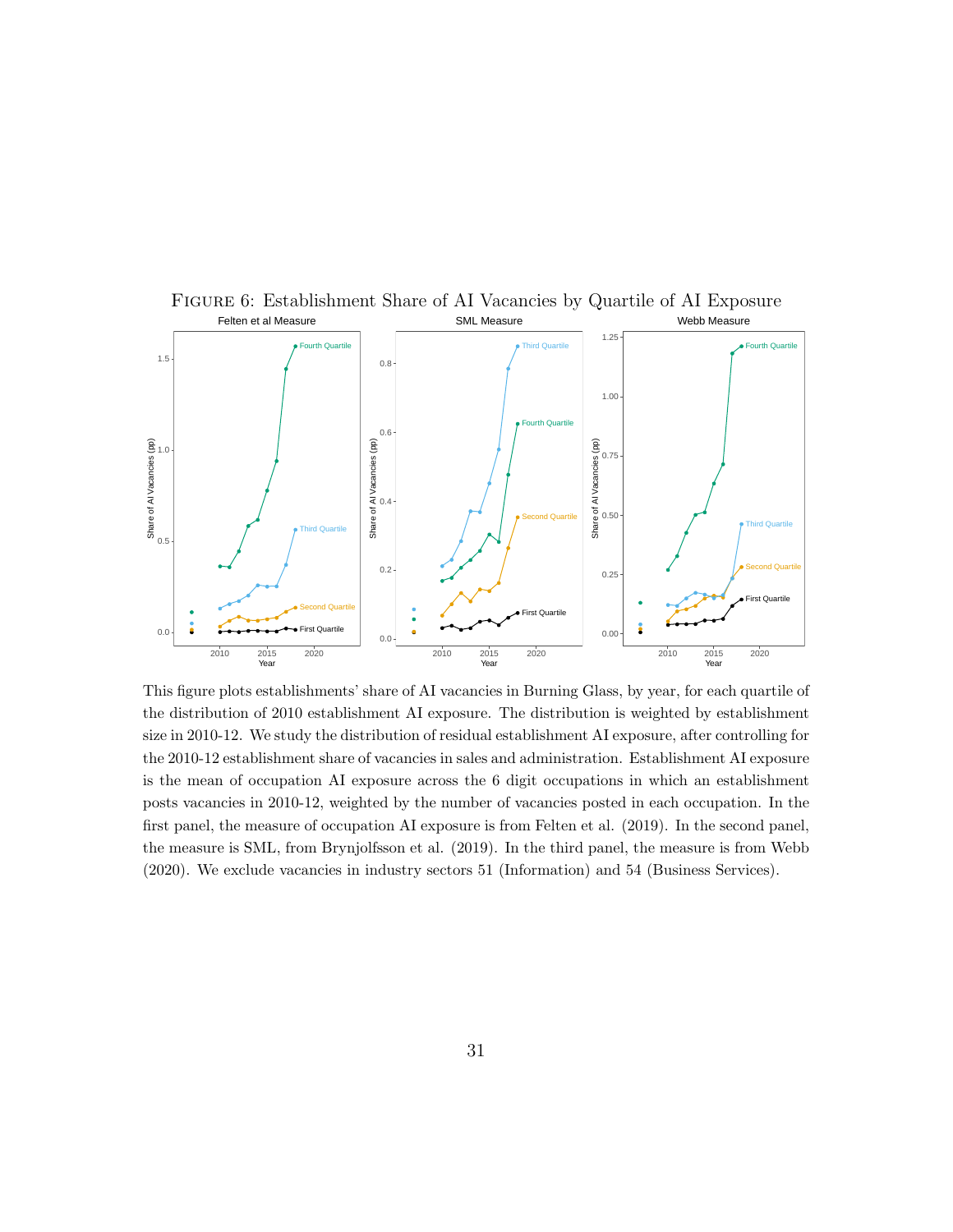

Figure 7: Establishment Non-AI Vacancies by Quartile of AI Exposure

This figure plots non-AI vacancies for establishments in Burning Glass, by year, for each quartile of the distribution of 2010 establishment AI exposure. The distribution is weighted by establishment size in 2010-12. We study the distribution of residual establishment AI exposure, after controlling for the 2010-12 establishment share of vacancies in sales and administration. Establishment AI exposure is the mean of occupation AI exposure across the 6 digit occupations in which an establishment posts vacancies in 2010-12, weighted by the number of vacancies posted in each occupation. In the first panel, the measure of occupation AI exposure is from Felten et al. (2019). In the second panel, the measure is SML, from Brynjolfsson et al. (2019). In the third panel, the measure is from Webb (2020). We exclude vacancies in industry sectors 51 (Information) and 54 (Business Services).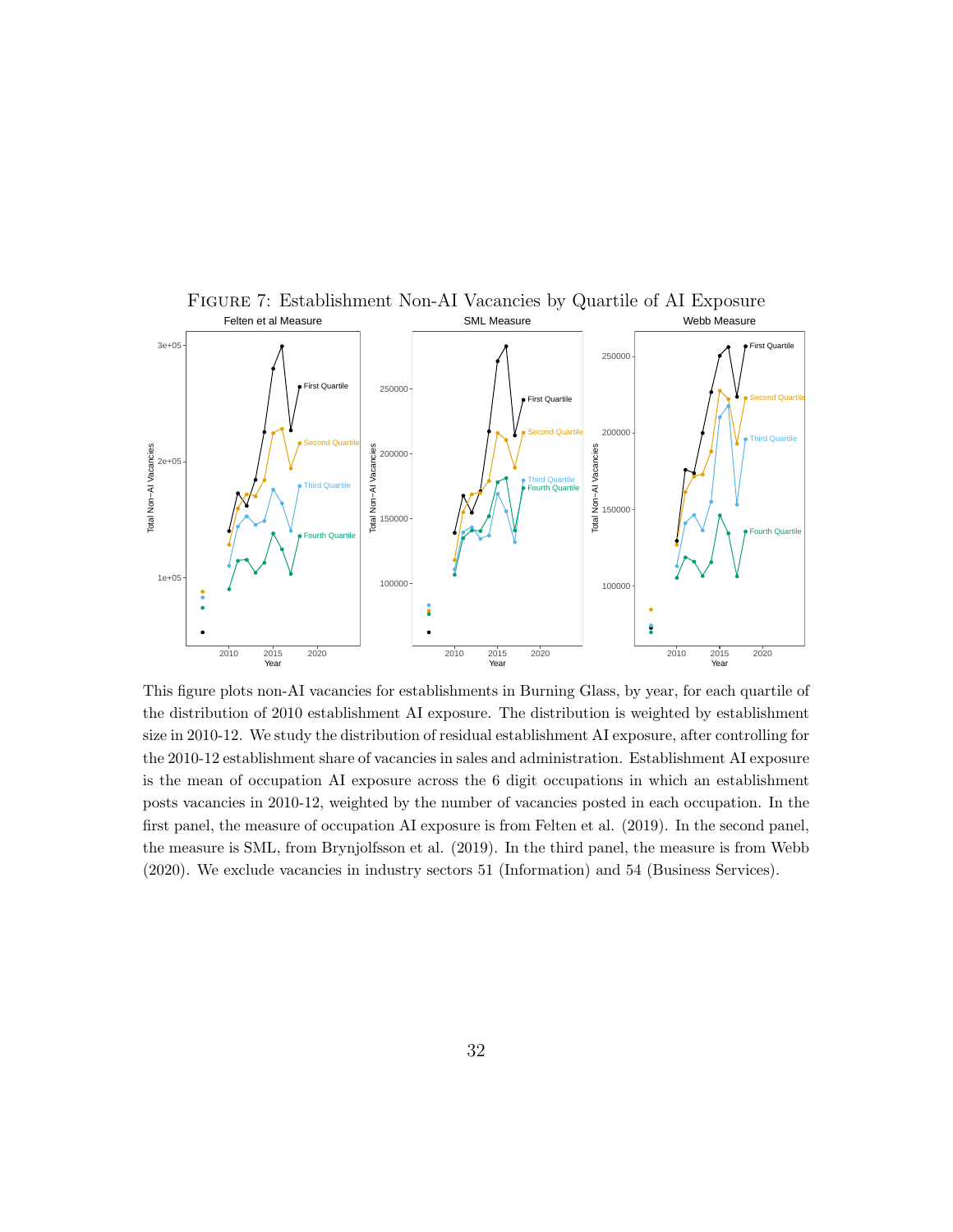|                        | Growth of Establishment AI Vacancies, 2010-2018 |           |                                               |              |           |           |  |  |  |
|------------------------|-------------------------------------------------|-----------|-----------------------------------------------|--------------|-----------|-----------|--|--|--|
|                        | (1)                                             | (2)       | (3)                                           | (4)          | (5)       | (6)       |  |  |  |
|                        |                                                 |           | Panel A: Felten et al. Measure of AI Exposure |              |           |           |  |  |  |
| Establishment AI       | 15.96***                                        | 13.82***  | $9.19***$                                     | $16.53***$   | $9.75***$ | 16.87***  |  |  |  |
| Exposure, 2010         | (1.73)                                          | (1.43)    | (1.21)                                        | (1.89)       | (1.20)    | (1.86)    |  |  |  |
| Partial $\mathbb{R}^2$ | 0.0250                                          | 0.0183    | 0.0042                                        | 0.0089       | 0.0046    | 0.0090    |  |  |  |
| Observations           | 1,075,474                                       | 1,075,474 | 954,519                                       | 770,461      | 954,518   | 762,672   |  |  |  |
|                        |                                                 |           | Panel B: Webb Measure of AI Exposure          |              |           |           |  |  |  |
| Establishment AI       | $6.59***$                                       | $5.08***$ | $3.21***$                                     | $5.91***$    | 0.42      | 1.14      |  |  |  |
| Exposure, 2010         | (1.13)                                          | (0.96)    | (0.81)                                        | (1.27)       | (0.82)    | (1.08)    |  |  |  |
| Partial $\mathbb{R}^2$ | 0.0043                                          | 0.0026    | 0.0008                                        | 0.0021       | 0.0000    | 0.0001    |  |  |  |
| Observations           | 1,159,789                                       | 1,159,789 | 1,021,673                                     | 827,340      | 1,021,673 | 824,803   |  |  |  |
|                        |                                                 |           | Panel C: SML Measure of AI Exposure           |              |           |           |  |  |  |
| Establishment AI       | $3.76***$                                       | $2.30**$  | $-2.21**$                                     | $-3.04**$    | $1.95**$  | $4.47***$ |  |  |  |
| Exposure, 2010         | (1.19)                                          | (1.04)    | (0.96)                                        | (1.38)       | (0.89)    | (1.34)    |  |  |  |
| Partial $\mathbb{R}^2$ | 0.0014                                          | 0.0005    | 0.0004                                        | 0.0005       | 0.0002    | 0.0007    |  |  |  |
| Observations           | 1,159,789                                       | 1,159,789 | 1,021,673                                     | 827,340      | 1,021,673 | 824,803   |  |  |  |
| Covariates:            |                                                 |           |                                               |              |           |           |  |  |  |
| Share of Vacancies in  |                                                 |           |                                               |              |           | ✓         |  |  |  |
| Sales & Admin, $2010$  |                                                 |           |                                               |              |           |           |  |  |  |
| Fixed Effects:         |                                                 |           |                                               |              |           |           |  |  |  |
| Firm Size Decile       |                                                 |           |                                               |              |           |           |  |  |  |
| Commuting Zone         |                                                 |           |                                               | $\checkmark$ |           | ✓         |  |  |  |
| 3 digit Industry       |                                                 |           |                                               |              |           |           |  |  |  |
| Firm                   |                                                 |           |                                               |              |           |           |  |  |  |

<span id="page-33-0"></span>Table 1: Effects of AI Exposure on Establishment AI Vacancy Growth, 2010-2018

This table presents estimates of the effects of establishment AI exposure on establishment AI vacancy growth. The outcome variable, constructed from Burning Glass data, is the growth rate of AI vacancies between 2010 and 2018, multiplied by 100. We approximate this growth rate with the change in the inverse hyperbolic sine of the number of vacancies posted by the establishment in 2010-12 and 2016-18. The regressor, establishment AI exposure in 2010, is the mean of occupation AI exposure, over the 6 digit SOC occupations for which the establishment posts vacancies in 2010-2012, weighted by the number of vacancies posted per occupation. Establishment AI exposure is divided by the standard deviation, weighted by 2010-12 vacancies. In Panel A, the measure of occupation AI exposure is from Felten et al. (2019). In Panel B, the measure of occupation AI exposure is SML, from Brynjolfsson et al. (2019). In Panel C, the measure of occupation AI exposure is from Webb (2020). All columns exclude establishments in NAICS sectors 51 (Information) and 54 (Business Services). The covariates included in each model are reported at the bottom of the table. Column 1 contains only establishment AI exposure. Columns 2-3 and 5 include fixed effects for the decile of firm total vacancies in 2010-12 to which the establishment's firm belongs. Columns 2-6 include commuting zone fixed effects. Columns 3 and 5 include 3 digit NAICS industry fixed effects. Columns 4 and 6 include firm fixed effects. Columns 5 and 6 control for the share of 2010-12 vacancies in each establishment, belonging to the broad occupations of either sales or administration. In each regression, observations are weighted by total vacancies in 2010-2012. Standard errors are clustered by  $\lim_{33}$ One, two and three asterisks denote significance at the 10, 5 and 1 percent level.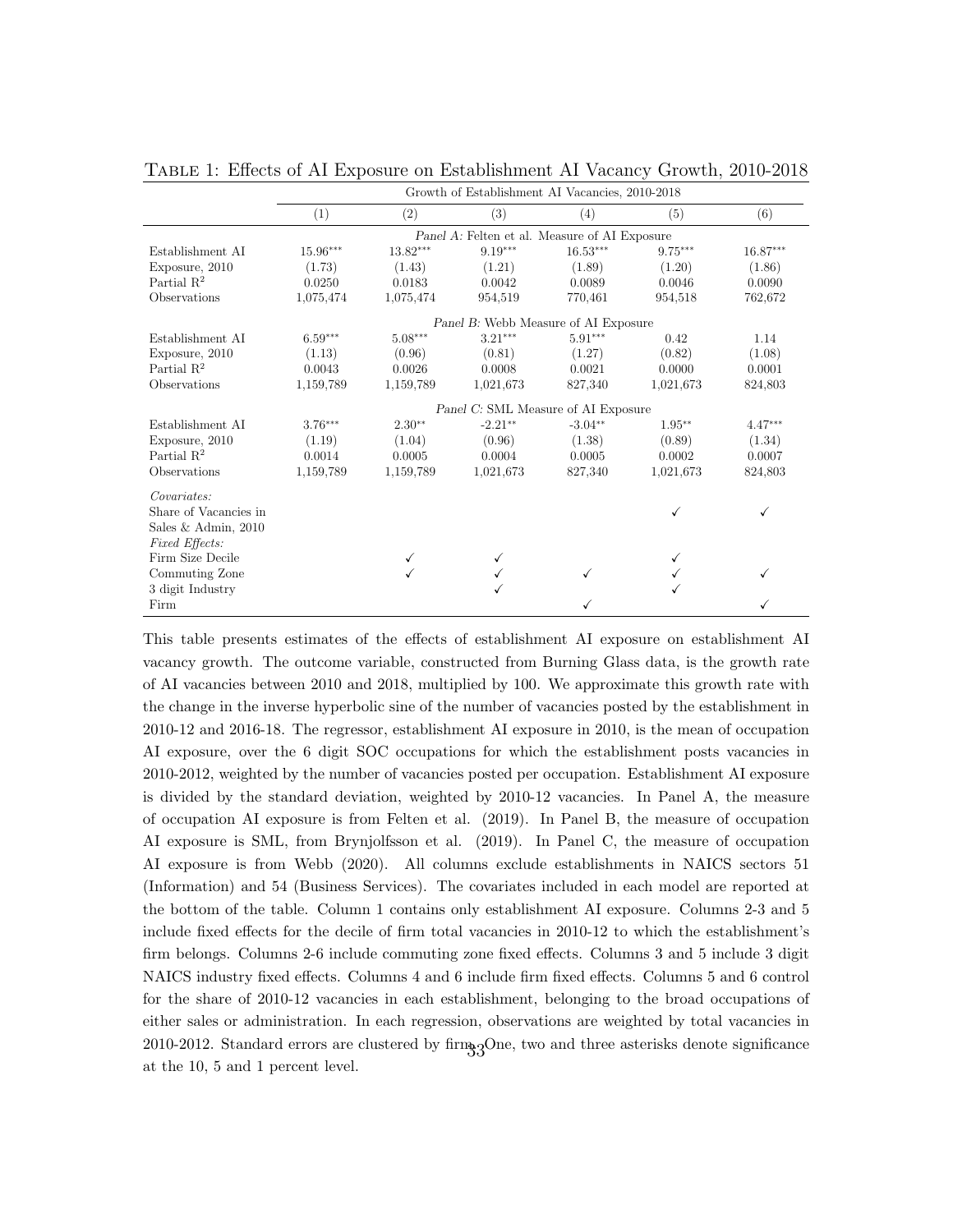| .                                  | Growth of Establishment Non-AI Vacancies, 2010-2018 |             |             |            |                                               |              |                                |          |  |  |
|------------------------------------|-----------------------------------------------------|-------------|-------------|------------|-----------------------------------------------|--------------|--------------------------------|----------|--|--|
|                                    |                                                     |             | Full Sample |            |                                               |              | Establishments Posting in 2018 |          |  |  |
|                                    | (1)                                                 | (2)         | (3)         | (4)        | (5)                                           | (6)          | (7)                            | (8)      |  |  |
|                                    |                                                     |             |             |            | Panel A: Felten et al. Measure of AI Exposure |              |                                |          |  |  |
| Establishment AI                   | $-13.80***$                                         | $-16.36***$ | $-11.90***$ | $-4.81***$ | $-12.42***$                                   | $-4.04***$   | $-8.38**$                      | $-3.56*$ |  |  |
| Exposure, 2010                     | (4.22)                                              | (4.11)      | (4.08)      | (1.44)     | (4.01)                                        | (1.47)       | (3.46)                         | (1.86)   |  |  |
| <b>Observations</b>                | 1,075,474                                           | 1,075,474   | 954,519     | 770,461    | 954,519                                       | 770,461      | 324,901                        | 277,727  |  |  |
|                                    | Panel B: Webb Measure of AI Exposure                |             |             |            |                                               |              |                                |          |  |  |
| Establishment AI                   | $-17.24***$                                         | $-18.21***$ | $-6.73**$   | $-2.22**$  | $-8.30**$                                     | 1.51         | $-4.70*$                       | $-1.44$  |  |  |
| Exposure, 2010                     | (3.72)                                              | (3.63)      | (3.01)      | (0.93)     | (3.70)                                        | (0.98)       | (2.66)                         | (1.36)   |  |  |
| Observations                       | 1,159,789                                           | 1,159,789   | 1,021,673   | 827,340    | 1,021,673                                     | 827,340      | 337,758                        | 287,645  |  |  |
|                                    |                                                     |             |             |            | Panel C: SML Measure of AI Exposure           |              |                                |          |  |  |
| Establishment AI                   | $7.02**$                                            | 5.74*       | 2.05        | 0.95       | 2.21                                          | $-3.01**$    | 0.01                           | $-0.91$  |  |  |
| Exposure, 2010                     | (3.13)                                              | (3.01)      | (2.92)      | (1.16)     | (3.61)                                        | (1.22)       | (2.94)                         | (1.38)   |  |  |
| Observations                       | 1,159,789                                           | 1,159,789   | 1,021,673   | 827,340    | 1,021,673                                     | 827,340      | 337,758                        | 287.645  |  |  |
| Covariates:                        |                                                     |             |             |            |                                               |              |                                |          |  |  |
| Share of Vacancies in              |                                                     |             |             |            | ✓                                             | $\checkmark$ |                                |          |  |  |
| Sales, Admin. in 2010              |                                                     |             |             |            |                                               |              |                                |          |  |  |
| Fixed Effects:<br>Firm Size Decile |                                                     |             |             |            |                                               |              |                                |          |  |  |
| Commuting Zone                     |                                                     |             |             | √          | √                                             | ✓            |                                |          |  |  |
| 3 digit Industry                   |                                                     |             |             |            |                                               |              |                                |          |  |  |
| Firm                               |                                                     |             |             |            |                                               | √            |                                |          |  |  |
|                                    |                                                     |             |             |            |                                               |              |                                |          |  |  |

<span id="page-34-0"></span>Table 2: Effects of AI Exposure on Establishment Non-AI Vacancy Growth, 2010- 2018

This table presents estimates of the effects of establishment AI exposure on establishment non-AI vacancy growth. The outcome variable, constructed from Burning Glass data, is the growth rate of non-AI vacancies between 2010 and 2018, multiplied by 100. We approximate this growth rate with the change in the inverse hyperbolic sine of the number of vacancies posted by the establishment in 2010-12 and 2016-18. The regressor, establishment AI exposure in 2010, is the mean of occupation AI exposure, over the 6 digit SOC occupations for which the establishment posts vacancies in 2010-2012, weighted by the number of vacancies posted per occupation. Establishment AI exposure is divided by the standard deviation, weighted by 2010-12 vacancies. In Panel A, the measure of occupation AI exposure is from Felten et al. (2019). In Panel B, the measure of occupation AI exposure is SML, from Brynjolfsson et al. (2019). In Panel C, the measure of occupation AI exposure is from Webb (2020). All columns exclude establishments in NAICS sectors 51 (Information) and 54 (Business Services). The final two columns exclude establishments that do not post positive vacancies in 2018. The covariates included in each model are reported at the bottom of the table. Column 1 contains only establishment AI exposure. Columns 2, 3, 5 and 7 include fixed effects for the decile of firm total vacancies in 2010-12 to which the establishment's firm belongs. Columns 2-8 include commuting zone fixed effects. Columns 3, 5 and 7 include 3 digit NAICS industry fixed effects. Columns 4, 6 and 8 include firm fixed effects. Columns 5 and 6 control for the share of 2010-12 vacancies in each establishment, belonging to the broad occupations of either sales or administration. In each regression, observations are weighted by total vacancies in 2010-2012. Standard errors are clustered by firm. One, two and three asterisks denote significance at the 10, 5 and 1 percent level.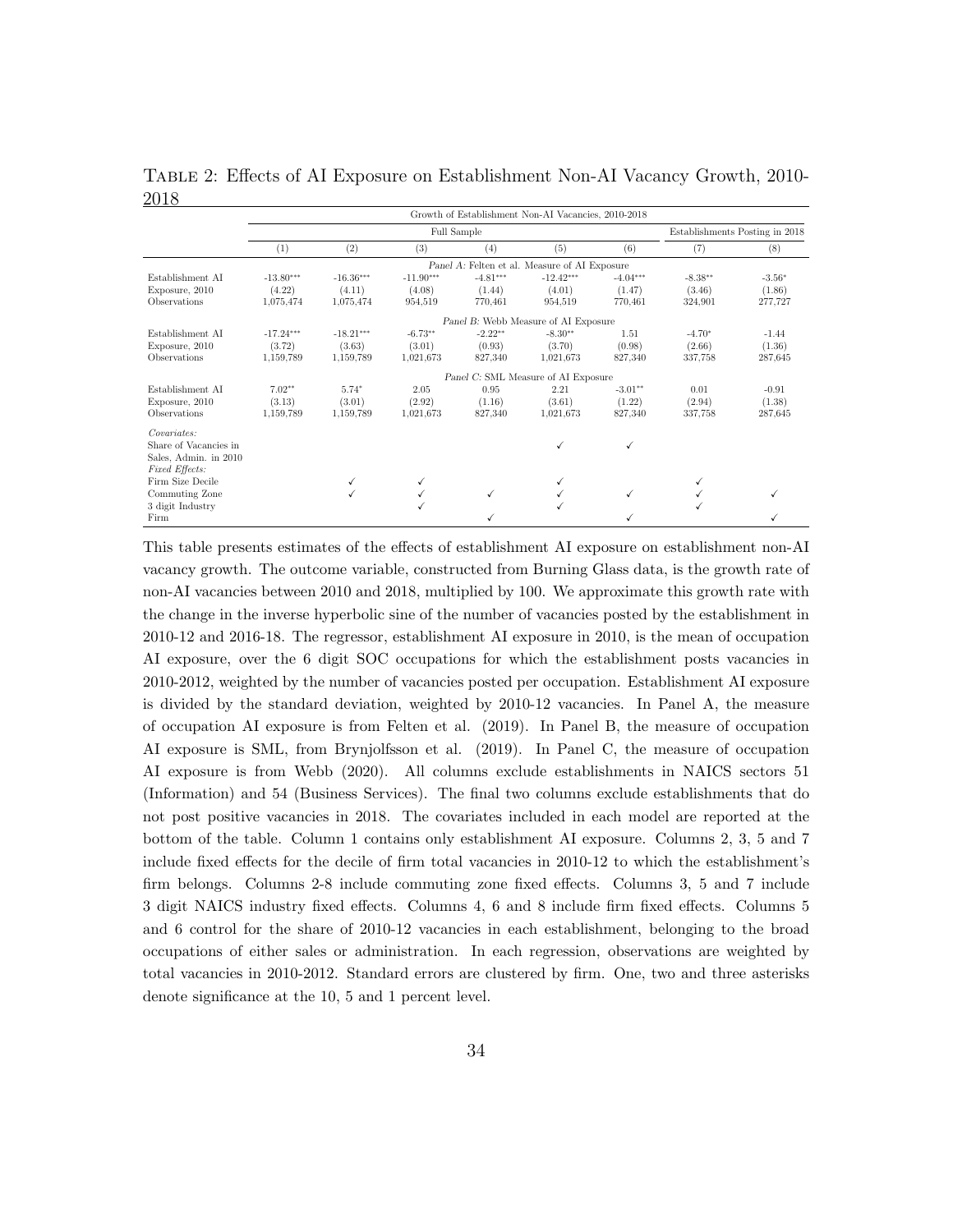|                       |                  |                                        |                  |                  |                                               |                  |                  | $\check{ }$                  |                  |  |
|-----------------------|------------------|----------------------------------------|------------------|------------------|-----------------------------------------------|------------------|------------------|------------------------------|------------------|--|
|                       |                  | Industry by CZ Employment Growth (CBP) |                  |                  | Occupation Employment Growth (OES)            |                  |                  | Occupation Wage Growth (OES) |                  |  |
|                       | 2003-2007<br>(1) | 2007-2010<br>(2)                       | 2010-2016<br>(3) | 2004-2007<br>(4) | 2007-2010<br>(5)                              | 2010-2018<br>(6) | 2004-2007<br>(7) | 2007-2010<br>(8)             | 2010-2018<br>(9) |  |
|                       |                  |                                        |                  |                  | Panel A: Felten et al. Measure of AI Exposure |                  |                  |                              |                  |  |
| Market AI Exposure.   | 0.03             | 0.10                                   | $-0.05$          | 0.34             | $0.86***$                                     | 0.51             | $-0.00$          | 0.02                         | $-0.17***$       |  |
| 2010                  | (0.17)           | (0.20)                                 | (0.08)           | (0.34)           | (0.32)                                        | (0.35)           | (0.17)           | (0.20)                       | (0.06)           |  |
| Observations          | 10.937           | 10,926                                 | 10,929           | 736              | 700                                           | 680              | 680              | 648                          | 629              |  |
|                       |                  | Panel B: Webb Measure of AI Exposure   |                  |                  |                                               |                  |                  |                              |                  |  |
| Market AI Exposure.   | 0.10             | 0.18                                   | 0.11             | 0.00             | 0.11                                          | $-0.17$          | 0.11             | $-0.05$                      | $-0.02$          |  |
| 2010                  | (0.15)           | (0.17)                                 | (0.09)           | (0.17)           | (0.21)                                        | (0.29)           | (0.08)           | (0.10)                       | (0.04)           |  |
| Observations          | 10.981           | 10.968                                 | 10,968           | 713              | 704                                           | 717              | 660              | 653                          | 663              |  |
|                       |                  |                                        |                  |                  | Panel C: SML Measure of AI Exposure           |                  |                  |                              |                  |  |
| Market AI Exposure.   | $-0.14$          | $0.37**$                               | $-0.01$          | 0.00             | $-0.17$                                       | $-0.37$          | $-0.03$          | 0.18                         | 0.04             |  |
| 2010                  | (0.17)           | (0.18)                                 | (0.08)           | (0.25)           | (0.29)                                        | (0.25)           | (0.08)           | (0.12)                       | (0.05)           |  |
| Observations          | 10.981           | 10.968                                 | 10.968           | 713              | 704                                           | 717              | 660              | 653                          | 663              |  |
| Covariates:           |                  |                                        |                  |                  |                                               |                  |                  |                              |                  |  |
| Share of Vacancies in |                  | ✓                                      | $\checkmark$     |                  |                                               |                  |                  |                              |                  |  |
| Sales, Admin. in 2010 |                  |                                        |                  |                  |                                               |                  |                  |                              |                  |  |
| Fixed Effects:        |                  |                                        |                  |                  |                                               |                  |                  |                              |                  |  |
| Commuting Zone        | ✓                | ✓                                      | √                |                  |                                               |                  |                  |                              |                  |  |
| Sector                |                  |                                        | $\checkmark$     |                  |                                               |                  |                  |                              |                  |  |
| 3 Digit Occupation    |                  |                                        |                  | √                |                                               |                  |                  |                              |                  |  |

<span id="page-35-0"></span>Table 3: Effects of AI Exposure on Market Employment and Wage Growth

This table presents estimates of the effects of market AI exposure on market employment and wage growth. In columns 1-3, the outcome is the growth rate of sector (i.e. 2 digit NAICS industry) by commuting zone employment, measured in percentage points per year, from the County Business Patterns; for 2003-2007, 2007-2010 and 2010-2016, respectively. The sample excludes industry sectors 51 (Information) and 54 (Business Services). In columns 3-6, the outcome is the growth rate of 6 digit SOC occupation employment outside sectors 51 and 54, measured in percentage points per year, from the Occupation Employment Statistics; for 2004-2007, 2007-2010 and 2010-2018, respectively. In columns 7-9, the outcome is the growth of 6 digit SOC median hourly wages outside sectors 51 and 54, measured in percentage points per year, also from the Occupational Employment Statistics. In columns 1-3, the regressor is mean occupation AI exposure, across the 6 digit occupations posted in each sector by commuting zone cell, weighted by the number of vacancies posted in each occupation, for 2010-12. Vacancies are measured in Burning Glass. The regressions are weighted by baseline employment. In columns 4-9, the regressor is occupation AI exposure by 6 digit SOC occupation. In panel A, the measure of occupation AI exposure is from Felten et al. (2019); in panel B the measure is SML from Brynjolfsson et al. (2019); in panel C the measure is from Webb (2020). All regressions are weighted by baseline employment. All regressors are divided by the standard deviation, weighted by 2010 employment. The covariates included in each model are reported at the bottom of the table. Columns 1-3 contain sector and commuting zone fixed effects, and controls for the share of 2010-2012 vacancies in either sales or administration in each sector by commuting zone, measured from Burning Glass. Columns 4-9 control for 3 digit SOC occupation fixed effects. Standard errors are clustered by commuting zone in columns 1-3, and robust against heteroskedasticity in columns 4-9. One, two and three asterisks denote significance at the 10, 5 and 1 percent level.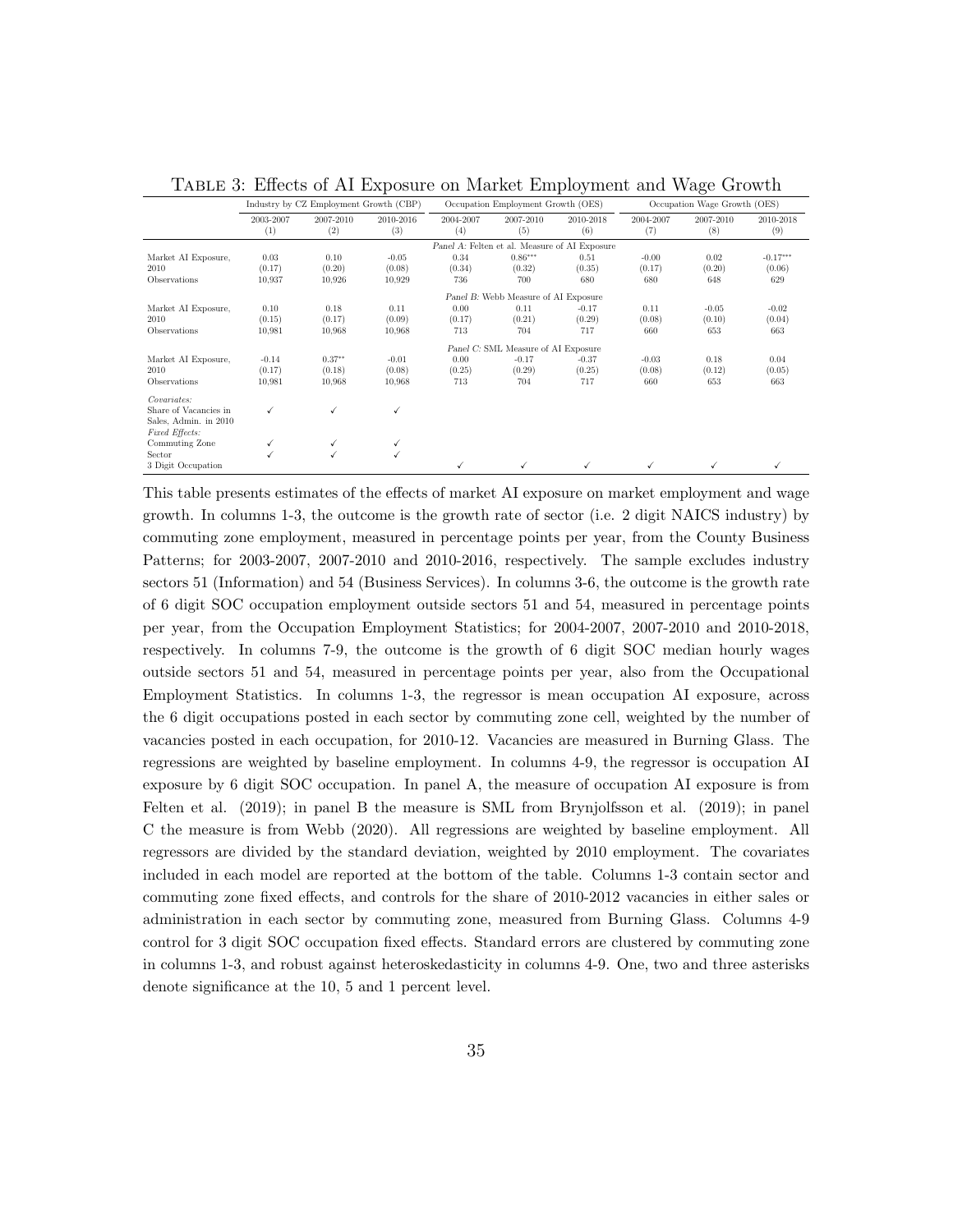|                       |                                      | Occupation Net Skill Change                   |           |  |  |  |  |  |
|-----------------------|--------------------------------------|-----------------------------------------------|-----------|--|--|--|--|--|
|                       | 2007-2010                            | 2010-2014                                     | 2014-2018 |  |  |  |  |  |
|                       | (1)                                  | (2)                                           | (3)       |  |  |  |  |  |
|                       |                                      | Panel A: Felten et al. Measure of AI Exposure |           |  |  |  |  |  |
| Occupation AI         | $0.176**$                            | $-0.256$                                      | 0.109     |  |  |  |  |  |
| Exposure              | (0.073)                              | (0.274)                                       | (0.106)   |  |  |  |  |  |
| Observations          | 695                                  | 700                                           | 702       |  |  |  |  |  |
|                       | Panel B: Webb Measure of AI Exposure |                                               |           |  |  |  |  |  |
| Occupation AI         | $-0.007$                             | $-0.038$                                      | 0.002     |  |  |  |  |  |
| Exposure              | (0.038)                              | (0.096)                                       | (0.081)   |  |  |  |  |  |
| Observations          | 764                                  | 769                                           | 771       |  |  |  |  |  |
|                       |                                      | Panel C: SML Measure of AI Exposure           |           |  |  |  |  |  |
| Occupation AI         | 0.018                                | 0.006                                         | 0.016     |  |  |  |  |  |
| Exposure              | (0.047)                              | (0.083)                                       | (0.080)   |  |  |  |  |  |
| Observations          | 764                                  | 769                                           | 771       |  |  |  |  |  |
| <i>Fixed Effects:</i> |                                      |                                               |           |  |  |  |  |  |
| 3 Digit Occupation    |                                      |                                               |           |  |  |  |  |  |

<span id="page-36-0"></span>Table 4: Effects of AI Exposure on Occupation Net Skill Change

This table presents estimates of the effects of occupation AI exposure on an occupation's net skill change, measured from Burning Glass. The units of our outcome variable is the change in share of vacancies posting a skill. We exclude vacancies in industry sectors 51 (Information) and 54 (Business Services). We calculate the measure for 2007-2010, in column 1; for 2010-2014 in column 2; and for 2014-2018 in column 3. The regressor is occupation AI exposure at the 6 digit SOC level. Each regression is weighted by number of posts in each occupation in the base year. n panel A, the measure of occupation AI exposure is from Felten et al. (2019); in panel B the measure is SML from Brynjolfsson et al. (2019); in panel C the measure is from Webb (2020). All regressors are divided by the standard deviation, weighted by the baseline number of vacancies. Each regression controls for 3 digit SOC occupation fixed effects. Standard errors are clustered by commuting zone in columns 1-3, and robust against heteroskedasticity in columns 4-9. One, two and three asterisks denote significance at the 10, 5 and 1 percent level.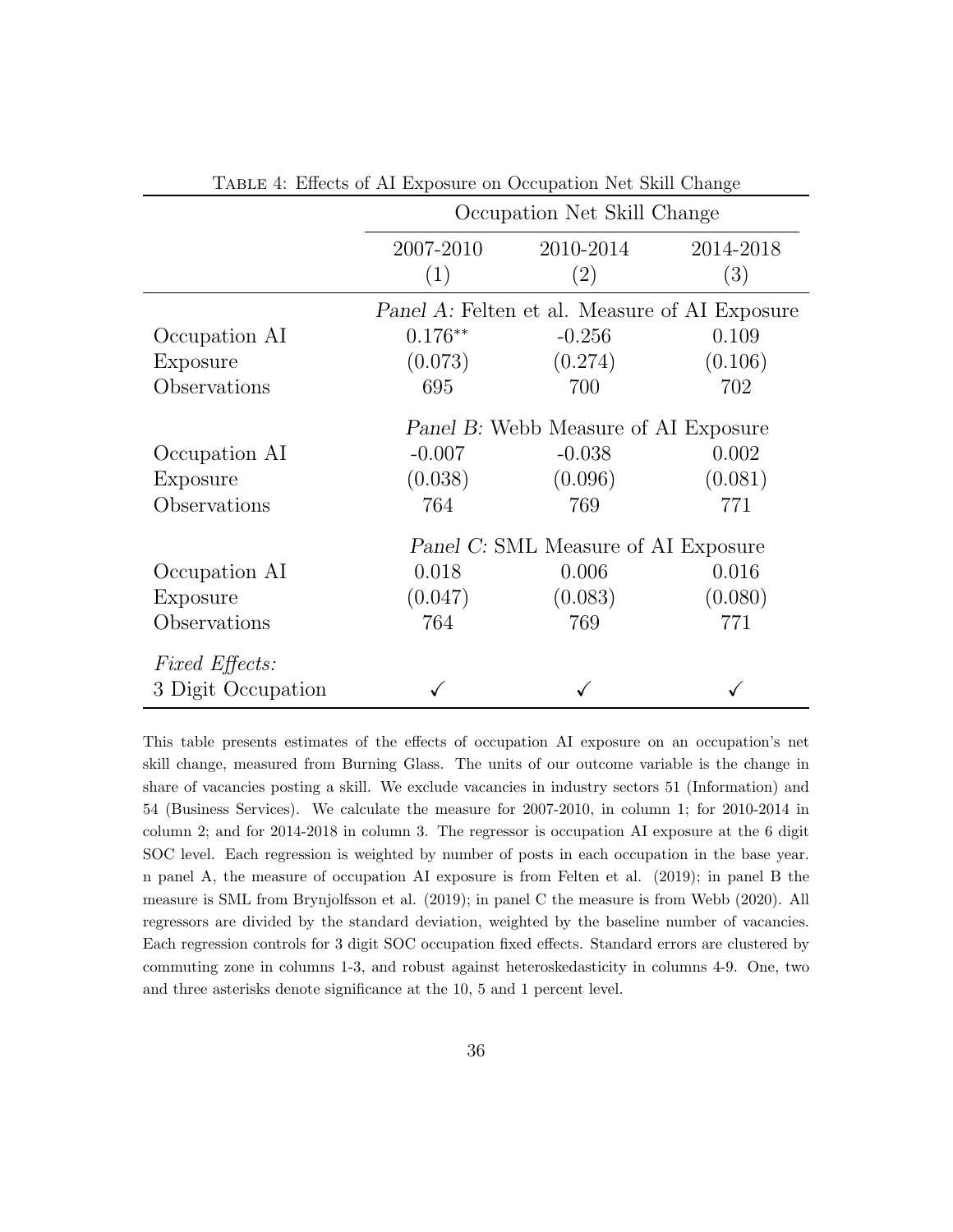## Appendix A: Theory

In this section, we provide a model to explain the task-based perspective on AI.

We focus on the production process of a single firm in this illustrative model. Output, y, is produced by combining the services,  $y(x)$ , of a measure of tasks  $x \in$  $[0, N]$  with unit elasticity (i.e., a Cobb-Douglas aggregator):

$$
\ln y = \int_0^N \alpha(x) \ln y(x) dx,
$$
\n(2)

where  $\alpha(x) \geq 0$  designates the importance or quality of task x in the production process and  $\int_0^N \alpha(x)dx = 1$ .

Tasks are produced by human labor  $\ell(x)$  or by AI-powered algorithms or machines

$$
y(x) = \left[ \left( \gamma_{\ell}(x) \ell(x) \right)^{\frac{\sigma-1}{\sigma}} + \left( \gamma_a(x) a(x) \right)^{\frac{\sigma-1}{\sigma}} \right]^{\frac{\sigma}{\sigma-1}}.
$$

Workers have different occupations indexed by  $\sigma$  and workers of occupation  $\sigma$ specialized in disjoint subset of tasks  $\mathcal{T}_{o} \subseteq [0,N]$  that partition the entire set of tasks used in production. Workers can be hired at a wage  $w<sub>o</sub>$  and algorithms can be used at a cost of p at all tasks.

We will assume that workers in occupation  $o$  perform the same set of tasks across firms, which implies that

<span id="page-37-0"></span>
$$
\alpha(x)/\alpha(x') \text{ is constant across firms for all } \{x, x'\} \in \mathcal{T}_o. \tag{3}
$$

This assumption ensures that the occupational structure of a firm summarizes the set of tasks in which workers are engaged.

Within this framework, we think of new AI algorithms as enabling the production of additional tasks with algorithms or AI. That is, AI improvements map to an increase in  $\gamma_a(x)$  (presumably starting at  $\gamma_a(x) = 0$ ) for some subset of tasks.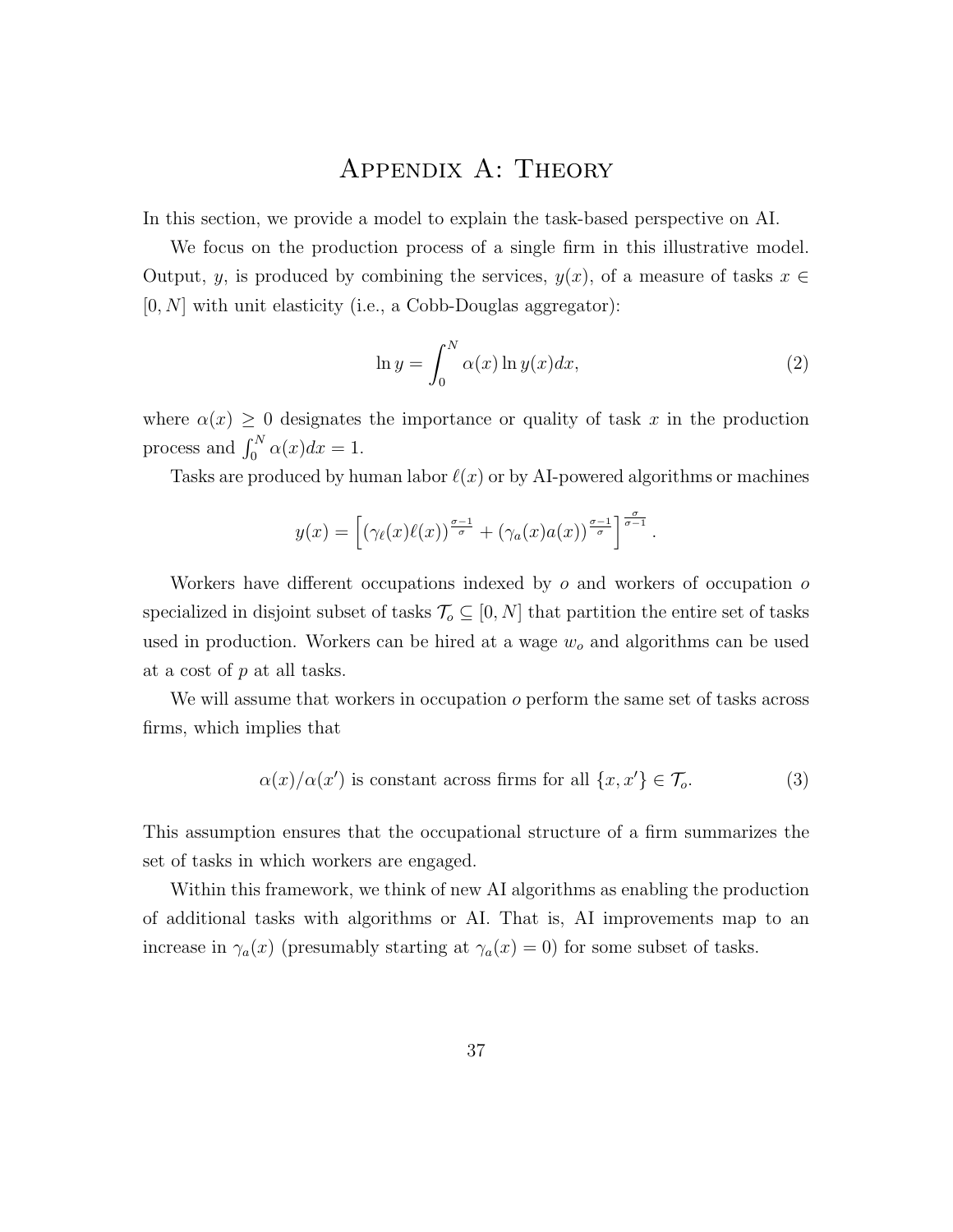#### Task Structure and Adoption

Define the occupational exposure to AI as

occupied exponential exposure to AI = 
$$
\frac{\int_{x \in \mathcal{T}_A \cap \mathcal{T}_o} \alpha(x) dx}{\int_{x \in \mathcal{T}_o} \alpha(x) dx}.
$$

This measures the share of tasks that were assigned to workers in occupation o but that could now be performed at a lower cost by AI-powered software and machines. Our assumption in [\(3\)](#page-37-0) implies that the occupational exposure to AI is constant across firms. We view the indices provided by Felten, Raj and Seamans, Webb, and Brynjolfsson, Mitchell and Rock as providing proxies for these exposure constructed under different assumptions about AI capabilities.

To illustrate how the task structure determines AI adoption, let us follow Acemoglu and Autor (2011) and Acemoglu and Restrepo (2018, 2019a) and assume that  $\sigma = \infty$  within tasks, so that algorithms and labor are perfectly substitutable within a task.

**PROPOSITION** 1 Suppose that  $\sigma = \infty$  and [\(3\)](#page-37-0) holds. Consider an improvement in AI that allow AI-systems to be used for tasks in  $\mathcal{T}_A$ . Establishments that hire workers in occupations with a higher occupational exposure to AI will start producing more of their tasks with AI.

Although the formal statement of the proposition applies to the case  $\sigma = \infty$ , a similar logic applies when AI complements workers in the tasks it is deployed and  $\sigma < \infty$ . In this case, we still have that establishments which use exposed occupations more intensively will tend to adopt more AI, but a precise proposition requires more notation and assumptions.

#### AI and within-task substitution

What does a shift in AI productivity does to hiring and employment of exposed firms? We will first study this question in the case in which  $\sigma = \infty$  and AI systems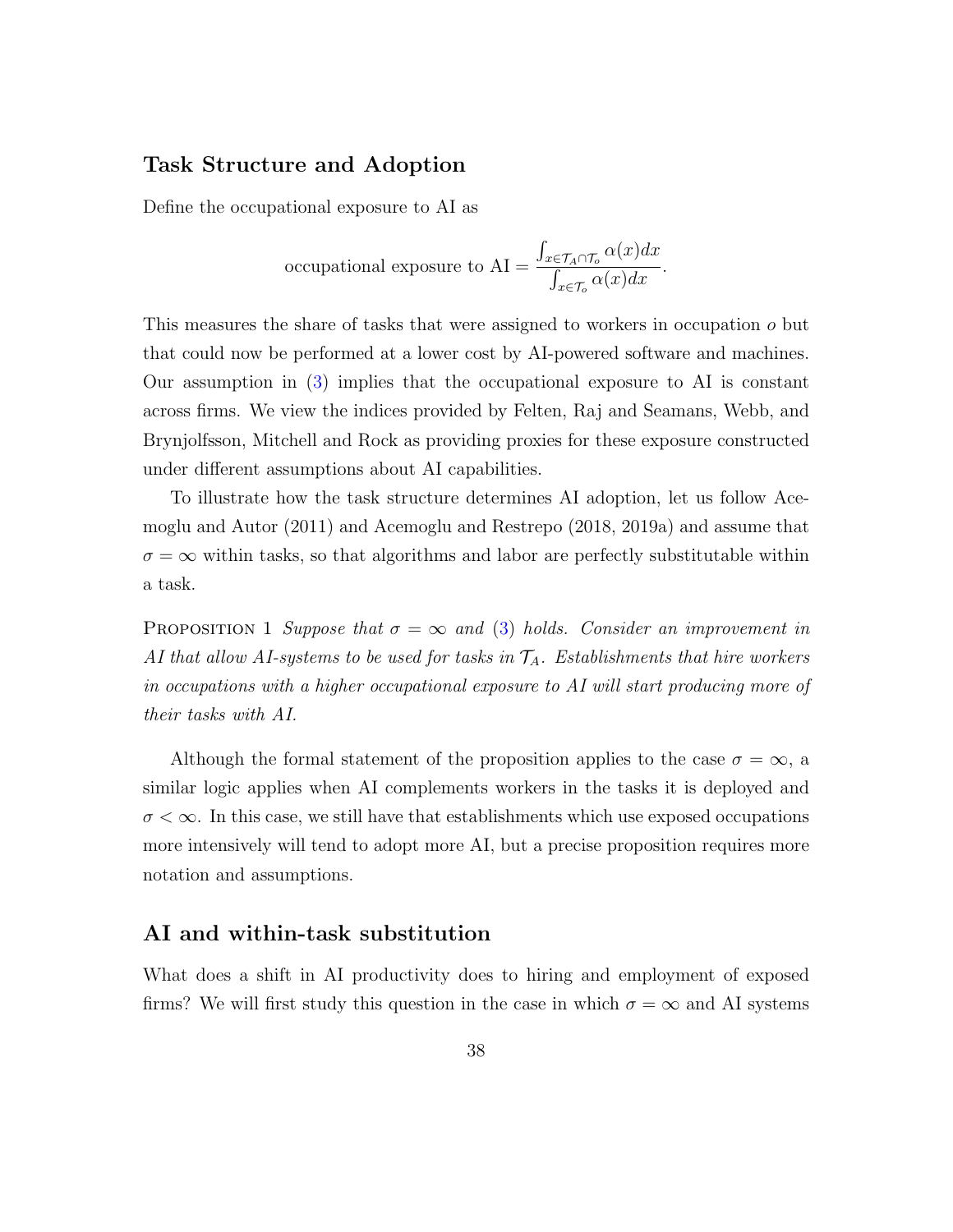substitute for workers in the tasks they are deployed.

**PROPOSITION** 2 Suppose that  $\sigma = \infty$  and [\(3\)](#page-37-0) holds. Consider an improvement in AI that allow AI-systems to be used for tasks in  $\mathcal{T}_A$ . This will increase the share of AI, and in particular of workers engaged in deploying AI in value added, and reduce the share of labor, and in particular of exposed occupations, in value added. However, the total employment effects for the firm are ambiguous.

The main consequence of such a shift in technology will be to expand the set of tasks now performed by algorithms,  $\mathcal{T}_A$ , and shrink the set of tasks allocated to workers in exposed occupations. By the nature of the technology here—where algorithms and labor are perfect substitutes within tasks—the direct impact of AI will be to displace workers from tasks in  $\mathcal{T}_A$ .<sup>[26](#page-39-0)</sup>

However, as emphasized in Acemoglu and Restrepo (2018), the reallocation of tasks from humans to machines or algorithms also reduces costs, creating a "productivity effect" in the form of expanding output, y, which causes an opposite expansion in hiring. This expansion in hiring is particularly pronounced in non-exposed occupations or in jobs directly related to the deployment of AI technologies.

#### 6.1 AI and within-task complementarities

What about the human-complementary effect of AI? The possibility that AI will complement workers engaged in exposed tasks can be captured by assuming that  $\sigma$ 1 so that algorithms and human labor are complementary within a task. This type of human-complementary AI will tend to increase labor demand, because algorithms are now complementary to human labor. In addition, one could also have AI expanding  $\alpha(x)$  for exposed tasks, as firms start relying more intensively in these tasks.

<span id="page-39-0"></span> $^{26}$ We can note that the same conclusion would apply even if the within-task elasticity of substitution between algorithms and labor,  $\sigma$ , were less than infinite but greater than unity. In this case, not all employment in the AI-exposed tasks would be displaced, but there would be a substitution away from labor to algorithms/machines within these exposed tasks, with the same quantitative consequences.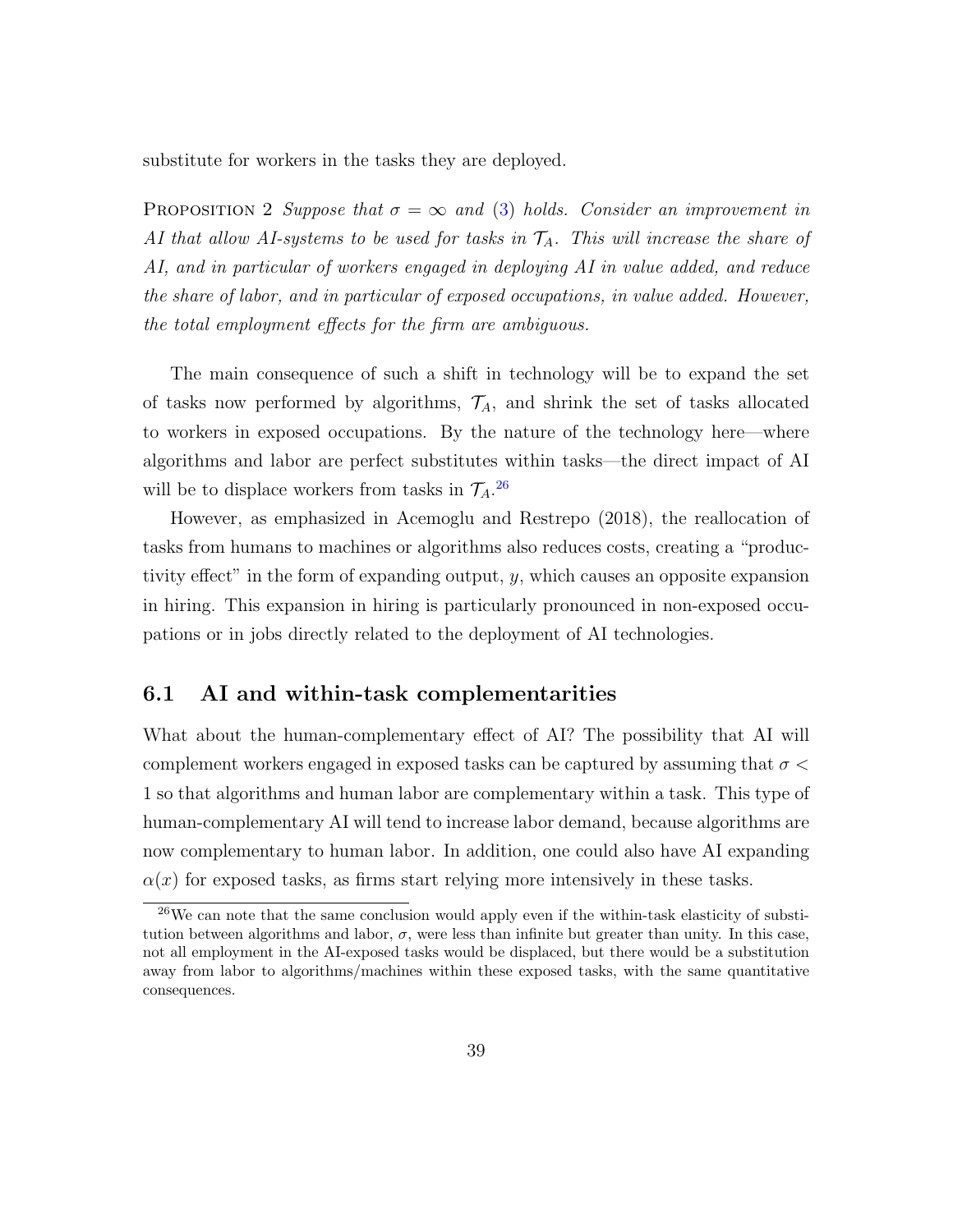Evidence that AI is associated with greater establishment-level employment would be consistent with the human-complementary view, but could also be consistent with task-substitution associated with large productivity effects that nonetheless increase hiring by the exposed establishments. Conversely, evidence of negative or zero effects weigh against both the human-complementary view and the possibility of large productivity effects from AI.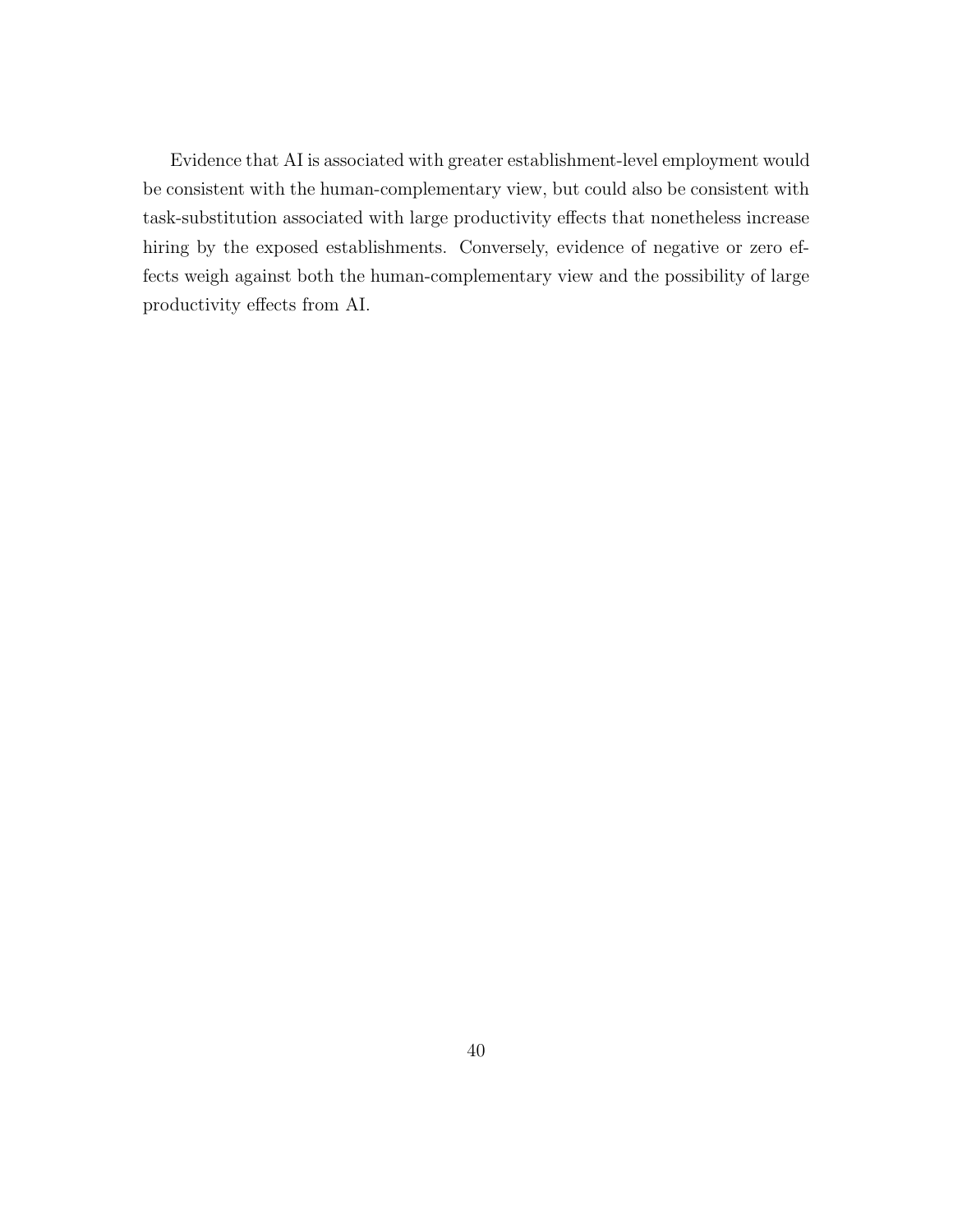# 7 Appendix B: Additional Tables and Figures

Figure B1: Binscatter of AI Growth and Establishment Felten et al. AI Exposure



Coefficient is 9.75, SE is 1.2, regressor is standardized

The figure presents the relationship between establishment AI Exposure in 2010 and the growth of AI establishment vacancies between 2010 and 2018. The covariates from column 5 of Table [1](#page-33-0) are partialled out. The solid line corresponds to a regression with 2010 establishment vacancies as the weight. Each point is the mean of the y variable, conditional on the mean of the  $x$  variable, for each ventile of the  $x$  variable.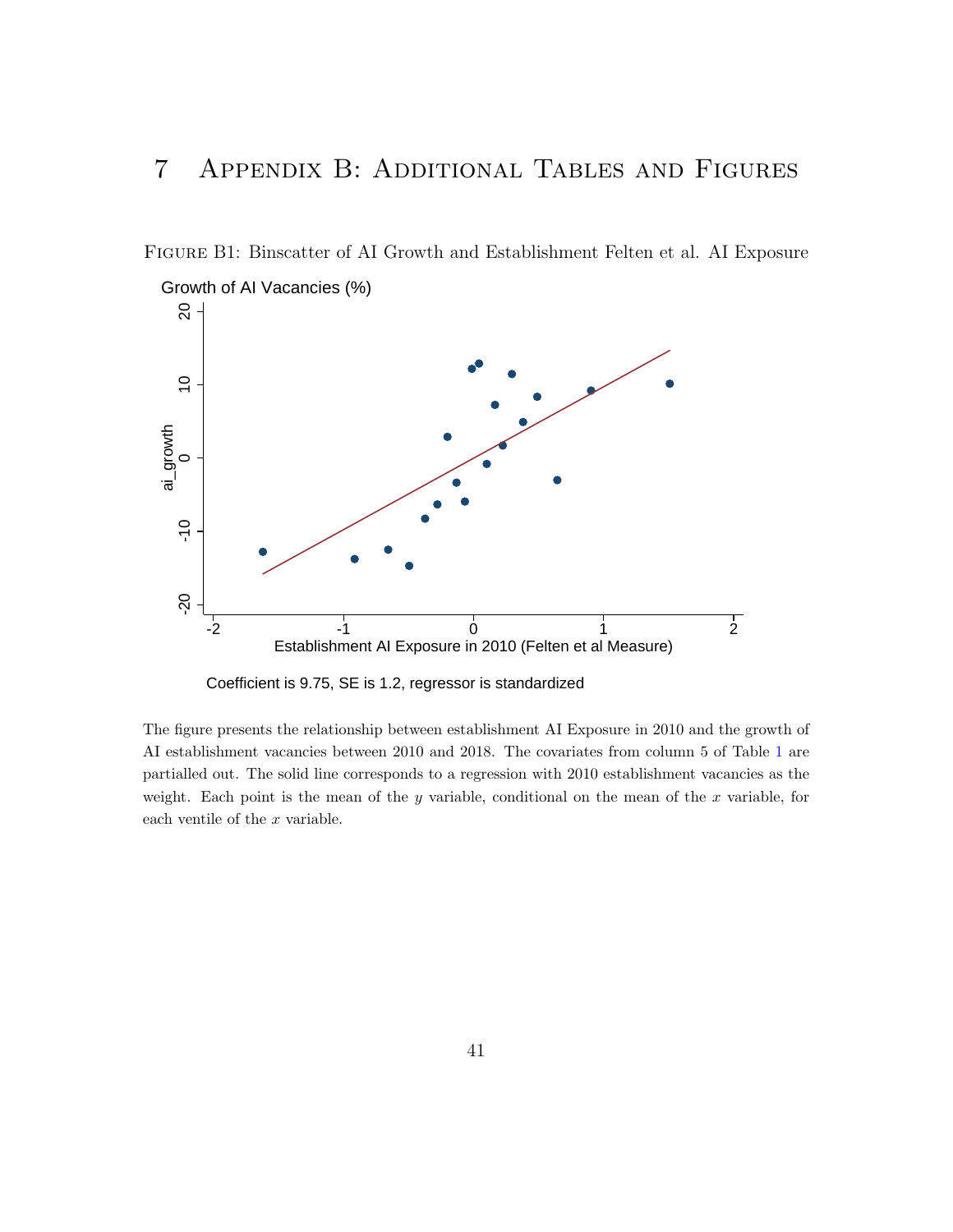

Figure B2: Binscatter of AI Growth and Establishment SML AI Exposure Growth of AI Vacancies (%)

Coefficient is 1.95, SE is .89, regressor is standardized

The figure presents the relationship between establishment AI Exposure in 2010 and the growth of AI establishment vacancies between 2010 and 2018. The covariates from column 5 of Table [1](#page-33-0) are partialled out. The solid line corresponds to a regression with 2010 establishment vacancies as the weight. Each point is the mean of the y variable, conditional on the mean of the  $x$  variable, for each ventile of the  $x$  variable.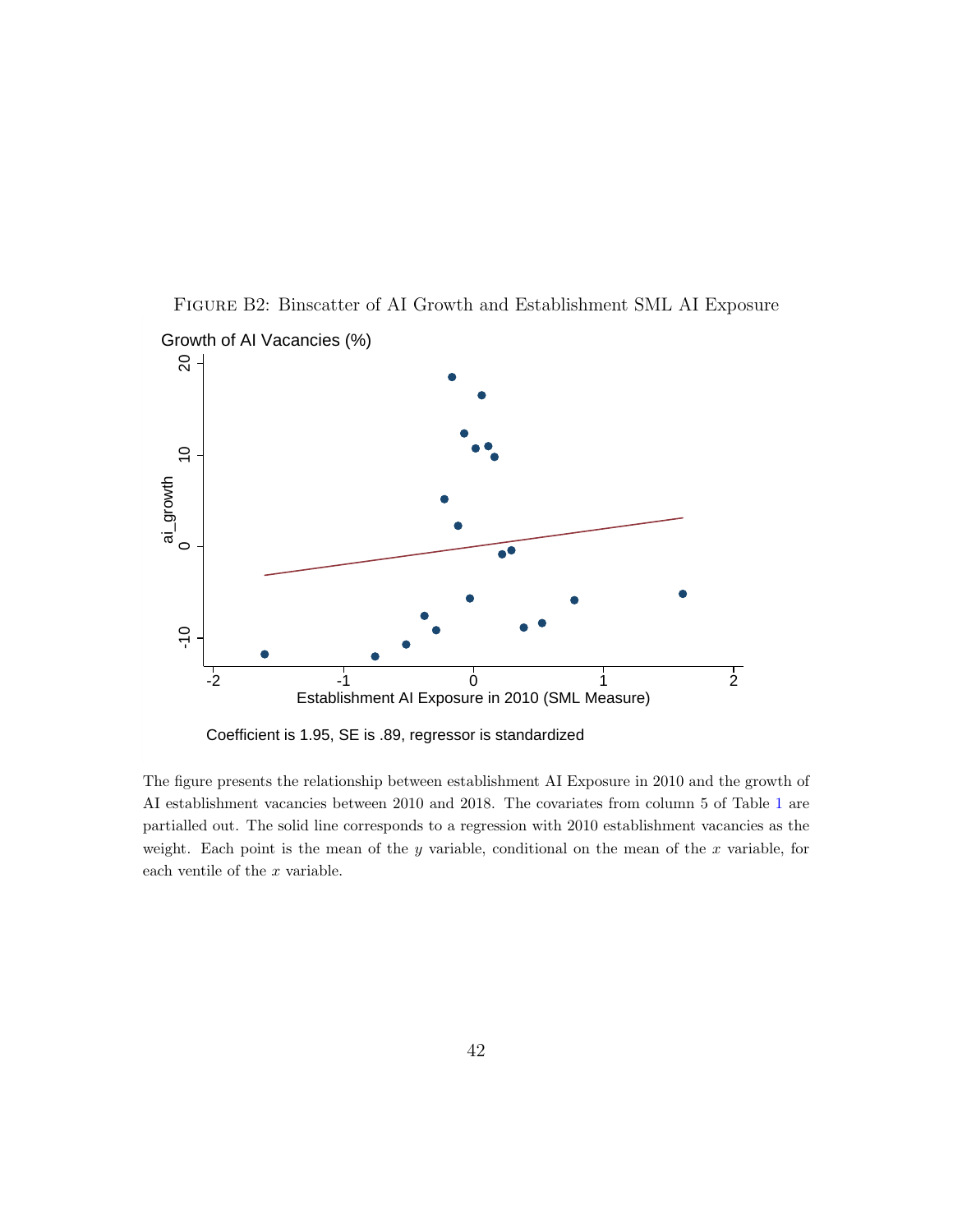

Figure B3: Binscatter of AI Growth and Establishment Webb AI Exposure Growth of AI Vacancies (%)

Coefficient is .42, SE is .82, regressor is standardized

The figure presents the relationship between establishment AI Exposure in 2010 and the growth of AI establishment vacancies between 2010 and 2018. The covariates from column 5 of Table [1](#page-33-0) are partialled out. The solid line corresponds to a regression with 2010 establishment vacancies as the weight. Each point is the mean of the y variable, conditional on the mean of the  $x$  variable, for each ventile of the  $x$  variable.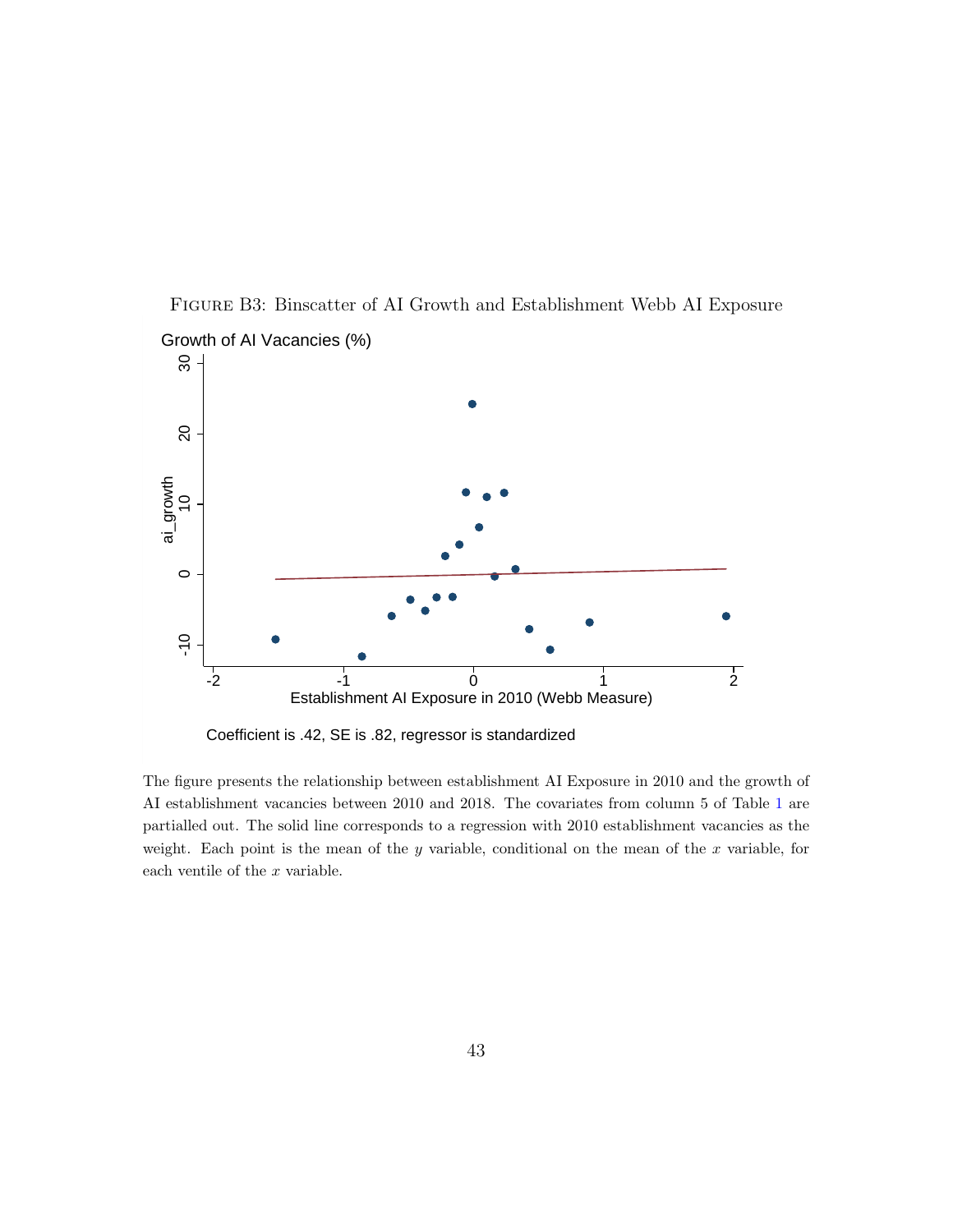|                        | Growth of Establishment AI Vacancies, 2010-2018 |            |                                               |            |          |          |  |  |  |
|------------------------|-------------------------------------------------|------------|-----------------------------------------------|------------|----------|----------|--|--|--|
|                        | (1)                                             | (2)        | (3)                                           | (4)        | (5)      | (6)      |  |  |  |
|                        |                                                 |            | Panel A: Felten et al. Measure of AI Exposure |            |          |          |  |  |  |
| Establishment AI       | 23.32***                                        | $20.43***$ | $12.20***$                                    | $15.24***$ | 12.07*** | 13.68*** |  |  |  |
| Exposure, 2007         | (2.33)                                          | (1.98)     | (1.78)                                        | (2.04)     | (1.74)   | (1.88)   |  |  |  |
| Partial $\mathbb{R}^2$ | 0.0391                                          | 0.0301     | 0.0060                                        | 0.0099     | 0.0059   | 0.0079   |  |  |  |
| Observations           | 102,783                                         | 102,783    | 101,553                                       | 99,078     | 101,524  | 94,866   |  |  |  |
|                        | Panel B: Webb Measure of AI Exposure            |            |                                               |            |          |          |  |  |  |
| Establishment AI       | 8.87***                                         | $6.97***$  | $4.49***$                                     | $5.04***$  | 1.92     | $2.48**$ |  |  |  |
| Exposure, 2007         | (1.71)                                          | (1.54)     | (1.33)                                        | (1.39)     | (1.30)   | (1.20)   |  |  |  |
| Partial $R^2$          | 0.0057                                          | 0.0036     | 0.0012                                        | 0.0018     | 0.0002   | 0.0004   |  |  |  |
| Observations           | 106,022                                         | 106,022    | 104,719                                       | 102,158    | 104,688  | 97,919   |  |  |  |
|                        |                                                 |            | Panel C: SML Measure of AI Exposure           |            |          |          |  |  |  |
| Establishment AI       | $7.46***$                                       | $5.44***$  | $-1.66$                                       | $-3.39*$   | 1.78     | $-0.68$  |  |  |  |
| Exposure, 2007         | (1.99)                                          | (1.78)     | (1.57)                                        | (1.82)     | (1.44)   | (1.64)   |  |  |  |
| Partial $\mathbb{R}^2$ | 0.0040                                          | 0.0022     | 0.0002                                        | 0.0007     | 0.0002   | 0.0000   |  |  |  |
| Observations           | 106,022                                         | 106,022    | 104,719                                       | 102,158    | 104,688  | 97,919   |  |  |  |
| Covariates:            |                                                 |            |                                               |            |          |          |  |  |  |
| Share of Vacancies in  |                                                 |            |                                               |            | ✓        | ✓        |  |  |  |
| Sales & Admin, 2010    |                                                 |            |                                               |            |          |          |  |  |  |
| Fixed Effects:         |                                                 |            |                                               |            |          |          |  |  |  |
| Firm Size Decile       |                                                 |            |                                               |            | ✓        |          |  |  |  |
| Commuting Zone         |                                                 |            |                                               |            |          |          |  |  |  |
| 3 digit Industry       |                                                 |            |                                               |            |          |          |  |  |  |
| Firm                   |                                                 |            |                                               |            |          |          |  |  |  |

Table B1: Effects of 2007 AI Exposure on Establishment AI Vacancy Growth, 2010-2018

This table presents estimates of the effects of establishment AI exposure on establishment AI vacancy growth. The outcome variable, constructed from Burning Glass data, is the growth rate of AI vacancies between 2010 and 2018, multiplied by 100. We approximate this growth rate with the change in the inverse hyperbolic sine of the number of vacancies posted by the establishment in 2010-12 and 2016-18. The regressor, establishment AI exposure in 2007, is the mean of occupation AI exposure, over the 6 digit SOC occupations for which the establishment posts vacancies in 2007, weighted by the number of vacancies posted per occupation. Establishment AI exposure is divided by the standard deviation, weighted by 2010-12 vacancies. In Panel A, the measure of occupation AI exposure is from Felten et al. (2019). In Panel B, the measure of occupation AI exposure is SML, from Brynjolfsson et al. (2019). In Panel C, the measure of occupation AI exposure is from Webb (2020). All columns exclude establishments in NAICS sectors 51 (Information) and 54 (Business Services). The covariates included in each model are reported at the bottom of the table. Column 1 contains only establishment AI exposure. Columns 2-3 and 5 include fixed effects for the decile of firm total vacancies in 2010-12 to which the establishment's firm belongs. Columns 2-6 include commuting zone fixed effects. Columns 3 and 5 include 3 digit NAICS industry fixed effects. Columns 4 and 6 include firm fixed effects. Columns 5 and 6 control for the share of 2010-12 vacancies in each establishment, belonging to the broad occupations of either sales or administration. In each regression, observations are weighted by total vacancies in 2010-2012. Standard errors are clustered by firm. One, two and three asterisks denote significance at the 10, 5 and 1 percent level.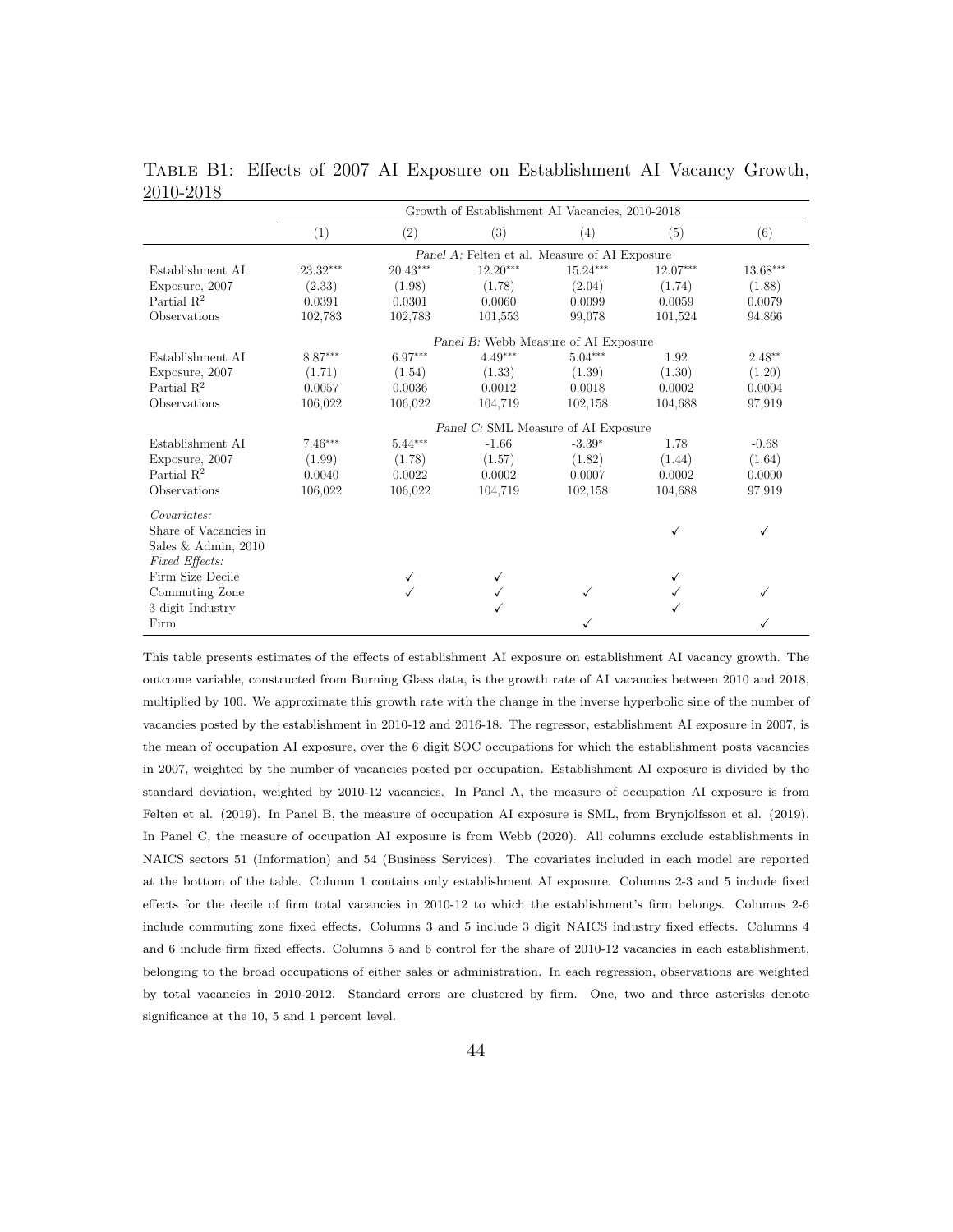|                       | Growth of Establishment Broad AI Vacancies, 2010-2018 |            |                                               |            |            |           |  |  |  |
|-----------------------|-------------------------------------------------------|------------|-----------------------------------------------|------------|------------|-----------|--|--|--|
|                       | (1)                                                   | (2)        | (3)                                           | (4)        | (5)        | (6)       |  |  |  |
|                       |                                                       |            | Panel A: Felten et al. Measure of AI Exposure |            |            |           |  |  |  |
| Establishment AI      | $20.05***$                                            | $17.17***$ | $10.96***$                                    | $18.72***$ | $11.50***$ | 18.80***  |  |  |  |
| Exposure, 2010        | (1.77)                                                | (1.49)     | (1.22)                                        | (1.99)     | (1.22)     | (1.95)    |  |  |  |
| Observations          | 1,075,474                                             | 1,075,474  | 954,519                                       | 819,014    | 954,519    | 819,014   |  |  |  |
|                       | Panel B: Webb Measure of AI Exposure                  |            |                                               |            |            |           |  |  |  |
| Establishment AI      | $8.47***$                                             | $6.43***$  | $3.72***$                                     | $7.38***$  | 0.99       | $2.53**$  |  |  |  |
| Exposure, 2010        | (1.30)                                                | (1.13)     | (0.83)                                        | (1.28)     | (0.83)     | (1.00)    |  |  |  |
| Observations          | 1,159,789                                             | 1,159,789  | 1,021,673                                     | 879.954    | 1,021,673  | 879,954   |  |  |  |
|                       |                                                       |            | Panel C: SML Measure of AI Exposure           |            |            |           |  |  |  |
| Establishment AI      | $4.14***$                                             | $2.18*$    | $-2.22**$                                     | $-2.90**$  | $1.92**$   | $4.90***$ |  |  |  |
| Exposure, 2010        | (1.43)                                                | (1.27)     | (0.89)                                        | (1.33)     | (0.88)     | (1.34)    |  |  |  |
| Observations          | 1,159,789                                             | 1,159,789  | 1,021,673                                     | 879.954    | 1,021,673  | 879,954   |  |  |  |
| Covariates:           |                                                       |            |                                               |            |            |           |  |  |  |
| Share of Vacancies in |                                                       |            |                                               |            |            |           |  |  |  |
| Sales, Admin. in 2010 |                                                       |            |                                               |            |            |           |  |  |  |
| Fixed Effects:        |                                                       |            |                                               |            |            |           |  |  |  |
| Firm Size Decile      |                                                       |            |                                               |            |            |           |  |  |  |
| Commuting Zone        |                                                       |            |                                               |            |            |           |  |  |  |
| 3 digit Industry      |                                                       |            |                                               |            |            |           |  |  |  |
| Firm                  |                                                       |            |                                               |            |            |           |  |  |  |

Table B2: Effects of AI Exposure on Establishment Broad AI Vacancy Growth, 2010-2018

This table presents estimates of the effects of establishment AI exposure on establishment Broad AI vacancy growth. Broad AI is defined in the main text, as vacancies that post skills in the skill clusters "Artificial Intelligence" or "Machine Learning". The outcome variable, constructed from Burning Glass data, is the growth rate of AI vacancies between 2010 and 2018, multiplied by 100. We approximate this growth rate with the change in the inverse hyperbolic sine of the number of vacancies posted by the establishment in 2010-12 and 2016-18. The regressor, establishment AI exposure in 2010, is the mean of occupation AI exposure, over the 6 digit SOC occupations for which the establishment posts vacancies in 2010-2012, weighted by the number of vacancies posted per occupation. Establishment AI exposure is divided by the standard deviation, weighted by 2010-12 vacancies. In Panel A, the measure of occupation AI exposure is from Felten et al. (2019). In Panel B, the measure of occupation AI exposure is SML, from Brynjolfsson et al. (2019). In Panel C, the measure of occupation AI exposure is from Webb (2020). All columns exclude establishments in NAICS sectors 51 (Information) and 54 (Business Services). The covariates included in each model are reported at the bottom of the table. Column 1 contains only establishment AI exposure. Columns 2-3 and 5 include fixed effects for the decile of firm total vacancies in 2010-12 to which the establishment's firm belongs. Columns 2-6 include commuting zone fixed effects. Columns 3 and 5 include 3 digit NAICS industry fixed effects. Columns 4 and 6 include firm fixed effects. Columns 5 and 6 control for the share of 2010-12 vacancies in each establishment, belonging to the broad occupations of either sales or administration. In each regression, observations are weighted by total vacancies in 2010-2012. Standard errors are clustered by firm. One, two and three asterisks denote significance at the 10, 5 and 1 percent level.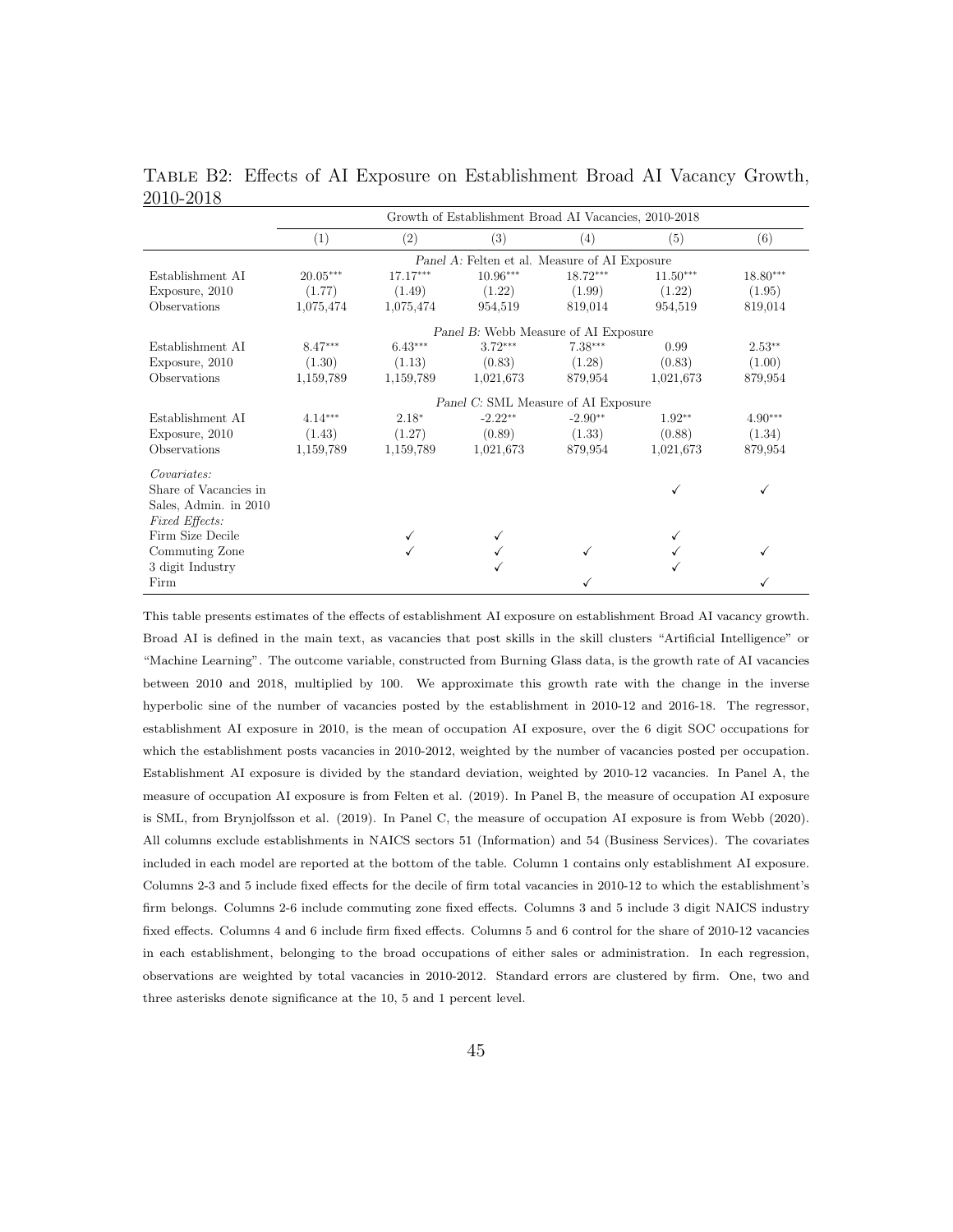|                       | Change in Establishment Share of AI Vacancies, 2010-2018 |                                      |            |                                               |           |           |  |  |  |  |
|-----------------------|----------------------------------------------------------|--------------------------------------|------------|-----------------------------------------------|-----------|-----------|--|--|--|--|
|                       | (1)                                                      | $\left( 2\right)$                    | (3)        | (4)                                           | (5)       | (6)       |  |  |  |  |
|                       |                                                          |                                      |            | Panel A: Felten et al. Measure of AI Exposure |           |           |  |  |  |  |
| Establishment AI      | $0.29***$                                                | $0.26***$                            | $0.20***$  | $0.18***$                                     | $0.22***$ | $0.18***$ |  |  |  |  |
| Exposure, 2010        | (0.03)                                                   | (0.02)                               | (0.02)     | (0.02)                                        | (0.02)    | (0.02)    |  |  |  |  |
| Observations          | 341,525                                                  | 341,525                              | 324,901    | 299.602                                       | 324,901   | 299,602   |  |  |  |  |
|                       |                                                          | Panel B: Webb Measure of AI Exposure |            |                                               |           |           |  |  |  |  |
| Establishment AI      | $0.25***$                                                | $0.22***$                            | $0.14***$  | $0.11***$                                     | $0.12***$ | $0.05**$  |  |  |  |  |
| Exposure, 2010        | (0.03)                                                   | (0.03)                               | (0.02)     | (0.02)                                        | (0.02)    | (0.02)    |  |  |  |  |
| Observations          | 355,529                                                  | 355,529                              | 337,758    | 311,012                                       | 337,758   | 311,012   |  |  |  |  |
|                       |                                                          |                                      |            | Panel C: SML Measure of AI Exposure           |           |           |  |  |  |  |
| Establishment AI      | $0.05***$                                                | $0.03**$                             | $-0.06***$ | $-0.08***$                                    | $0.04**$  | $0.05***$ |  |  |  |  |
| Exposure, 2010        | (0.02)                                                   | (0.02)                               | (0.02)     | (0.02)                                        | (0.02)    | (0.02)    |  |  |  |  |
| Observations          | 355,529                                                  | 355,529                              | 337,758    | 311,012                                       | 337,758   | 311,012   |  |  |  |  |
| Covariates:           |                                                          |                                      |            |                                               |           |           |  |  |  |  |
| Share of Vacancies in |                                                          |                                      |            |                                               |           |           |  |  |  |  |
| Sales, Admin. in 2010 |                                                          |                                      |            |                                               |           |           |  |  |  |  |
| Fixed Effects:        |                                                          |                                      |            |                                               |           |           |  |  |  |  |
| Firm Size Decile      |                                                          |                                      |            |                                               |           |           |  |  |  |  |
| Commuting Zone        |                                                          |                                      |            |                                               |           |           |  |  |  |  |
| 3 digit Industry      |                                                          |                                      |            |                                               |           |           |  |  |  |  |
| Firm                  |                                                          |                                      |            |                                               |           |           |  |  |  |  |

Table B3: Effects of AI Exposure on Establishment AI Share Change, 2010-2018

This table presents estimates of the effects of establishment AI exposure on the change in the share of AI vacancies. The outcome variable, constructed from Burning Glass data, is the change in the share of AI vacancies between 2010 and 2018, multiplied by 100. The shares are the ratio of AI vacancies to total vacancies in 2010-12 and 2016-2018. The regressor, establishment AI exposure in 2010, is the mean of occupation AI exposure, over the 6 digit SOC occupations for which the establishment posts vacancies in 2010-2012, weighted by the number of vacancies posted per occupation. Establishment AI exposure is divided by the standard deviation, weighted by 2010-12 vacancies. In Panel A, the measure of occupation AI exposure is from Felten et al. (2019). In Panel B, the measure of occupation AI exposure is SML, from Brynjolfsson et al. (2019). In Panel C, the measure of occupation AI exposure is from Webb (2020). All columns exclude establishments in NAICS sectors 51 (Information) and 54 (Business Services). The covariates included in each model are reported at the bottom of the table. Column 1 contains only establishment AI exposure. Columns 2-3 and 5 include fixed effects for the decile of firm total vacancies in 2010-12 to which the establishment's firm belongs. Columns 2-6 include commuting zone fixed effects. Columns 3 and 5 include 3 digit NAICS industry fixed effects. Columns 4 and 6 include firm fixed effects. Columns 5 and 6 control for the share of 2010-12 vacancies in each establishment, belonging to the broad occupations of either sales or administration. In each regression, observations are weighted by total vacancies in 2010-2012. Standard errors are clustered by firm. One, two and three asterisks denote significance at the 10, 5 and 1 percent level.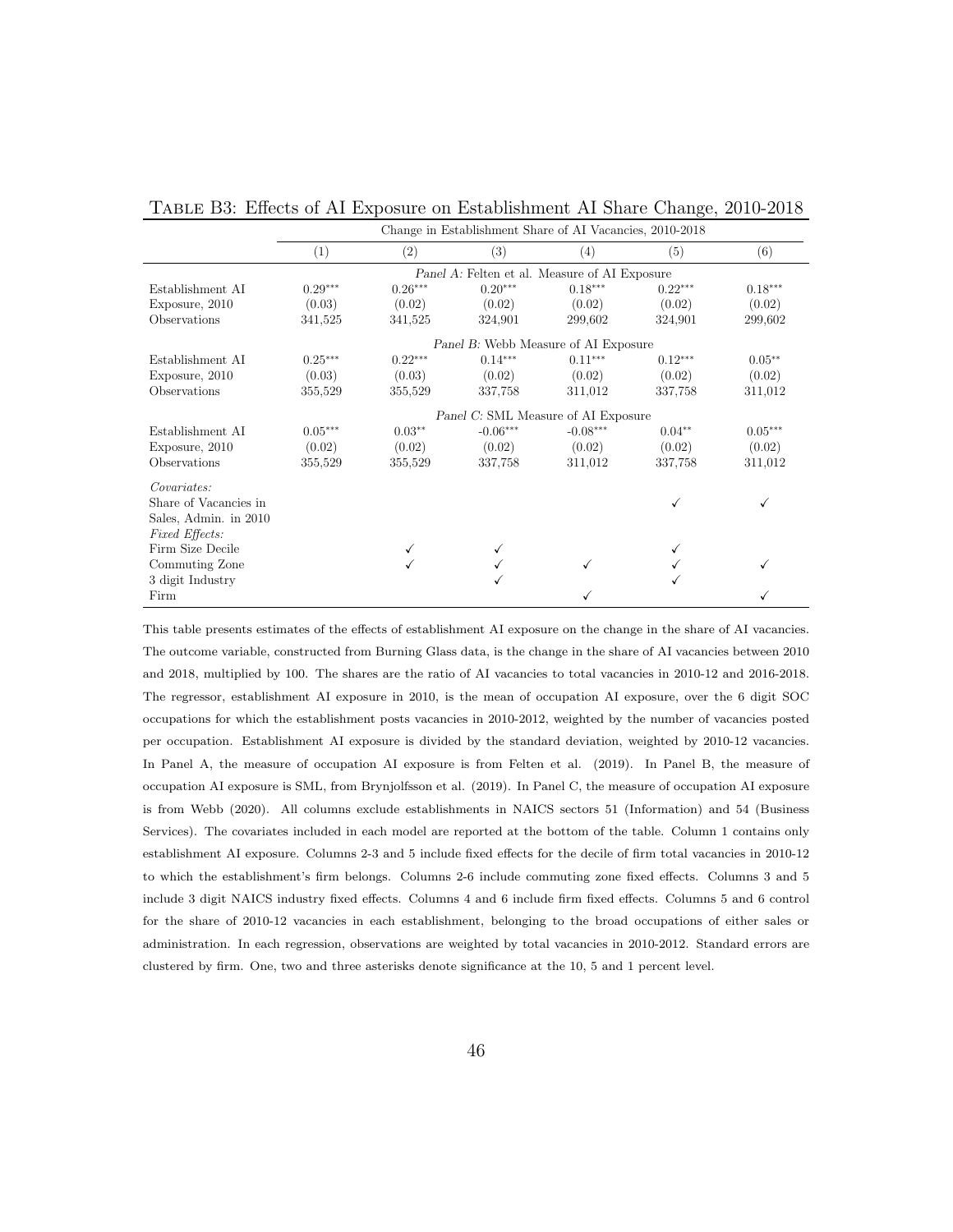|                       | Change in Establishment Share of At Risk Vacancies, 2010-2018 |                      |            |                                               |            |             |  |  |  |
|-----------------------|---------------------------------------------------------------|----------------------|------------|-----------------------------------------------|------------|-------------|--|--|--|
|                       | (1)                                                           | (2)                  | (3)        | $\left( 4\right)$                             | (5)        | (6)         |  |  |  |
|                       |                                                               |                      |            | Panel A: Felten et al. Measure of AI Exposure |            |             |  |  |  |
| Establishment AI      | $-1.85***$                                                    | $-2.00***$           | $-4.38***$ | $-7.47***$                                    | $-4.32***$ | $-7.19***$  |  |  |  |
| Exposure, 2010        | (0.23)                                                        | (0.25)               | (0.21)     | (0.25)                                        | (0.22)     | (0.26)      |  |  |  |
| Observations          | 341,525                                                       | 341,525              | 324,901    | 299,602                                       | 324,901    | 299,602     |  |  |  |
|                       | Panel B: Webb Measure of AI Exposure                          |                      |            |                                               |            |             |  |  |  |
| Establishment AI      | $-5.06***$                                                    | $\text{-}5.18^{***}$ | $-8.07***$ | $-10.88***$                                   | $-9.50***$ | $-13.09***$ |  |  |  |
| Exposure, 2010        | (0.26)                                                        | (0.26)               | (0.33)     | (0.26)                                        | (0.32)     | (0.28)      |  |  |  |
| Observations          | 355,529                                                       | 355,529              | 337,758    | 311,012                                       | 337,758    | 311,012     |  |  |  |
|                       |                                                               |                      |            | Panel C: SML Measure of AI Exposure           |            |             |  |  |  |
| Establishment AI      | $-4.81***$                                                    | $-4.79***$           | $-6.36***$ | $-10.78***$                                   | $-4.51***$ | $-8.62***$  |  |  |  |
| Exposure, 2010        | (0.43)                                                        | (0.45)               | (0.34)     | (0.34)                                        | (0.44)     | (0.32)      |  |  |  |
| Observations          | 355,529                                                       | 355,529              | 337,758    | 311,012                                       | 337,758    | 311,012     |  |  |  |
| Covariates:           |                                                               |                      |            |                                               |            |             |  |  |  |
| Share of Vacancies in |                                                               |                      |            |                                               |            |             |  |  |  |
| Sales, Admin. in 2010 |                                                               |                      |            |                                               |            |             |  |  |  |
| Fixed Effects:        |                                                               |                      |            |                                               |            |             |  |  |  |
| Firm Size Decile      |                                                               |                      |            |                                               |            |             |  |  |  |
| Commuting Zone        |                                                               |                      |            |                                               |            |             |  |  |  |
| 3 digit Industry      |                                                               |                      |            |                                               |            |             |  |  |  |
| Firm                  |                                                               |                      |            |                                               |            |             |  |  |  |

Table B4: Effects of AI Exposure on Change in Establishment Share of At Risk Vacancies, 2010-2018

This table presents estimates of the effects of establishment AI exposure on the change in the share of at risk vacancies. The outcome variable, constructed from Burning Glass data, is the change in the share of at risk vacancies between 2010 and 2018, multiplied by 100. The shares are measured as the ratio of at risk vacancies to total vacancies in 2010-12 and 2016-2018. At risk vacancies are vacancies belonging to occupations in the top weighted quartile of occupation AI exposure, weighted by 2010-2018 vacancies. The regressor, establishment AI exposure in 2010, is the mean of occupation AI exposure, over the 6 digit SOC occupations for which the establishment posts vacancies in 2010-2012, weighted by the number of vacancies posted per occupation. Establishment AI exposure is divided by the standard deviation, weighted by 2010-12 vacancies. In Panel A, the measure of occupation AI exposure is from Felten et al. (2019). In Panel B, the measure of occupation AI exposure is SML, from Brynjolfsson et al. (2019). In Panel C, the measure of occupation AI exposure is from Webb (2020). All columns exclude establishments in NAICS sectors 51 (Information) and 54 (Business Services). The covariates included in each model are reported at the bottom of the table. Column 1 contains only establishment AI exposure. Columns 2-3 and 5 include fixed effects for the decile of firm total vacancies in 2010-12 to which the establishment's firm belongs. Columns 2-6 include commuting zone fixed effects. Columns 3 and 5 include 3 digit NAICS industry fixed effects. Columns 4 and 6 include firm fixed effects. Columns 5 and 6 control for the share of 2010-12 vacancies in each establishment, belonging to the broad occupations of either sales or administration. In each regression, observations are weighted by total vacancies in 2010-2012. Standard errors are clustered by firm. One, two and three asterisks denote significance at the 10, 5 and 1 percent level.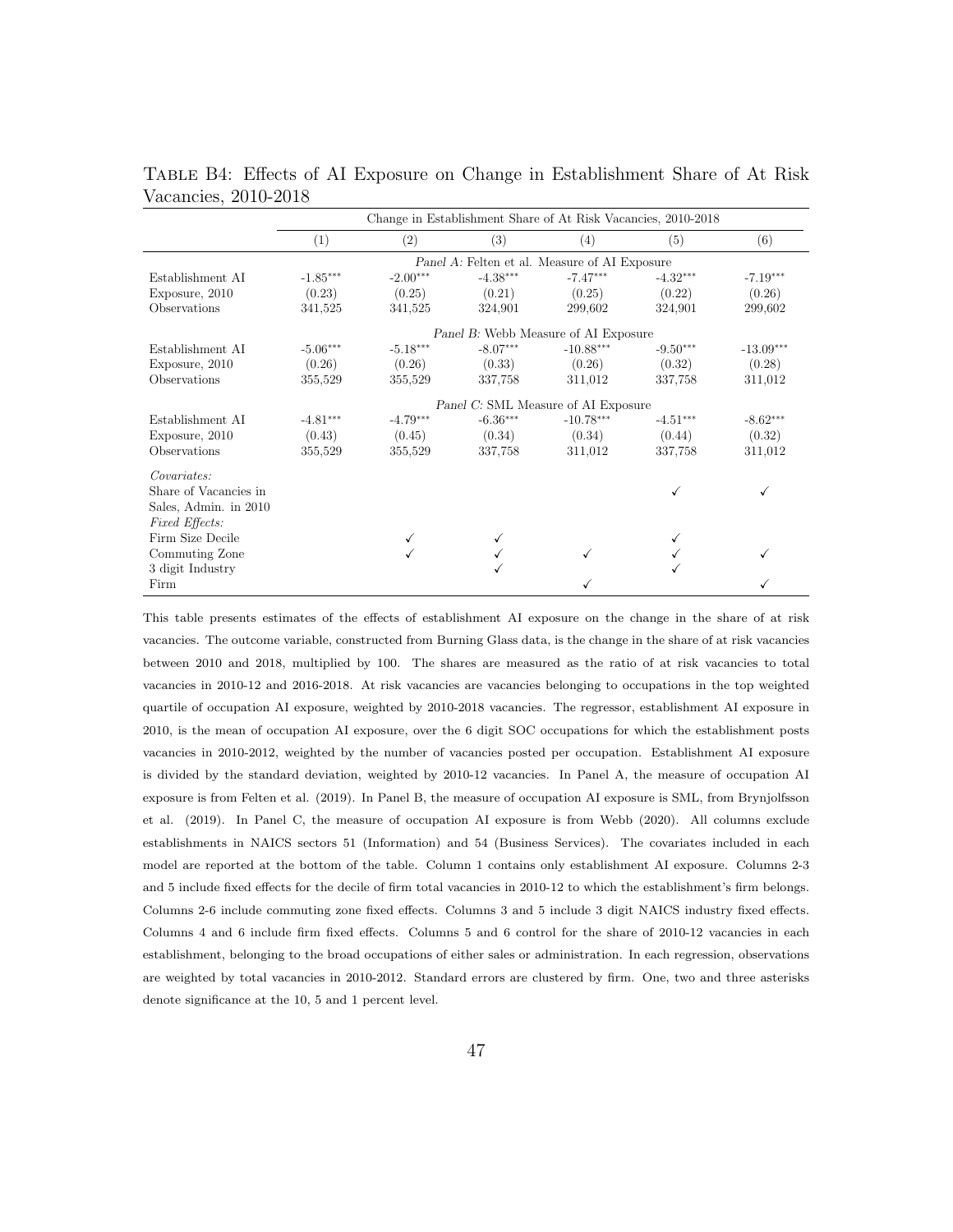#### Table B5: Effects of AI Exposure on Establishment AI Vacancies, Occupation Share Controls

<span id="page-48-0"></span>

|                       | Growth of Establishment AI Vacancies, 2010-2018 |            |                                               |            |  |  |  |
|-----------------------|-------------------------------------------------|------------|-----------------------------------------------|------------|--|--|--|
|                       | (1)                                             | (2)        | (3)                                           | (4)        |  |  |  |
|                       |                                                 |            | Panel A: Felten et al. Measure of AI Exposure |            |  |  |  |
| Establishment AI      | $10.12***$                                      | $9.52***$  | $7.24***$                                     | $13.70***$ |  |  |  |
| Exposure, 2010        | (1.58)                                          | (1.50)     | (1.44)                                        | (2.12)     |  |  |  |
| Observations          | 1,075,474<br>1,075,474<br>954,519               |            |                                               | 819,014    |  |  |  |
|                       |                                                 |            | Panel B: Webb Measure of AI Exposure          |            |  |  |  |
| Establishment AI      | $-1.55$                                         | $-2.81***$ | $-1.75***$                                    | $-2.06*$   |  |  |  |
| Exposure, 2010        | (1.06)                                          | (0.98)     | (0.84)                                        | (1.08)     |  |  |  |
| Observations          | 1,159,789                                       | 1,159,789  | 1,021,673                                     | 879,954    |  |  |  |
|                       |                                                 |            | Panel C: SML Measure of AI Exposure           |            |  |  |  |
| Establishment AI      | 1.52                                            | $1.56*$    | $-0.99$                                       | 0.42       |  |  |  |
| Exposure, 2010        | (0.95)                                          | (0.89)     | (0.91)                                        | (1.26)     |  |  |  |
| Observations          | 1,159,789                                       | 1,159,789  | 1,021,673                                     | 879,954    |  |  |  |
| Covariates:           |                                                 |            |                                               |            |  |  |  |
| 2010 Vacancy Share    |                                                 |            |                                               |            |  |  |  |
| in Broad Occupations  |                                                 |            |                                               |            |  |  |  |
| <b>Fixed Effects:</b> |                                                 |            |                                               |            |  |  |  |
| Firm Size Decile      |                                                 |            |                                               |            |  |  |  |
| Commuting Zone        |                                                 |            |                                               |            |  |  |  |
| 3 digit Industry      |                                                 |            |                                               |            |  |  |  |
| Firm                  |                                                 |            |                                               |            |  |  |  |

This table presents estimates of the effects of establishment AI exposure on establishment AI vacancy growth. The outcome variable, constructed from Burning Glass data, is the growth rate of AI vacancies between 2010 and 2018, multiplied by 100. We approximate this growth rate with the change in the inverse hyperbolic sine of the number of vacancies posted by the establishment in 2010-12 and 2016-18. The regressor, establishment AI exposure in 2010, is the mean of occupation AI exposure, over the 6 digit SOC occupations for which the establishment posts vacancies in 2010-2012, weighted by the number of vacancies posted per occupation. Establishment AI exposure is divided by the standard deviation, weighted by 2010-12 vacancies. In Panel A, the measure of occupation AI exposure is from Felten et al. (2019). In Panel B, the measure of occupation AI exposure is SML, from Brynjolfsson et al. (2019). In Panel C, the measure of occupation AI exposure is from Webb (2020). The regressor is the establishment's AI exposure. All columns exclude establishments in NAICS sectors 51 (Information) and 54 (Business Services). The covariates included in each model are reported at the bottom of the table. All columns control for the 2010-12 share of vacancies in each broad occupation, defined in the main text. Column 1 contains only establishment AI exposure. Columns 2-3 and 5 include fixed effects for the decile of firm total vacancies in 2010-12 to which the establishment's firm belongs. Columns 2-6 include commuting zone fixed effects. Columns 3 and 5 include 3 digit NAICS industry fixed effects. Columns 4 and 6 include firm fixed effects. Columns 5 and 6 control for the share of 2010-12 vacancies in each establishment, belonging to the broad occupations of either sales or administration. In each regression, observations are weighted by total vacancies in 2010-2012. Standard errors are clustered by firm. One, two and three asterisks denote significance at the 10, 5 and 1 percent level.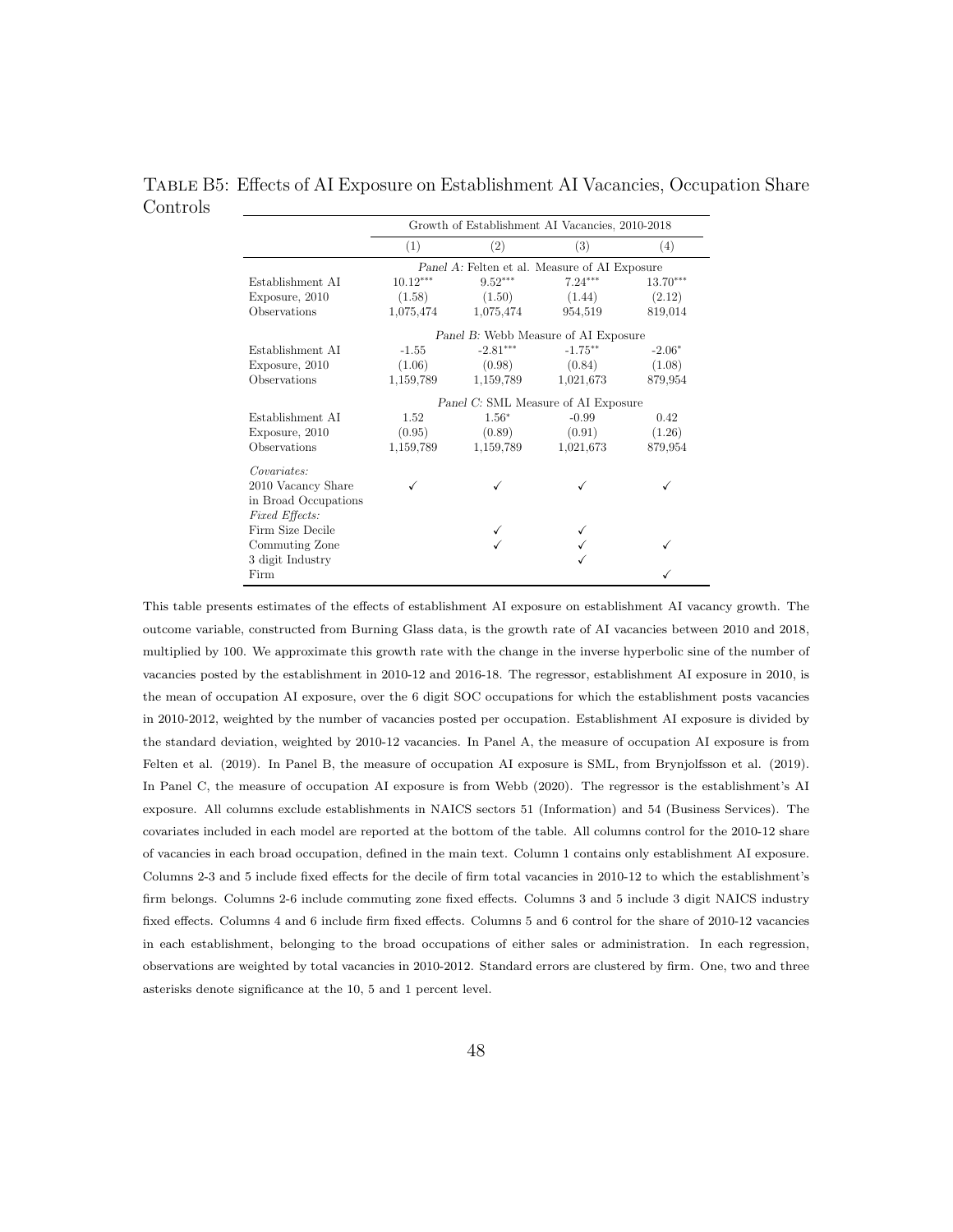<span id="page-49-0"></span>

|      |  | TABLE B6: Effects of AI Exposure on Establishment Total Vacancy Growth, 2010- |  |  |
|------|--|-------------------------------------------------------------------------------|--|--|
| 2018 |  |                                                                               |  |  |

|                                                               | Growth of Establishment Total Vacancies, 2010-2018 |             |             |            |                                               |            |                                |          |  |  |
|---------------------------------------------------------------|----------------------------------------------------|-------------|-------------|------------|-----------------------------------------------|------------|--------------------------------|----------|--|--|
|                                                               |                                                    |             | Full Sample |            |                                               |            | Establishments Posting in 2018 |          |  |  |
|                                                               | (1)                                                | (2)         | (3)         | (4)        | (5)                                           | (6)        | (7)                            | (8)      |  |  |
|                                                               |                                                    |             |             |            | Panel A: Felten et al. Measure of AI Exposure |            |                                |          |  |  |
| Establishment AI                                              | $-13.61***$                                        | $-16.19***$ | $-11.79***$ | $-4.71***$ | $-12.29***$                                   | $-3.94***$ | $-8.16**$                      | $-3.39*$ |  |  |
| Exposure, 2010                                                | (4.23)                                             | (4.11)      | (4.08)      | (1.45)     | (4.01)                                        | (1.47)     | (3.46)                         | (1.86)   |  |  |
| Observations                                                  | 1,075,474                                          | 1,075,474   | 954,519     | 770,461    | 954,519                                       | 770,461    | 324,901                        | 277,727  |  |  |
|                                                               | Panel B: Webb Measure of AI Exposure               |             |             |            |                                               |            |                                |          |  |  |
| Establishment AI                                              | $-17.12***$                                        | $-18.11***$ | $-6.68**$   | $-2.18**$  | $-8.26**$                                     | 1.50       | $-4.55*$                       | $-1.33$  |  |  |
| Exposure, 2010                                                | (3.72)                                             | (3.63)      | (3.01)      | (0.93)     | (3.70)                                        | (0.98)     | (2.66)                         | (1.36)   |  |  |
| Observations                                                  | 1,159,789                                          | 1,159,789   | 1,021,673   | 827,340    | 1,021,673                                     | 827,340    | 337,758                        | 287.645  |  |  |
|                                                               |                                                    |             |             |            | Panel C: SML Measure of AI Exposure           |            |                                |          |  |  |
| Establishment AI                                              | $7.06***$                                          | $5.77*$     | 2.02        | 0.91       | 2.23                                          | $-2.98***$ | $-0.04$                        | $-0.98$  |  |  |
| Exposure, 2010                                                | (3.13)                                             | (3.01)      | (2.92)      | (1.16)     | (3.61)                                        | (1.23)     | (2.94)                         | (1.39)   |  |  |
| Observations                                                  | 1,159,789                                          | 1,159,789   | 1,021,673   | 827,340    | 1,021,673                                     | 827,340    | 337,758                        | 287,645  |  |  |
| Covariates:<br>Share of Vacancies in<br>Sales, Admin. in 2010 |                                                    |             |             |            | ✓                                             | ✓          |                                |          |  |  |
| Fixed Effects:                                                |                                                    |             |             |            |                                               |            |                                |          |  |  |
| Firm Size Decile                                              |                                                    |             |             |            | ✓                                             |            | √                              |          |  |  |
| Commuting Zone                                                |                                                    |             |             | ✓          |                                               | ✓          |                                |          |  |  |
| 3 digit Industry                                              |                                                    |             |             |            |                                               |            | ✓                              |          |  |  |
| Firm                                                          |                                                    |             |             |            |                                               |            |                                |          |  |  |

This table presents estimates of the effects of establishment AI exposure on establishment total vacancy growth. The outcome variable, constructed from Burning Glass data, is the growth rate of total vacancies between 2010 and 2018, multiplied by 100. We approximate this growth rate with the change in the inverse hyperbolic sine of the number of vacancies posted by the establishment in 2010-12 and 2016-18. The regressor, establishment AI exposure in 2010, is the mean of occupation AI exposure, over the 6 digit SOC occupations for which the establishment posts vacancies in 2010-2012, weighted by the number of vacancies posted per occupation. Establishment AI exposure is divided by the standard deviation, weighted by 2010-12 vacancies. In Panel A, the measure of occupation AI exposure is from Felten et al. (2019). In Panel B, the measure of occupation AI exposure is SML, from Brynjolfsson et al. (2019). In Panel C, the measure of occupation AI exposure is from Webb (2020). All columns exclude establishments in NAICS sectors 51 (Information) and 54 (Business Services). The final two columns exclude establishments that do not post positive vacancies in 2018. The covariates included in each model are reported at the bottom of the table. Column 1 contains only establishment AI exposure. Columns 2, 3, 5 and 7 include fixed effects for the decile of firm total vacancies in 2010-12 to which the establishment's firm belongs. Columns 2-8 include commuting zone fixed effects. Columns 3, 5 and 7 include 3 digit NAICS industry fixed effects. Columns 4, 6 and 8 include firm fixed effects. Columns 5 and 6 control for the share of 2010-12 vacancies in each establishment, belonging to the broad occupations of either sales or administration. In each regression, observations are weighted by total vacancies in 2010-2012. Standard errors are clustered by firm. One, two and three asterisks denote significance at the 10, 5 and 1 percent level.